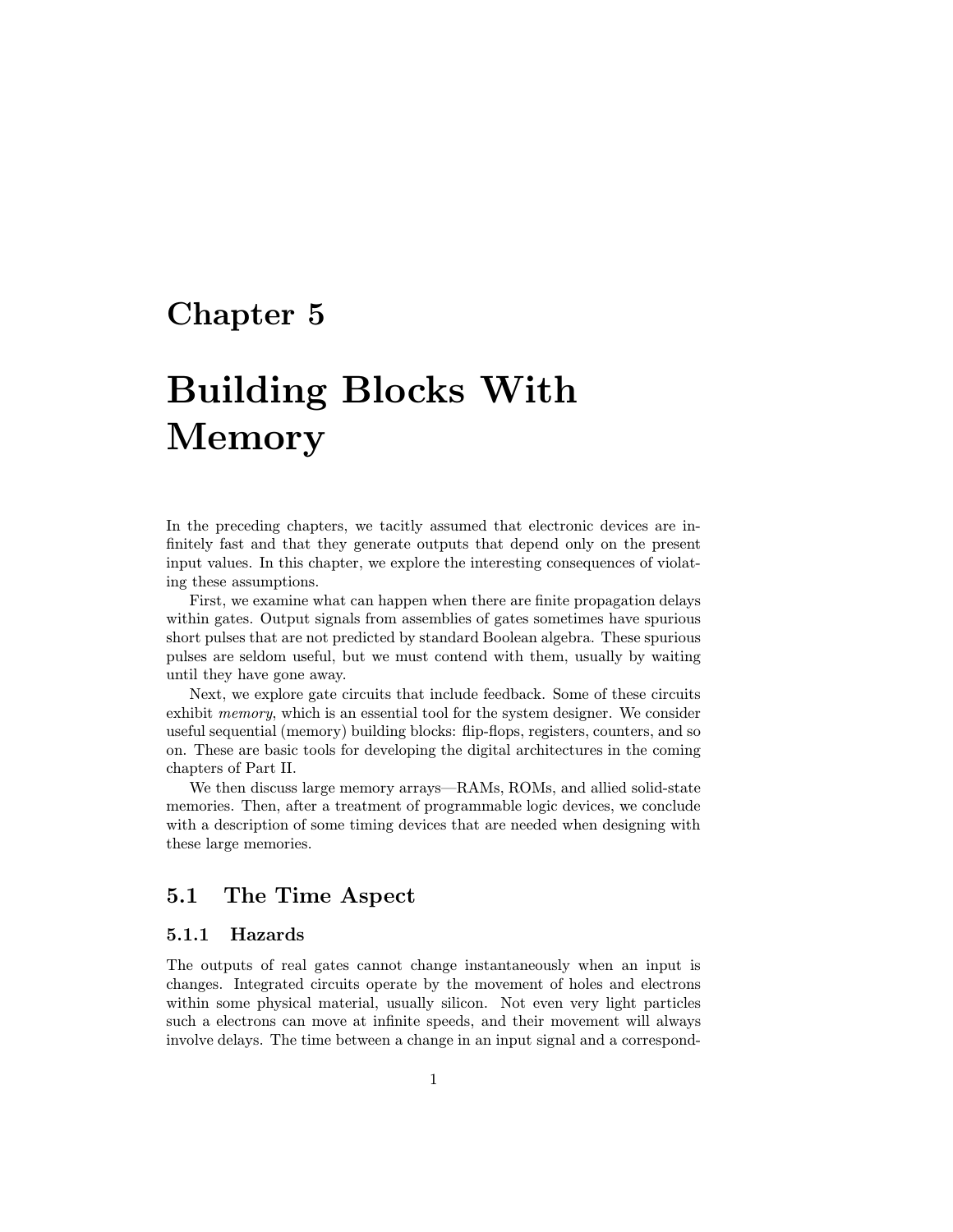ing change in an output is called the propagation delay of the circuit. When inputs change, an output may undergo a change from L to H of from H to L. The corresponding propagation delays are denoted  $t_{p<sub>HH</sub>}$  and  $t_{p<sub>HH</sub>}$ . Propagation delays depend on the input waveforms, temperatures, output loadings, operating power, logic family and a host of other parameters. Single-gate propagation delays are about 5 nanoseconds in TTL low-power Schottky devices.

Another source of delay is the wire carrying signals between gates. Electricity in a wire can travel only about 8 inches in a nanosecond, so when wires become long, the interconnection delays may become serious.

Our purpose here is to show how these delays can create spurious outputs called hazards. Consider the following simple circuit that changes the voltage polarity of a signal:



Assume that the voltage at the input A has been stable for a long time. The output will also be stable and the opposite voltage level. If the voltage at the input changes, the output will change a short time later. When an input changes from L to H, the output will change from H to L after a propagation delay  $t_{\text{pHL}}$ . Figure 4–1 is a *timing diagram*, a graph of input and output values (either voltage or logic) as a function of time. Each variable's graph is called a



To see what can happen when we introduce time into Boolean algebra, consider the following circuit, whose output is  $A + A$ :



Of course we know that  $A + \overline{A} = T$  regardless of the logic value of A, and we predict, from Boolean algebra, that the output of the circuit will always be

Copyright © 2003 Steven D. Johnson DRAFT MATERIAL October 5, 2006

.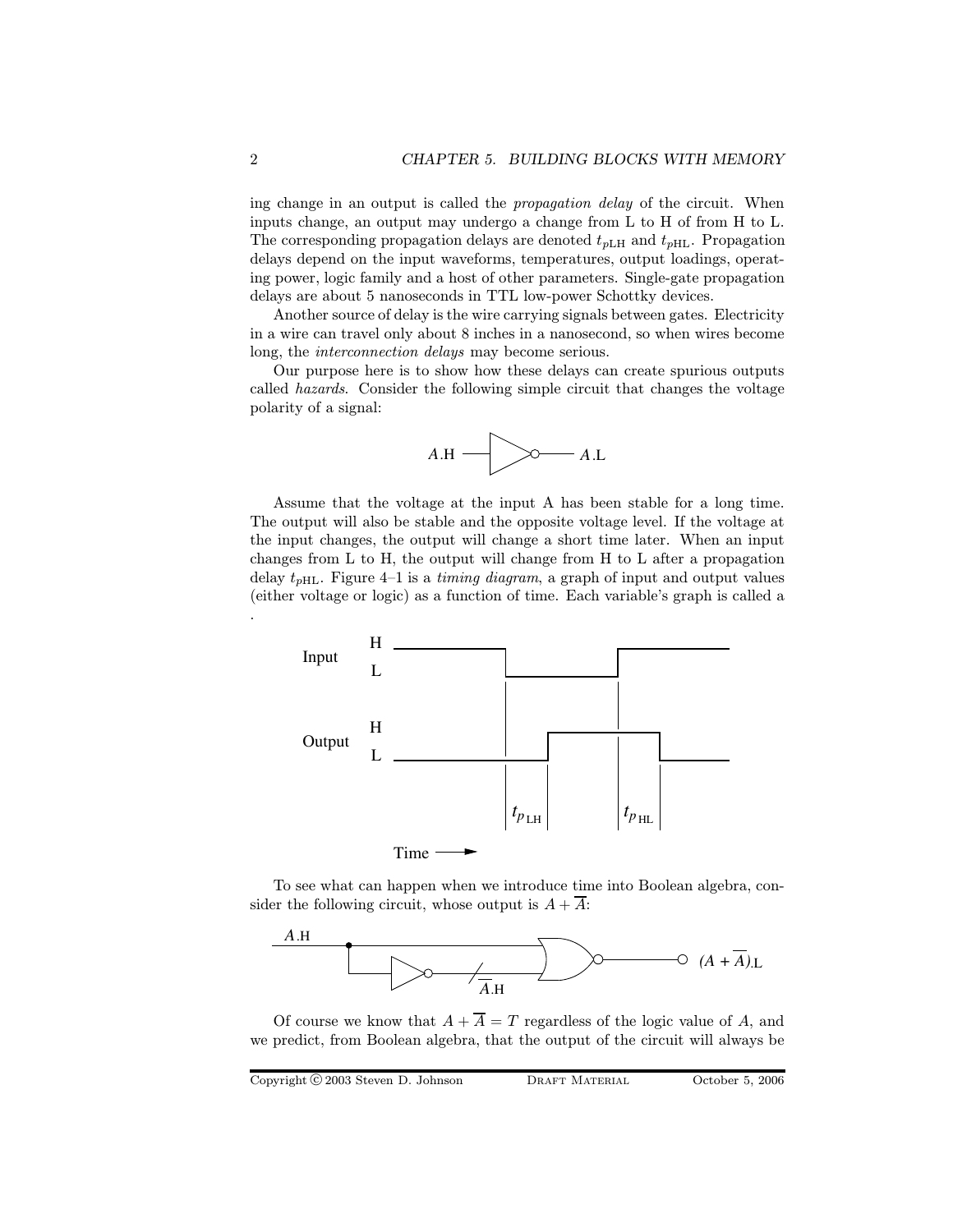

Figure 5.1: A hazard caused by propagation delay in an inverter

L. B:ut assume that each circuit element has a propagation delay  $t_p$  for any transition. IF A changes from T to F, the voltage pattern in Fig. 5.1 will prevail; there is a spurious high-voltage (F) output that lasts for one gate delay.

These spurious outputs of combinational circuits, called *hazards* or *glitches*, are common in digital systems. Fortunately, given sufficient time they will die out and the outputs of gates will assume the values predicted by classical Boolean algebra.

Occasionally, it is necessary to generate gate outputs that are clean—that have no hazards. It can be shown that a function may have a hazard if the function's Karnaugh map has adjacent 1's not enclosed in the same circle. The preceding example, when plotted on a one-variable K-map becomes



The two adjacent 1's do not share a common circle, and indeed the circuit has a hazard. If we circle both 1's in the K-map, we have the TRUE function, which is hazard-free.

The following function is a more complex example.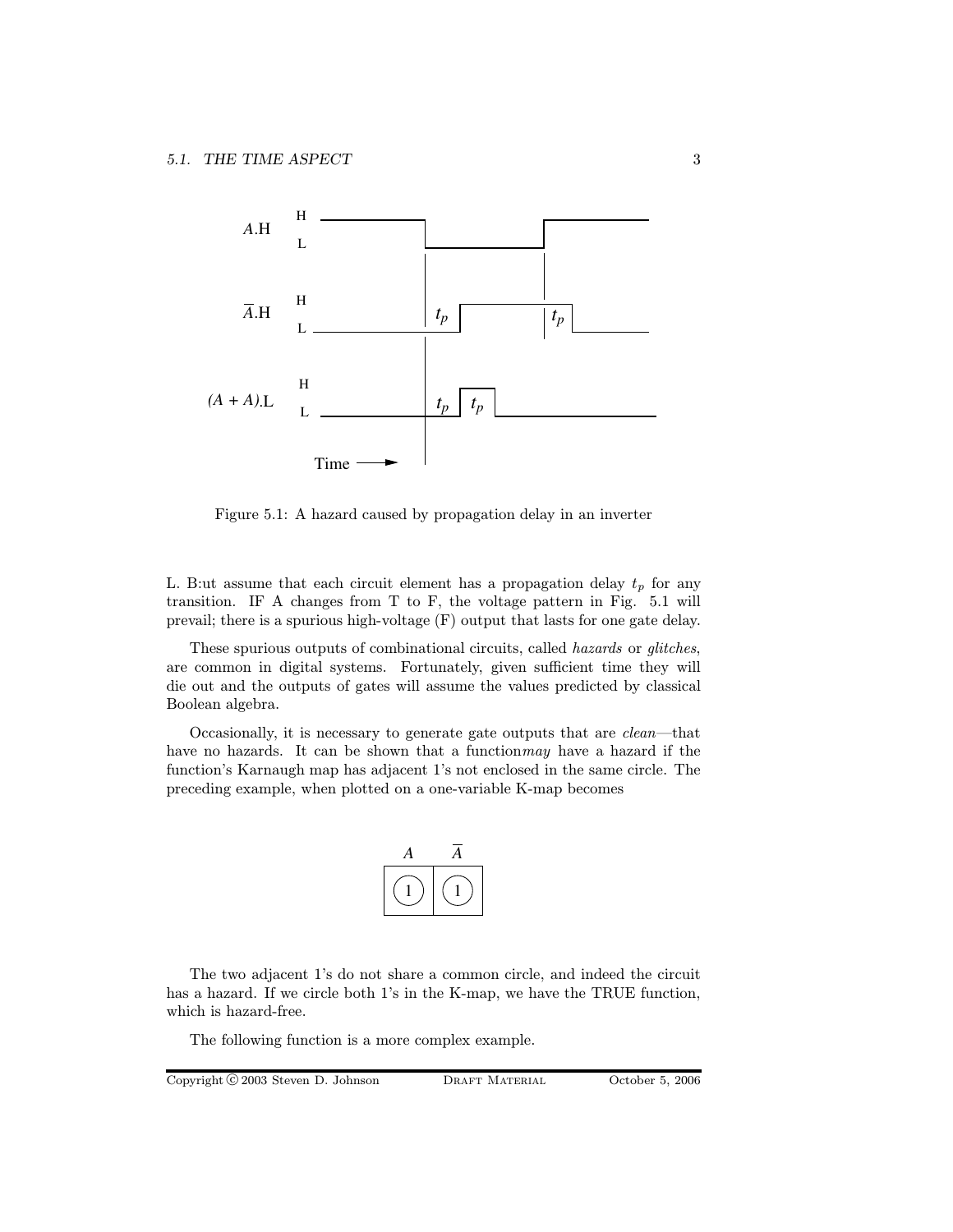

The theory is that a circuit based on the two solid loops may or may not contain a hazard; however, if we build a circuit that includes the dashed loop, we can be sure that the circuit will have no hazards. Using the dashed loop requires extra hardware (additional AND and OR gates), a necessary penalty when we cannot tolerate hazards.

This technique of eliminating hazards works in simple sum-of-products circuits derived from K-maps. In more general circuits, the elimination of hazards is quite complex, and therefore we must use finesse instead of brute force. Rather than use design techniques that require hazard-free signals, we will make our designs insensitive to the hazards that occur when combinational inputs are changing. A standard technique is to wait a fixed time after the inputs of the gates change, during which time the hazards will die out. We may then proceed to use the stable signals. This idea is the basis of synchronous (clocked) design, which we introduce in Chapter 5.

#### 5.1.2 Circuits with Feedback

In the preceding section, we discussed purely combinational circuits. Except for momentary hazards, the behavior of the circuits is adequately describe by the Boolean algebraic or truth-table methods used in previous chapters. After a sufficient time to "settle," the circuit's outputs become a function only of the inputs. We now consider another class of circuits, in which the value of the outputs ofter the settling time depends not only on the external inputs but also on the original value of the outputs. Such circuits exhibit feedback; the output feeds back to contribute to the inputs of earlier elements of the circuit.

Feedback yields curious results in some circuits. The following circuit, which has no external inputs, consists of three inverters and feedback:



The voltage a the output is fed back to the input where, after a short time, it appears inverted on the output. Then new voltage causes a similar inversion: the output voltage oscillates rapidly.

Copyright © 2003 Steven D. Johnson DRAFT MATERIAL October 5, 2006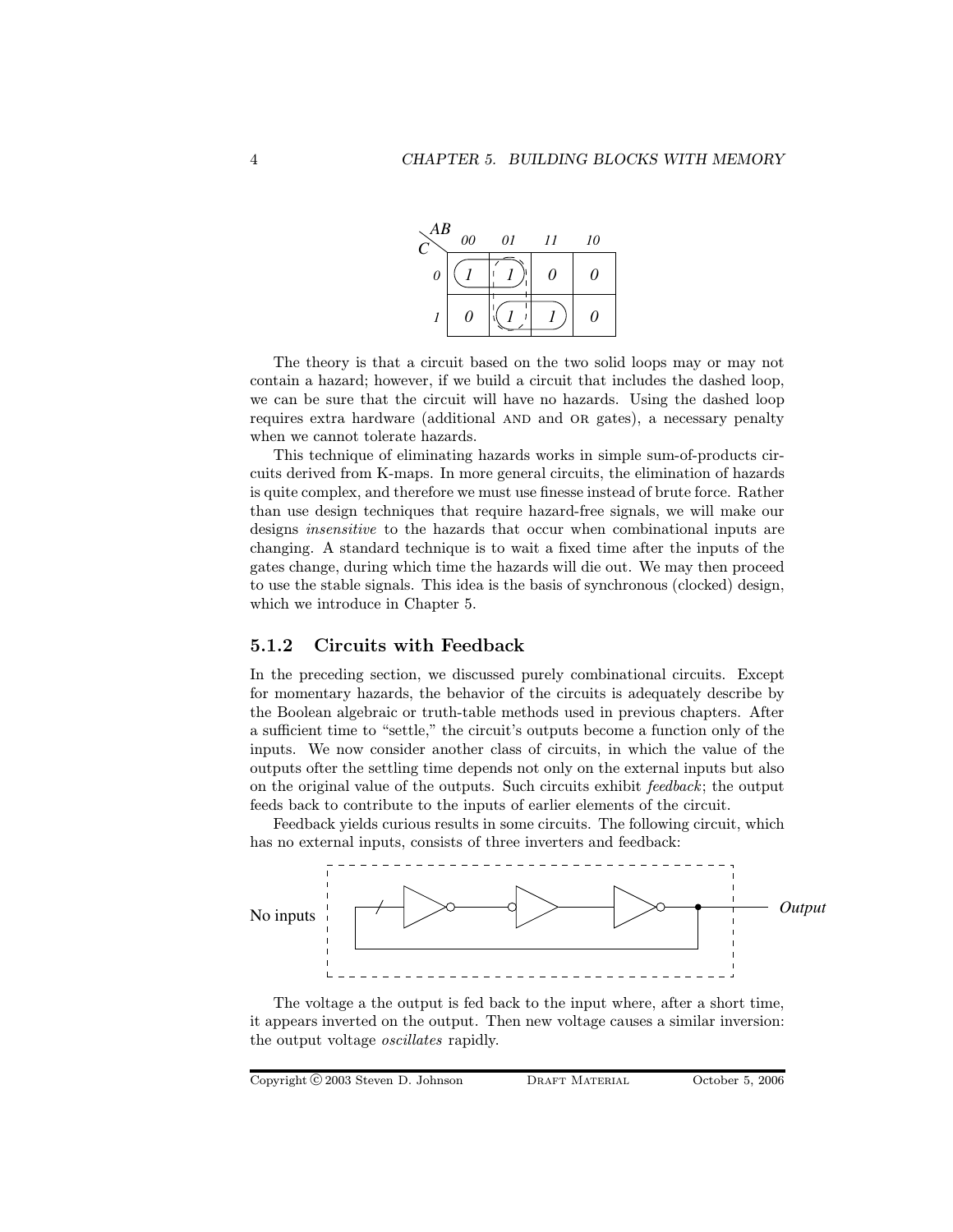

Figure 5.2: Memory displayed by a circuit with feedback.

Remove on inverter from this circuit, producing the following circuit:



If you construct this circuit with real inverters and apply operating power, the output voltages of each inverter will go through a period of instability, during which one output will settle at a high level and the other at a low level. Although there is no way to predict which output will be high and which low, the circuit will remain stable after the settling time. You can verify the stability by tracing voltages around the circuit. Redrawing the circuit, as in Fig. 5.2, helps to illustrate the stability. Since neither of the inverter feedback circuits shown above has external inputs, Boolean algebra is powerless to descrive the circuit's behavior

## 5.2 Sequential Circuits

The circuit in Fig. 5.2 exhibits a primitive form of memory: the circuit "remembers" the resolution of the initial voltage conflict. Without external inputs, this memory is useless. In contrast, certain feedback circuits with external inputs not only exhibit memory, but also allow the designer to control the value stored in the memory. Controllable memory is the digital designer's most powerful tool. Digital systems with memory are called sequential circuits.

Sequential devices may be synthesized from gates, but this procedure is not within the scope of this book, except that it show the typical structure of some simple memory elements. Manufacturers have packaged proven gate designs of various sequential circuits, and we can use these a building blocks once we know their behavior. Sequential building blocks have names such as latch, flip-flop, and register.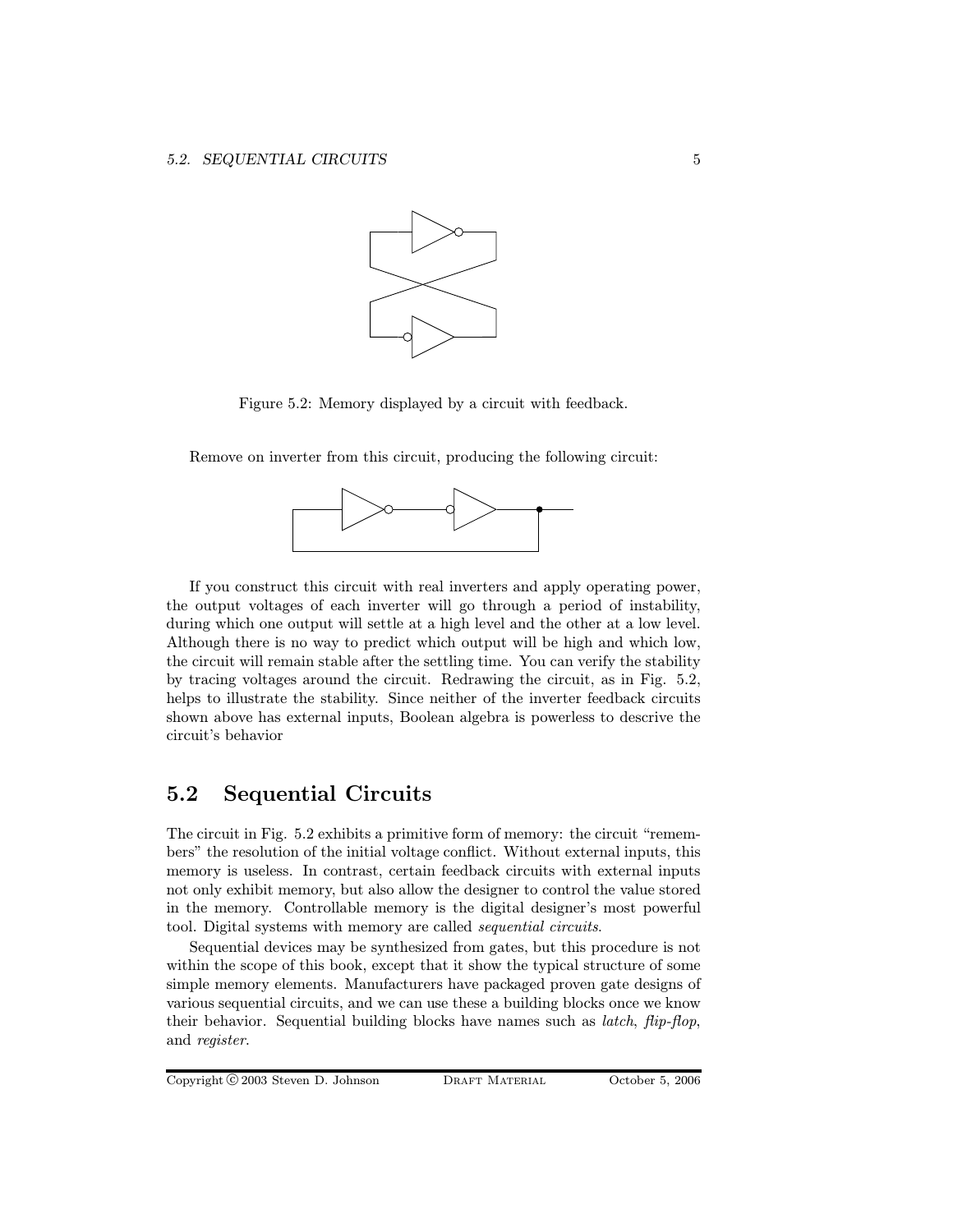

Figure 5.3: A latch circuit; the heavy line is the feedback path.



Figure 5.4: A timing diagram for a latch. Note the 1's catching behavior.

#### 5.2.1 Unclocked Sequential Circuits

The latch . The latch is the simples data storage element. Its logic diagram is in Fig 5.3. To describe the action of the latch, we must introduce time as a parameter. This was not necessary in combinational logic, but it is always necessary in sequential logic. The timing diagram is frequently used to portray sequential circuit behavior. To analyze the latch circuit, consider the several cases shown in the timing diagram, Fig 5.4.

Case A:  $HOLD = F$ . In this case,  $Y = DATA$ .

Case B:  $HOLD = T$ . Any occurrence of  $DATA = T$  will be captured, and the output will thereafter remain true until HOLD becomes false. We consider three sub-cases:

Case B1: DATA is false throughout the period when HOLD is true. Then Y is false.

Case B2: DATA is true when HOLD is true. When HOLD becomes true, the latch captures the (true) value of DATA and stores it as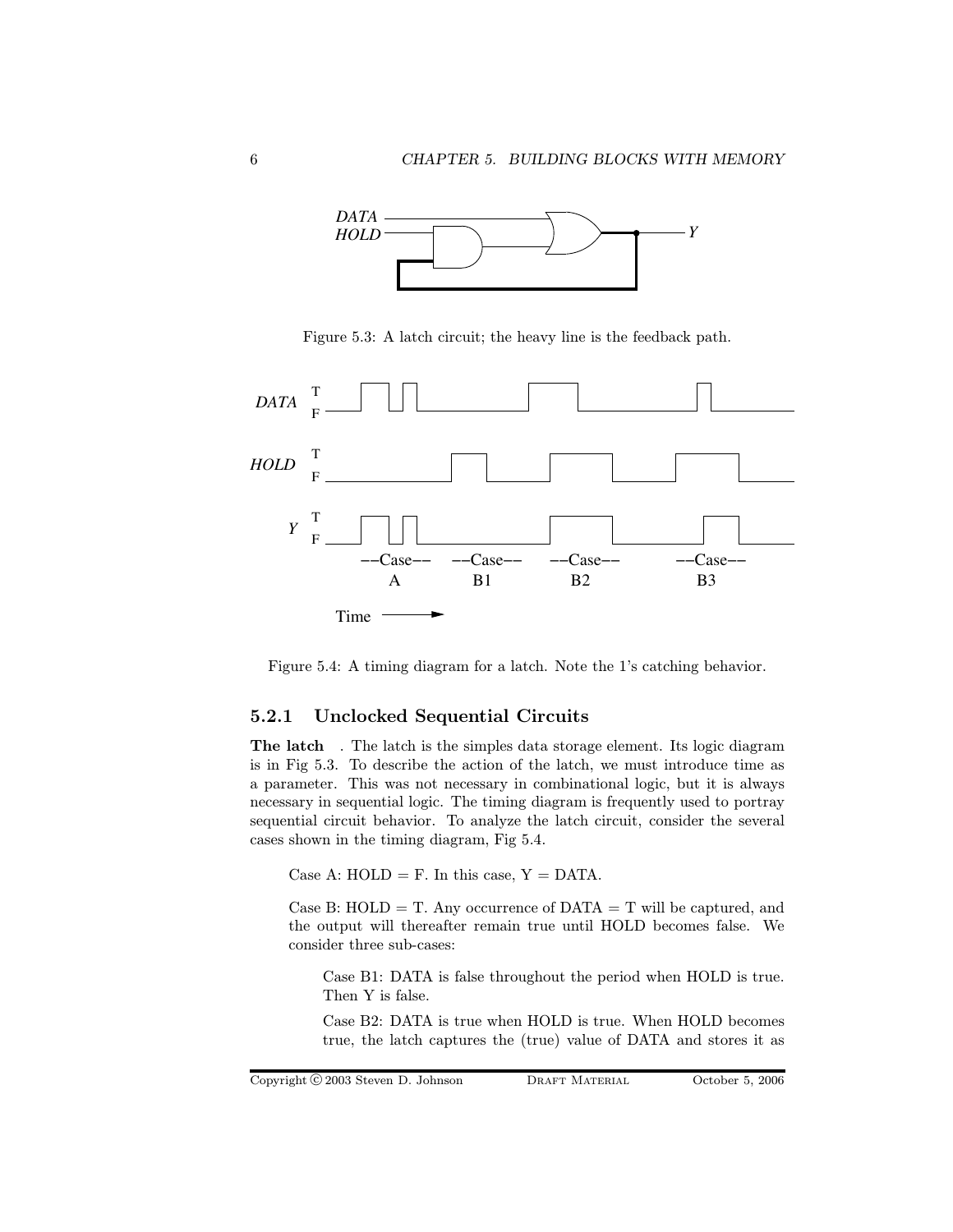longs as HOLD remains true. (After HOLD becomes false, case A applies.)

Case B3: DATA is false when HOLD becomes true. At the beginning, Y is false. The first occurrence of a true signal on the DATA line will cause Y to become true; the output will remain true until HOLD becomes false.

The latch has the property of passing true input data to its output immediately. This behavior is sometimes useful in digital design, but it can be quite dangerous. Suppose that while HOLD is true, a glitch or noise pulse on the DATA line causes DATA to become true momentarily. This momentary true, or 1, will cause output Y to become true and remain true as long a HOLD is true. This behavior is sometimes called 1's catching; it is useful only rarely.

The latch circuit in Fig. 5.4 is not frequently used, and it is not generally available as an SSI integrated circuit. A true latch is a memory element that exhibits combinational behavior at some values of its inputs. There are other varieties of latch; unfortunately, designers use the term loosely to describe various signal-capturing events. We will soon develop more satisfactory memory devices.

Timing diagrams may be used to show gross voltage or logic behavior, or to show fine detail. The timing diagrams in Figs ?? and ?? sow the fine detail of gate delays. On the other hand, the timing diagram in Fig. 5.4 shows only the gross behavior of the latch circuit and is accurate only with the time scale is sufficiently large. On a fine time scale, the output Y in Fig 5.4 would be shifted slightly to the right to account for the delays incurred while changes in DATA or HOLD are absorbed by the gates in the circuit.

The asynchronous RS flip-flop. The feedback circuit in Fig. ?? exhibits a peculiar form of memory; it remembers which inverter had a low output after "power-up." The circuit has two stable states, and is indeed a memory, albeit a useless one, since there is no way to change it from one state to the other. By changing the inverters to two-input nor gates, we obtain a useful device known as the asynchronous RS flip-flop (See Fig 5.5).

The RS flip-flop is a *bistable* device, which means that in the absence of any inputs it can assume either of two stable states. To see this, assume thatn  $R = S = L$ , and assume that the output X of gate 1 is L. Gate 2 will then present a high voltage level to Q. When this H feeds back to the input of gate 1 it will produce an L a X, which is consistent with out original assumption about the polarity of X. We can describe this behavior by saying that the the circuit is in a stable state, it will remain there as long as there are no changes in the R and S inputs.

There is another stable state during which gate 1 outputs H and gate 2 outputs L. We could predict this from the symmetry of the circuit, but you should verify it by tracing signals as we just did.

We have shown that the circuit of two cross-coupled NOR gates can exist in two stable states. We call one of the stable states the set state and the other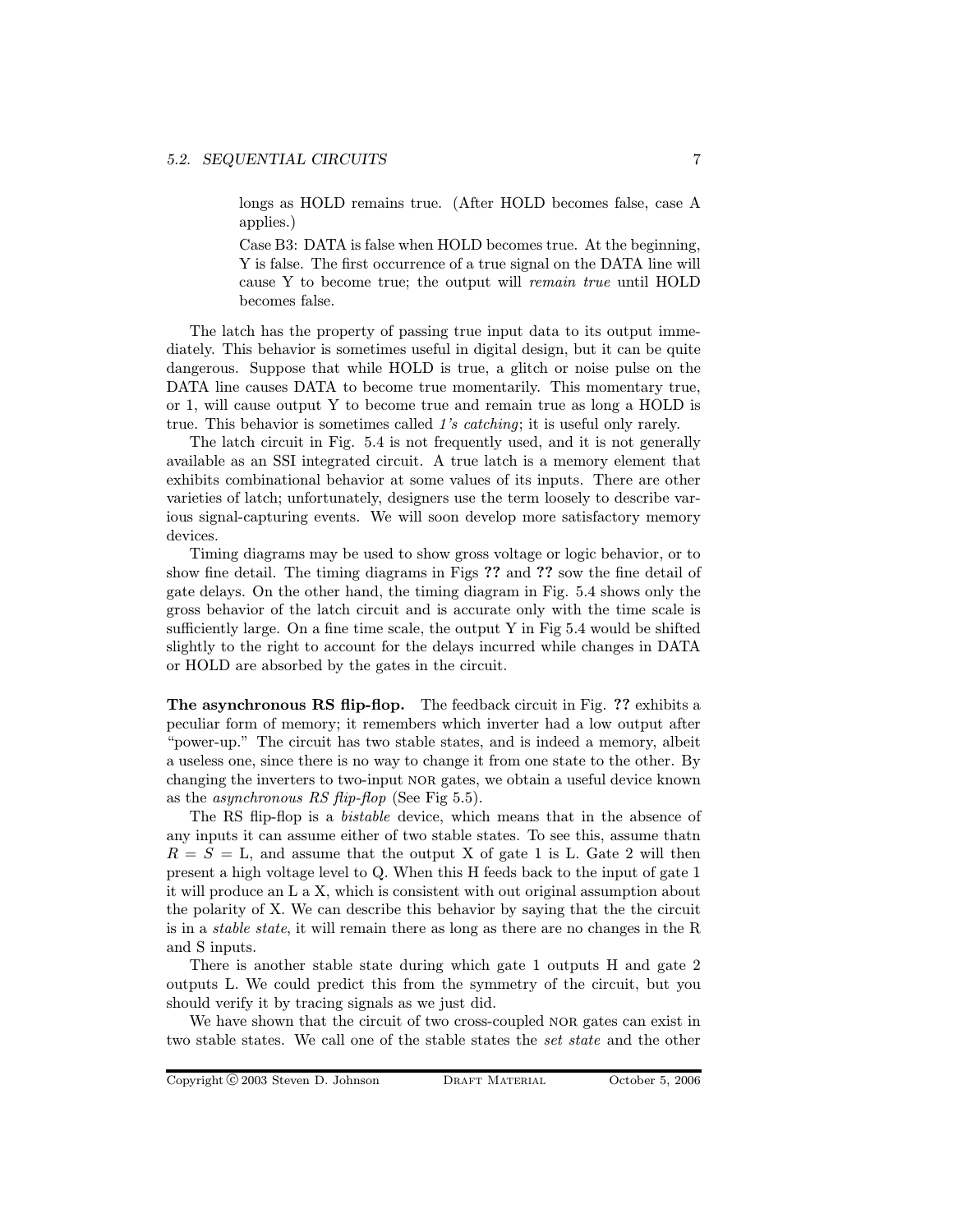

Figure 5.5: A asynchronous RS flip-flop constructed with NOR gates.

the reset state. By convention, the set state corresponds to  $Q = H$ , and the reset state to  $Q = L$ .

The conventional representation of a flip-flop is a rectangle from which Q.H emerges as at the upper right side. Most flip-flops produce two voltages of opposite polarity and the second output appears below the O.H output. In data books, the second output is usually called  $\overline{Q}$ . Since this output behaves like Q with a voltage inversion, mixed logicians prefer to designate the signal as Q.L, the alternative voltage form of Q.H. Nevertheless, the nomenclature within the flip-flop symbol, like our other building blocks, must conform to normal databook usage so that there will be no confusion about the interpretation of the pins of the chip. The interior of the symbol serves to identify pin functions; the extern notations for inputs and outputs represent specific signals in a logic design. Thus, if we have a flip-flop whose output is a logic variable RUN, our standard notation for the output is



Now we will consider the S and R inputs to the RS flip-flop. We know that as long as S and R are low, the flip-flop remains in its present state. We may use the S and R lines to force the flip-flop into either state. S is a control input that places the RS flip-flop into the set state  $(Q = H)$  whenever  $S = H$ . Analogously,  $R = H$  resets the flip-flop by making  $Q = L$ . The obvious association of truth and volage is  $T = H$  at S, R, and Q, so that we set the flip-flop by making  $S = T$ , and we reset by making  $R = T$ . This leads us to our usual mixed logic notation for an RS flip-flop constructed of nor gates: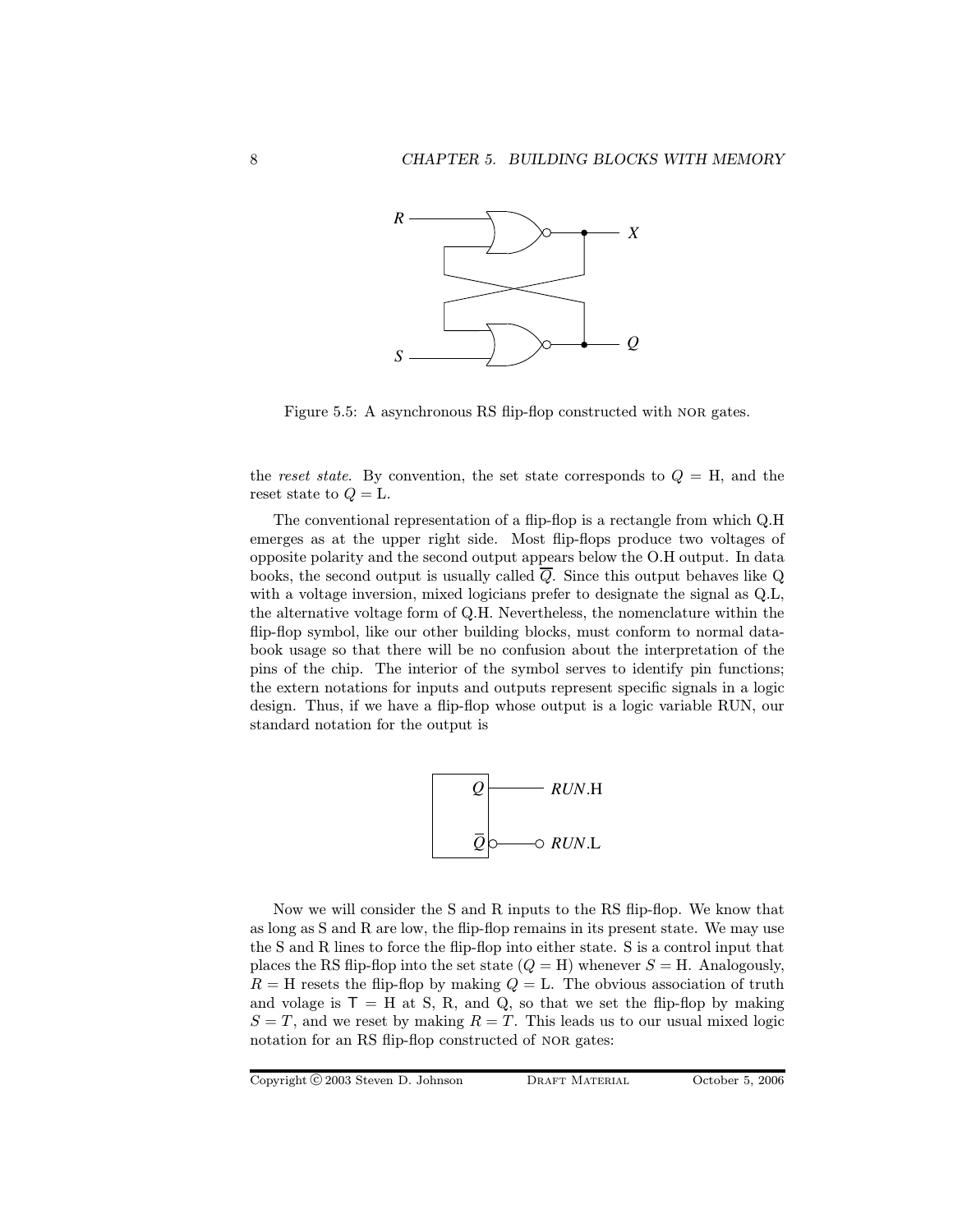

Figure 5.6: A asynchronous RS flip-flop constructed with NAND gates.



Figure 5.6 is a similar asynchronous RS flip-flop designed with NAND gates. This figure, a mixed-logic diagram of the cross-couple gates, emphasizes that  $T = L$ at the input of this flip-flop.

The term *asynchronous* associated with the RS flip-flop implies that there is no master clocking signal that governs the activity of the flip-flop; suitable changes of S or R cause the outputs to react immediately. Asynchronous means unclocked. Its counterpart is a clocked, or synchronous, circuit. ( workers refer to all the unclocked storage elements as latches; we will not adopt this practice.) The asynchronous RS flip-flop is sensitive to noise, or glitches, at the S input when in the reset state, and at the R input when in the set state. This sensitivity is occasionally useful, but in general you should avoid using asynchronous devices, since glitches are undesirable byproducts of gate delays and noise is usually unpredictable in digital systems. Part of our goal is to develop design techniques that bypass these inevitable problems. Therefore, one of our dictums will be: don't use asynchronous RS flip-flops as a general design tool.

Switch Debouncing. There is one standard use of the RS flip-flop—as a switch debouncer. It is an unfortunate fact that mechanical switches do not make of break contact cleanly. At closure there will be several separate contacts over a period of many microseconds. The same is true during switch opening. The witch bounces. Since we do not wish to use a bouncy or spiky signal in our digital designs, we need a way to clean up the switch output.

Whenever a mechanical switch changes its position, we wish the associated digital signal to undergo one smooth change of voltage level. The asynchronous RS flip-flop is well suited for this. Figure 5.7 contains two switch debouncing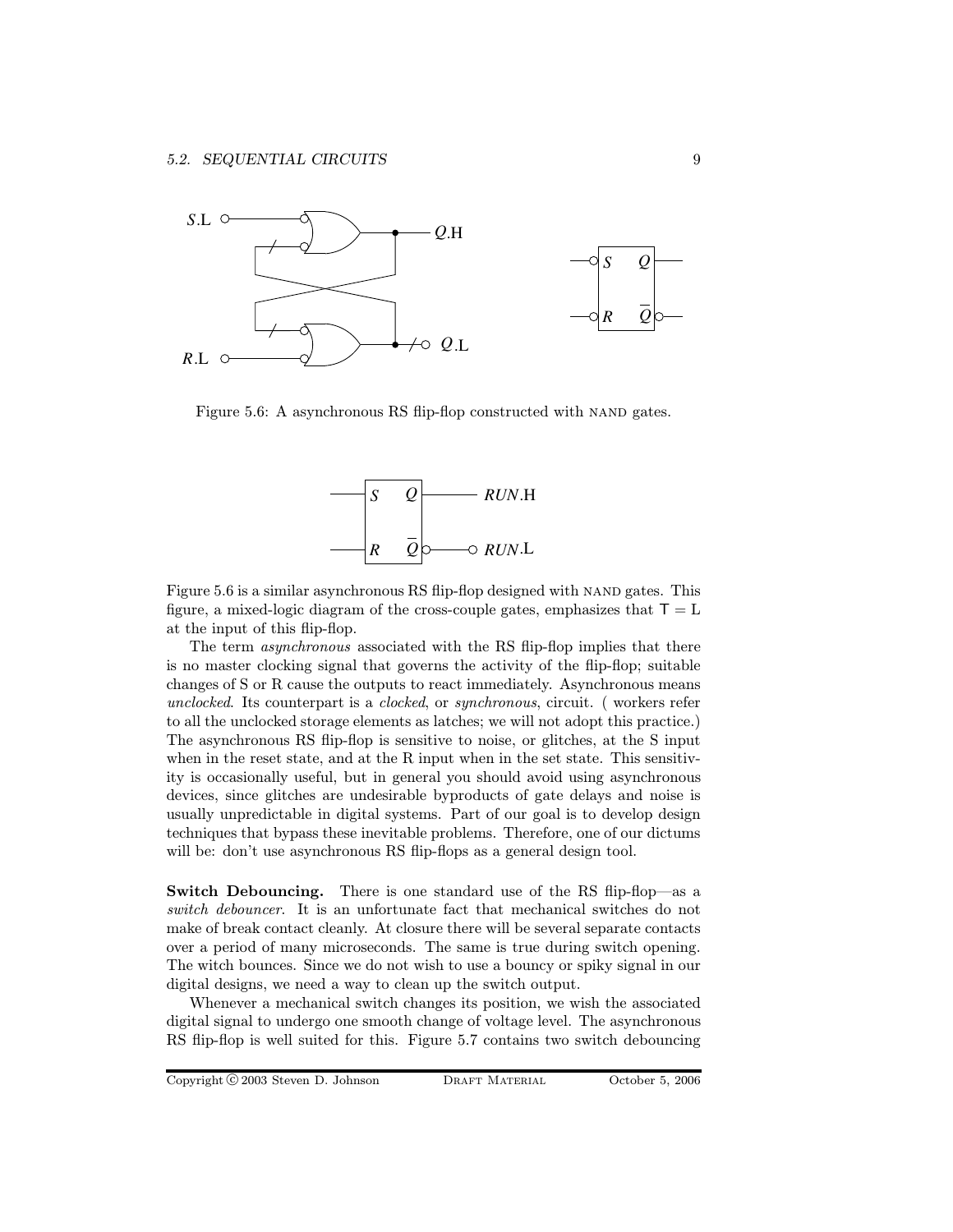

Figure 5.7: Mechanical switch debouncing circuits using asuchronous RS flipflops.

circuits. In Chapter 12 we discuss the electrical details of the input circuits; here we will be satisfied to state that the resistors keep the control inputs inactive unless the voltage from the switch forces on input to become active. When the switch is off, it is constantly resetting the flip-flop, producing a constant F output. As the switch moves toward the on position, there will be a period of oscillation or bounce on the R input, caused by the mechanical switch breaking and making its contact with its off terminal. The S input is false throughout all of this, and the repeated resetting does not affect the false output of the flipflop. There follows a "long" period when the switch moves between its off and on positions, during which time both S and R are false. Then the switch begins its bouncy contact with the on terminal. The first contact causes S to become true, which sets the flip-flop to its true state, where it remains throughout the on-position bounce and until the switch is returned to off.

Ambibuous behavior in the RS flip-flop. Of the four voltage combinations of th S and R inputs, we have used three: to hold, set, and reset. What happens when S and R are simultaneously true? In the NOR-gate version, the voltages at both outputs will be low—a distrubing situation. In the NAND-gate version, both will be high. Although this deviation from voltage complementarity is unwelcome, it nevertheless repreents a well-defined and stable configuration of the flip-flop. BUt watch what happens when we try to retreat from this configuration of inputs. If we change only one of the inputs, the flip-flop enters either the set or reset state, without difficulty. But if we try to change botrh the inputs simultaneously (in an attempt to move to the hold state), the flop-flop is in deep trouble. Consider the NOR-gate version of the RS flip-flop, Fig. ??. If the volgages at S and R are both high, then they are low at both Z and Q. If the voltages as S and R both become low simultaneously, then after on gate delay both gates in the flip-flop will produce high outputs. Thses high outputse, feeding back to the inputs of the nor gates, will result in low gate outputs after one more gate delay. And so on. The ciruit oscillates rapidly, at leas in the biginning, with both outputs producing either high or low voltage levels "in phase." The resulting changes occur so repidly that the flip-flop is forced out of the digital mode of operation for which it was designed, and the output voltages quickly cease to conform to reliable digital voltage levels—an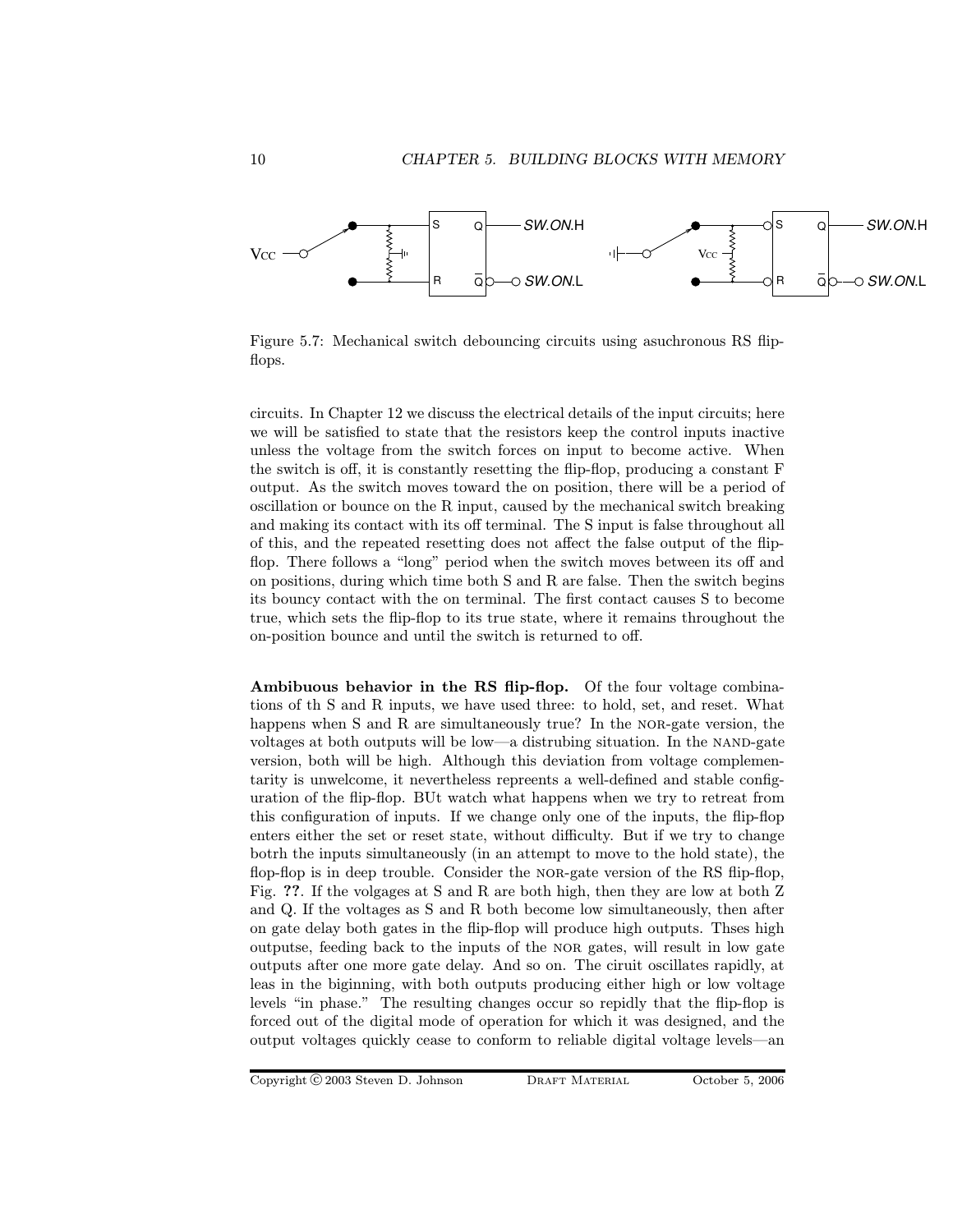example of idxmetastable behavior that is discussed in Chapter 12. Eventually, the slight differences in the phisical properties of the two gates will allow the flip-flop to drop into the set state or the reset state. The time required for the voltages to settle and the final result are uncertain. so this behavior is of no use to designers. Therefore, it is considered improper design practice to allow R and S to be asserted at the same time.

Exitation tables. Timing diagrams are usefule for displaying the time-dependent characteristics of sequential circuits, but for most purposes a tabular form is better. The Exitation table is the sequential counterpart of the truth table or voltage table for combinational circuits. The exitation table looks much like a truth table, but it contains the element of time. In a sequential circuit, the new outputs depend on the present inputs and also on the present values of the outputs. We can display the behavior of the RS flip-flop of Fig ?? in the following exitation table:

|   | R | ₩ |                  | $t+\delta$ | $t+\delta$       |                  |
|---|---|---|------------------|------------|------------------|------------------|
|   |   |   | $\boldsymbol{x}$ |            | $\boldsymbol{x}$ | $_{\rm Hold}$    |
|   |   |   | $\boldsymbol{x}$ |            |                  | Reset            |
| Н |   |   | $\boldsymbol{x}$ | Η          |                  | Set              |
| Η |   |   | $\boldsymbol{x}$ |            |                  | $\it Disallowed$ |

 $Q_{(t)}$  is the value of output  $Q$  at time  $t$ ;  $Q_{(t+\delta)}$  is the value of output  $Q$  at some small time  $\delta$  after t, where  $\delta$  is sufficiently long for the effects of the gate delays to settle down.

The exitation table is also useful for displaying the logical behavior of sequential cirucits. For instance, the following exitation table describes the logical behavior of RS flip-flops using a modification of the previous notation:

| S  | R |   |       |            |
|----|---|---|-------|------------|
|    |   | a |       | Hold       |
| ₩. |   | q | $H^+$ | Reset      |
|    | н | q |       | Set        |
|    |   |   |       | Disallowed |

In the literature, notations for exitation tables vary greatly and in this chapter we will use a variety of forms. You should be able to recognize the notational differences.

#### 5.2.2 Clocked Sequential Circuits

Asynchronous flip-flops are 1's catchers. A more useful class of flip-flops is available for general digital design. In these flip-flops, outputs will not change unless another signal, called the clock, is asserted. Since the activity is sunchronized with the clock signal, these flip-flops are called *synchronous*. Digital systems usually have a repetitive clock with a square waveform. The clock signal alternates between its H and L signal levels. Depending on the application, we may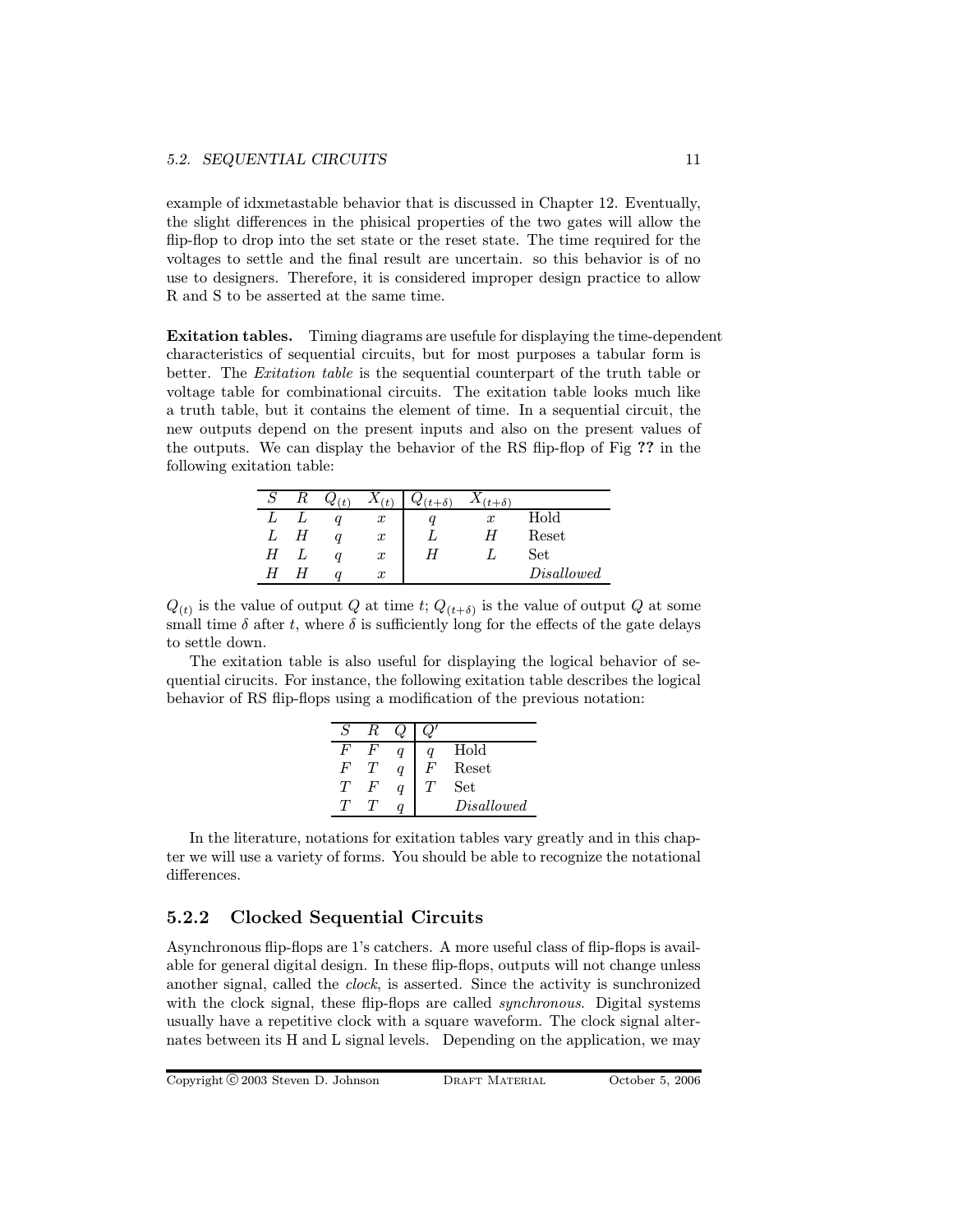

Figure 5.8: A clocked RS flip-flop circuit.

view either H or L as repreenting truth on the clock line, although in almost all our applications we shall use the T-H assignment for clock signals. In chapter 12 we dicusss ways of generating this important signal, and you will encounter clocked circuits throughtout the remainder of this book.

Clocked RS flip-flop. We can derive a clocked flip-flop from an asynchronous RS flip-flop by gating the R and S input signal to restrict the time during which they are actie, as in Fig. 5.9 The flip-flop outputs may change whenever the cloci is true—a potentially risky situation similar to the 1's catching of the latch circuit. In digital systems, flip-flop ouputs oftwn contribute to combinational circuits that produce inputs to othyer flip-flops. Shortly after the rise of the clock, the system is in "shock" owing to the changing of flip-flops. Doring this period of shock, hazards may be present that can feed erroneous signals into flip-flop inputs while the clock is *still true*, resulting in false setting or resetting of the flip-flops.

It is natural to try to avoid this problem by making the true portion of the clock signal as narrow as possible. Unfortunately, this is not a good solution, since the system's behavior is critically dependent on the quality of the clock and narrow clock signals are difficult to generate and distribute.

The aim is to reduce the time during which the flip-flop outputs respond to the inputs. Since altering the clock waveform leads to difficulties, can we achieve the tgoak fy further mofification fo the flip-flop circuit itself? Can we devise a flip-flop that will recognize R and S only at a single instant and ignor the inputs at other times? Such behavior would be desirable because all the flipflops would change at precisely the same time if they were clocked from the same source. This would mean that we could arrange for all the R and S inputs on all flip-flops to be stable at the time of clocking, and the flipflops would not be influenced by the chocke of the changes induced just after clocking.

Flipflops that allow output changes to occur only at a single clocked instant are called edge-driven or edge-triggered. An edge is a voltage transition on the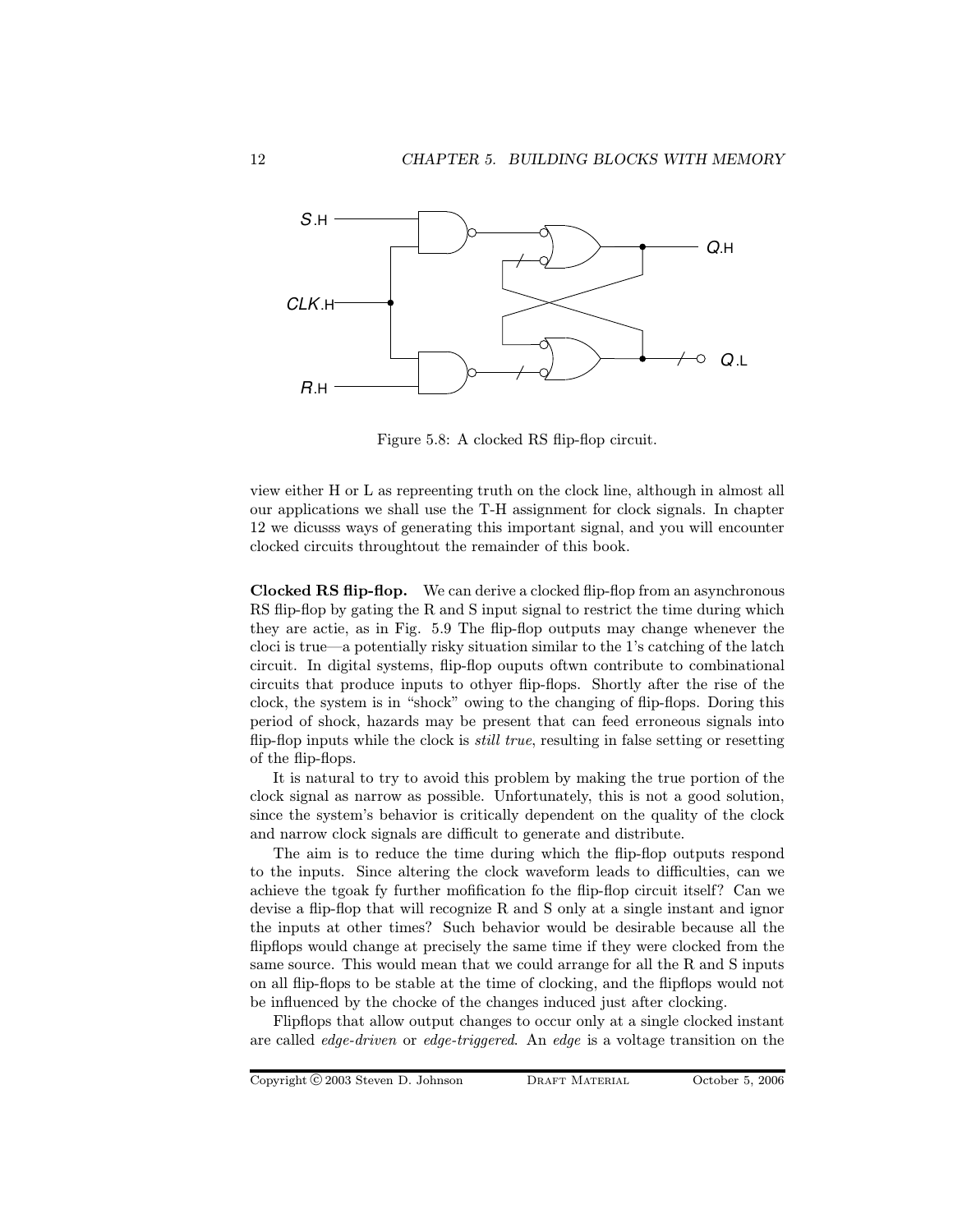

Figure 5.9: A master-slave clocked RS flip-flop.

clock signal, and may be either a postive edge  $(L \rightarrow H)$  or a negative edge  $(H \rightarrow L)$ . The clocked circuit in FIg. 5.9 is level-driven, since its outputs may change at any time during the true part of the clock cycle. In your designs of clocked sequential circuits, use only edge driven devices.

Master-slave flip-flop. The master-slave flip-flop is a relec from the early days of integrated circuit technology, but is still widely used becaus of its pseudoedge-driven characteristics. It is a relatively simple device that we can easily discuss at the gate level, sow we will show how one is derived by extending the clocked RS flip-flop. Figure ?? is a master-slave flip-flop schematic. The master flip-flop will responde to inputs S and R as long as the clock signal is high. This period must be long enough to ensure that S and R are stable when the clock goes from high to low. This  $H \to L$  transition, the negative clock edge, isloates the master flip-flop form the inputs S and R. The master flip-flop will now remain unchanged until the next positive clock edge.

Because of the voltage inverter, the slave flip-flop does not become sensitive to its input until one gate delay after the negative clock edge. At that time, it receives its S and R inputs from a stable master flip-flop. The net effect is that the outputs of the msster-slave combination change only on the negative clock edge rather than during a clock level.

Pure edge-driven flipflop. The master-slave flip-flop appears to be an attractive edge-driven device. Why are we not content with this design? Becuase the master flip-flop is still a 1's catcher during the positive half of the clock cycle. This means that R and S must stabilize during the negative half of the clock, since the master flip-flop will react to any T glitches during the positive clock phase. We could greatly simplify our digital circuits if we could eliminate the 1's catching behavior. We need a flip-flop that samples its input only on a clock edge and ganges its outputs only as a result of the clock edge. Such a device is called a *pure edge-driven flipflop*. The  $F \to T$  clock transition is called the active edge. It may be either the  $H \to L$  or  $L \to H$  transition, although in the most useful integrated circuits the  $L \to H$  transition is the active edge.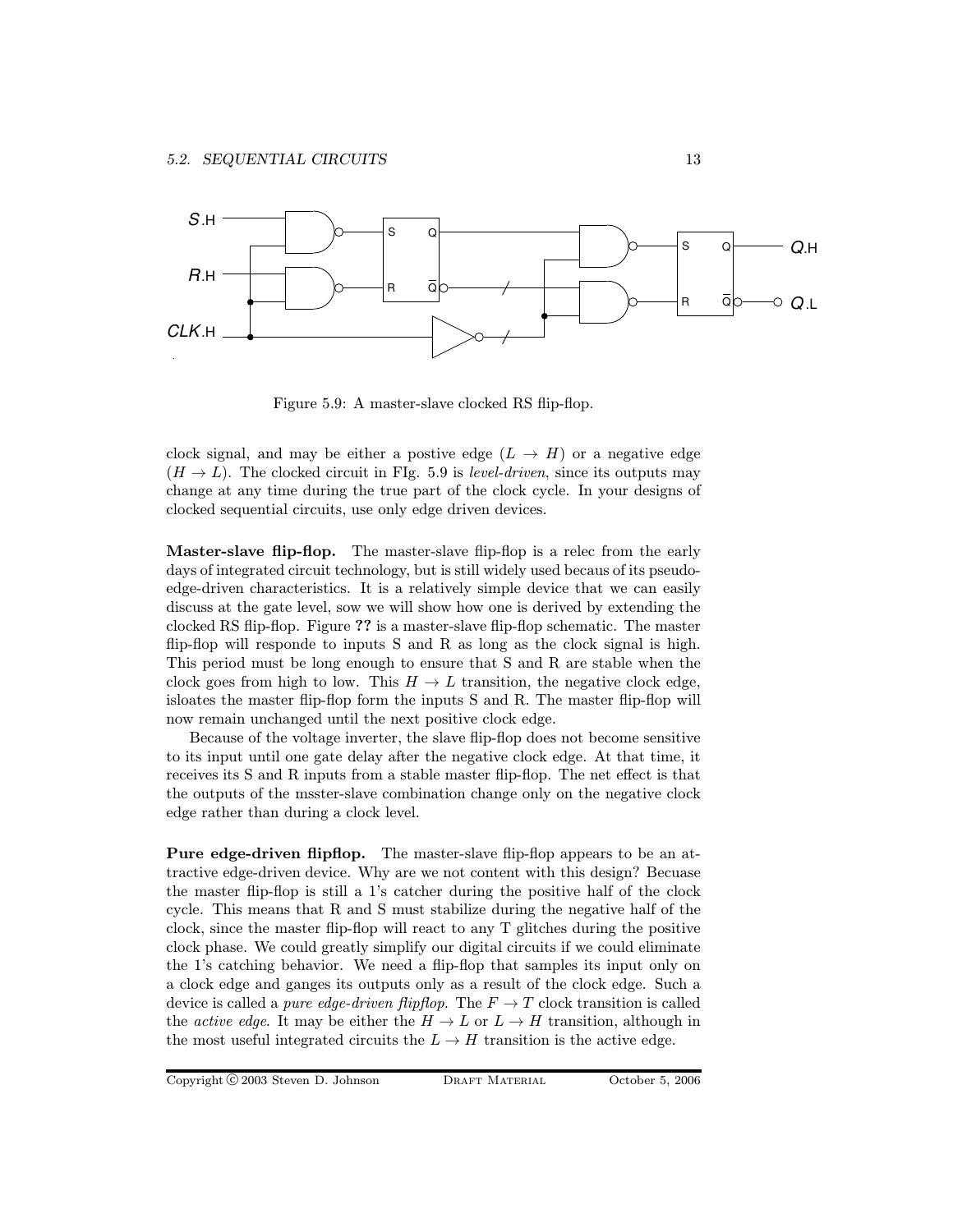The property of changing state and sensing inputs only at a given instant gives the designer a powerful tool for combatting glitches and noise. We can now choos the time to look at signals and can fix that time to allow adequate stabilization of the system. We will make constant use of pure edge-driven sequential curcuits in our designs. The internal structure of these devices is rather complex, but for purposes of digital system design it is not necessary for us to examine their construction in detail. Hereafter, in all our discussions of clocked sequential circuits, we will assume the use of pure edge driven devices.

Exitation tables for edge-driven flip-flops. Assume that the edge-driven flip-flop is subjected to a steady stream of active clock edges. Each clock edge will cause the flip-flop to enter either its set or its reset state, in accordance with the faluce of its inputs and the current value stored in the flip-flop. After the flip-flop has received n clock triggters, the value stored in the flip-flop is  $Q_{(n)}$ . If the flip-flop is in the set state after the *n*th clock edge, then  $Q_{(n)} = T$ ; if the reset state,  $Q_{(n)} = F$  After the appearence of the next clock edge, the value of Q will be  $Q_{(n+1)}$ . The exitation table for edge-driven devices is a tabulation of  $Q_{(n+1)}$  for all combinations of the exiting variables.

In the remainder of this chapter we will use exitation tables to classify flipflops. For the excitation table to be valid, we muse ensure that the control inputs are stable for a short time befor the active clock edge (the setup time), and perhaps for a short time after the active clock edge (the hold time). The input voltages may go through wild excursions prior to the onset of the setup time and after the hold time, as long as they remain stable during the steup and hold times. (See Chapter 12 for a discussion of setup and hold times).

## 5.3 Clocked Building Blocks

In this section we present the common SSI building blocks for clocked digital design. Table ??, at the end of Chapter 12, contains a selected list of useful integrated circuits as well as more complex building blocks.

#### The JK Flip-flop

Whereas the RS flip-flop displays ambiguous behavior if both R and S are true simultaneously, the JK flip-flop produces unambiguous results in all combinations of its inputs. A logical exitation table for the basic JK flip-flop is:

| $Clock$ $J$ $K$ |             |   | $Q_{(n)}$ | $(n+1)$ |                       |
|-----------------|-------------|---|-----------|---------|-----------------------|
| F               | $X \quad X$ |   |           |         |                       |
|                 | $X \quad X$ |   |           |         |                       |
|                 | F           | F |           |         | Hold                  |
|                 | F           |   |           |         | Reset                 |
|                 |             | F |           |         | Set                   |
|                 |             |   |           |         | $Toggle$ (complement) |

Copyright © 2003 Steven D. Johnson DRAFT MATERIAL October 5, 2006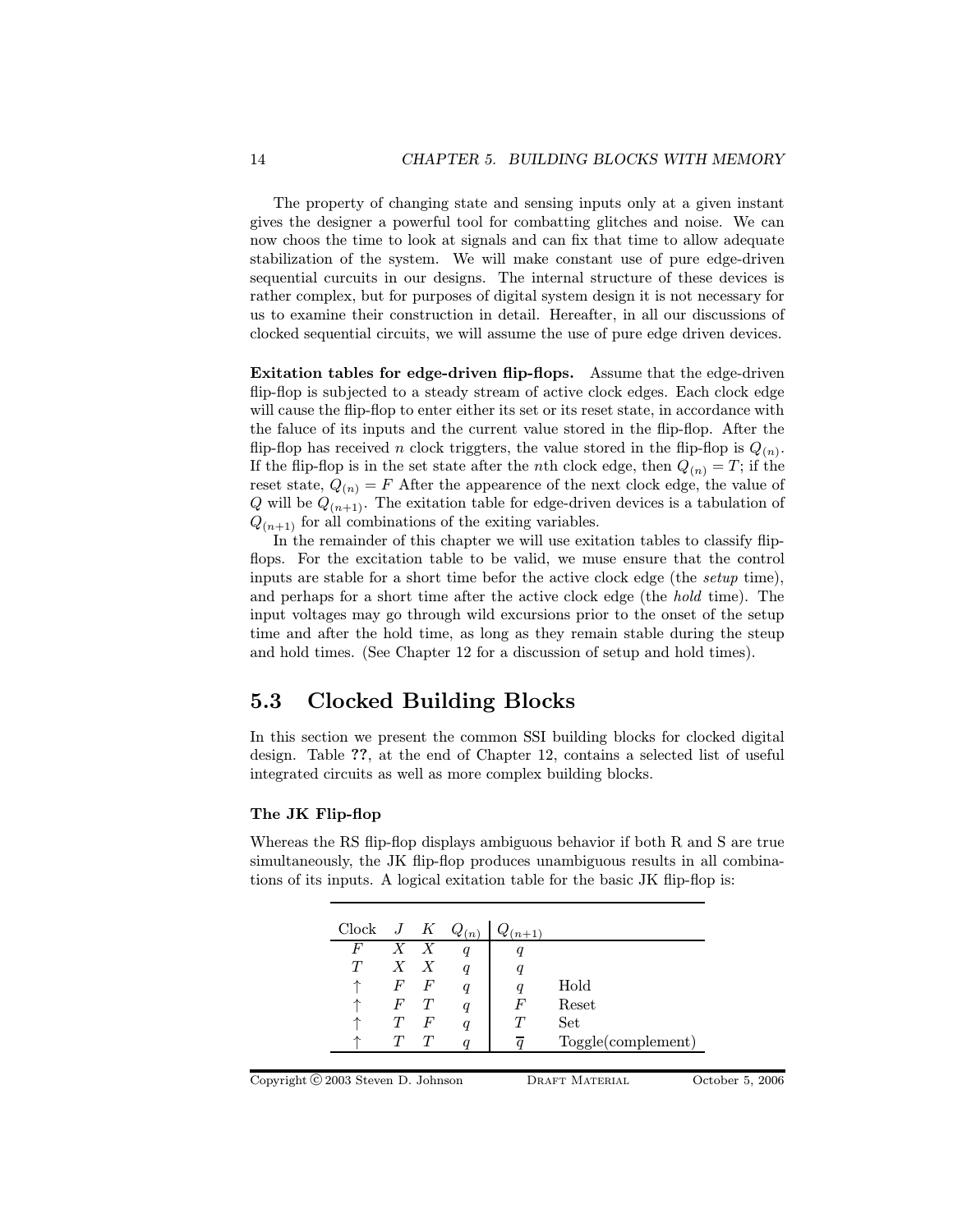J is the counterpart of the S input of an RS flip-flop, and K is the counterpart of R. The first two lines of the exitation table demonstrate the edge-triggered behavior of the flip-flop; when the clock signal is stable false or true, the output of the flop-flop is insensitive to the other inputs. Often these lines do not appear in the exitation table, since such bnehavior is expected of an edge-triggered device. The remaining four lines in the table describe the flip-flop behavor when the clock under goes its active  $(f \to T)$  transition. The first thre of these lines are analogous to the RS flip-flop. The last line shows that, if both control inputs are true when the clock fires, the flip-flop will complement its output. This behavior is called toggling.

Commercial flip-flops come in various forms. The most interesting variations are:

- (a) Active clock edge: positive or negative. On all clocked devices we show the clock input as a small wedge  $(\triangleright)$  inside the device symbol. A negative edge-triggered flipflop has a small circle (representing  $T = L$ ) on the clock input  $(\circ \triangleright)$ .
- (b) Active voltage level for J and K. We find flip-flops with both J and K active-high  $(T = H)$ , and also a flip-flop with J active-high and K activelow. In the latter form, the K input has a small circle on the circuit symbol.
- (c) Availability of asynchronous R and S inputs. These are often called direct clear or preclear and direct set or preset. One, both, or neither may be present on the chip. Direct set usually appears at the top of the flip-flop symbol, and direct clear at the bottom. Truth is usually a low voltage level, in which case the inputs will bear small circles. As long as an asynchronous input is asserted, it will override the normal synchronous behavior of the flip-flop.

The 74LS109. The 74LS109 Dual JK Flip-Flop is the most-used SSI package. It is positive-edge-triggered, compatible with the standard MSI sequential building blocks, with a high-active J input and a low-active K input. As usual, when designing with JK flip-flops we think in terms of logical operations rather than voltages. It is useful to describe the primary logical operations on the JK flip-flop as the "set" and "clear," setting Q to T and clearing Q to F. The 74LS109 flip-flop has two useful mixed-logic representations, shown in Fig. 5.10 with appropriate input and output signals. Port pr is the asyunchronous preset input; clrs preclear. The symbol in Fig. 5.10a is conventional and causes no difficulty. The circuit shown in Fig 5.10b is less easy to derive, but it gives us a degree of flexibitlity that repays our efforts. The voltage exitation table for the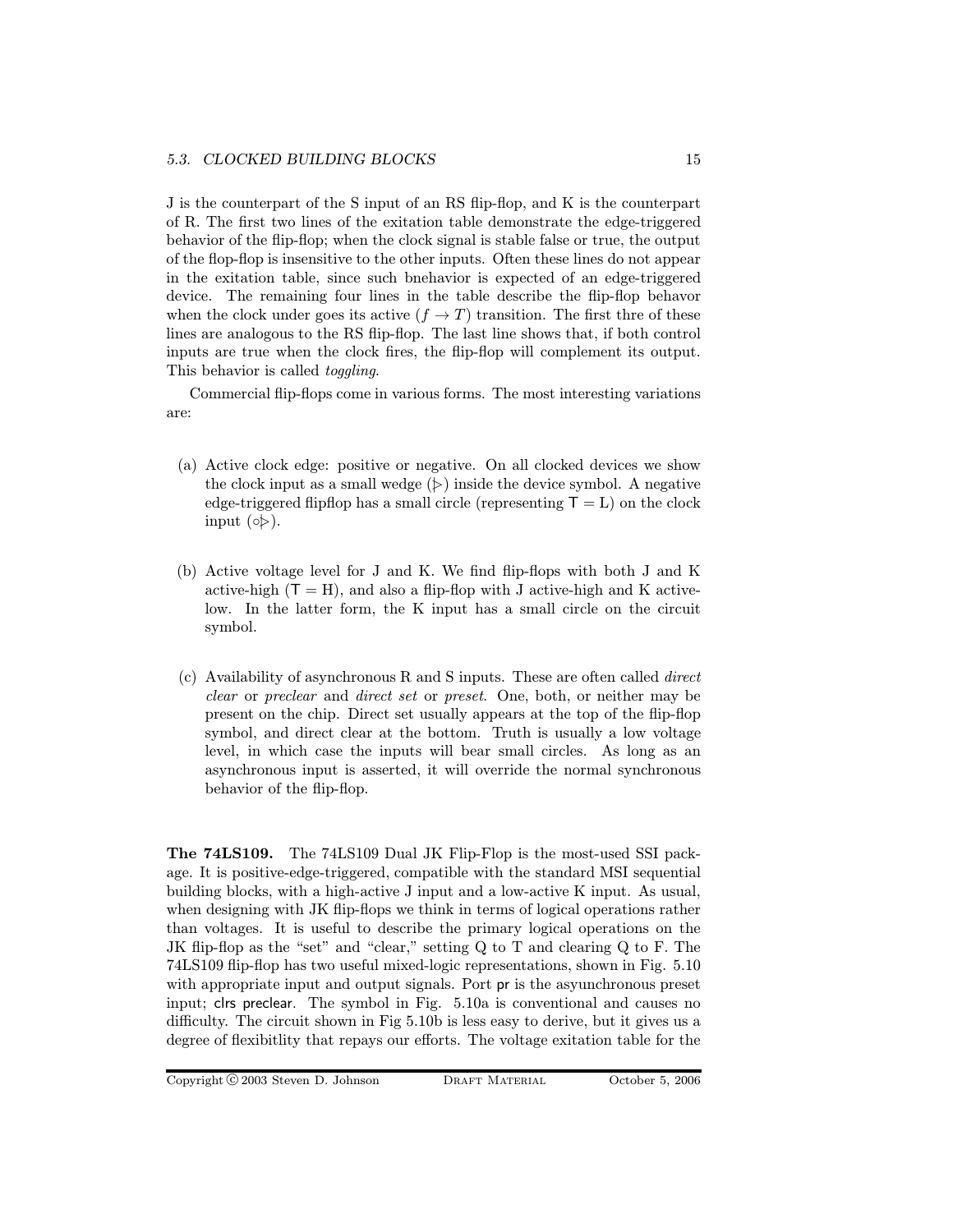

Figure 5.10: Two mixed-logic uses of the LS109 Dual JK Flip-Flop.

<sup>74</sup>LS109 is

| Preset | Preclear | $\rm{Clock}$ | J | K | $Q_{(n+1)}$ | Action if $Q$ is active-high |
|--------|----------|--------------|---|---|-------------|------------------------------|
|        | H        |              |   | X | Η           | Directset                    |
| Η      |          |              |   |   |             | Directclear                  |
|        |          |              |   |   |             | disallowedconfiguration      |
| Η      | H        |              |   |   |             | Clear(Reset)                 |
| Η      | H        |              |   | H | $Q_{(n)}$   | Hold                         |
| Η      | Η        |              | Н |   | $Q_{(n)}$   | Toggle                       |
| Н      | H        |              |   |   | Η           | Set.                         |

Here,  $\widetilde{Q_{(n)}}$  means the voltage inversion of  $Q_{(n)}$ ; as usual, X means "don't care." This excitation table contains yet another variation of notation, in which the monotonous input column for the present value of the flip-flop's current value is omitted.

When  $T = H$  at Q, we derive the mixed-logic symbole in Fig 5.10a, the usual form. If  $T = L$  at Q, the logical act of setting the flip-flop must rewult in an L output at  $\overline{Q}$ ; logical clearing must yield  $Q = H$ . In order to maatch this behavior with the voltage exitation table, we are led to the conclusion that we must set the flip-flop with the K input and *clear* with the J input. In turn, this causes the preset input pr to perform as a logical direct clear, and the preclear input clr to perform as a logical direct set.

The advantage of the form used in Fig. 5.10b is its versatility, since we use a different voltage confention for setting and clearing than we do with the conventional symbol. This mixed-logic symbol for the 74LS109 is the most difficult of the common building blocks to derive, yet having onced derived and mastered it, we may use either symbol for the 74LS109, as our use dictates, without further thought.

This exercise in mixed logic illustrates one aspect of good design: We try to define the general behavior of common circuit elements, and arrive at general solutions to common design problems. We move these recurring but purhaps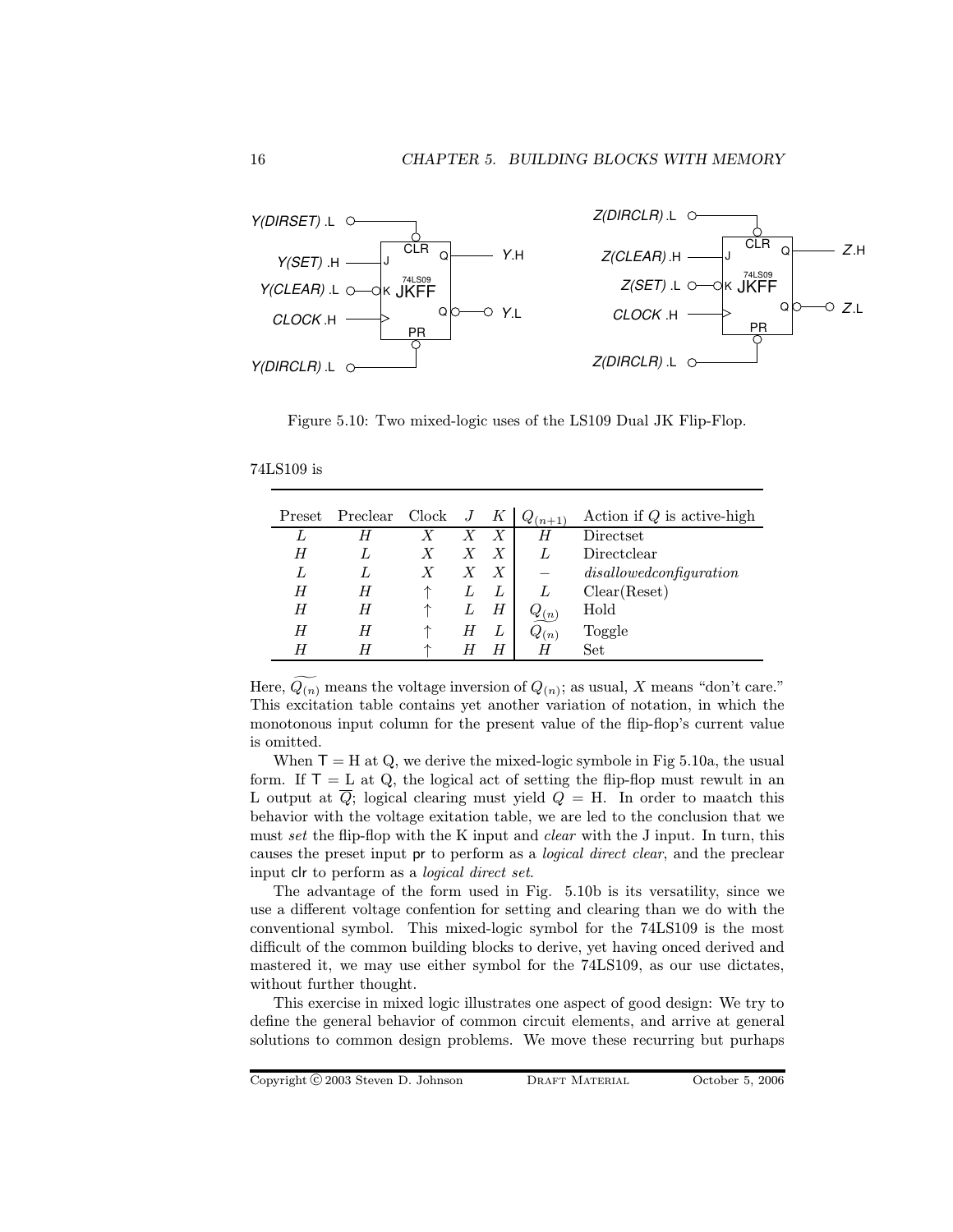difficulet items up front, where we face them squarely, so that having dealt with their intricacies once, we may thereafter use the starndarde results in our design work. You will see this principle invoked many times in this book; it is the essence of top-down design.

The JK flip-flop is our most powerful SSI storage element, and you must master its use. There are several ways of using a single flip-flop, and later you will see many larger constructions based on this flexible element.

JK flip-flop as controlled storage. The most general use of the JK flipflop, and the one that gives it such power and flexibility, as as a storage element under explicit control. In digital design, whenever we must set or clear or toffle a signal to form a specific value for later use, we usually think of a JK flip-flop. The penalty for this generality is the need to control two separate inputs.

JK flip-flop for storing data. The JK flop-flop is basically a controlled storage element. On occasion, we with to adopt a different posture and view the JK flip-flop as a medium for entering and stroing data. From the exitation table, we see that  $Q_{(n+1)} = Q_{(n)}$  whenever  $J = K = F$  at the clock edge. This is simply a data-storage mode. All that is necessary to continu holding data in the flip-flop is to ensure that  $J = K = F$  during the setup time before each clock edge.

JK flip-flop for entering data. Th J and K inputs are not data lines; they are control linds for flip-flop storage. Nevertheless, we can view the JK flip-flop as a data-entry device. We can enter data in three ways:

- (a) Clearing, followed by later setting if necessary.
- (b) Setting, followed by later clearing if necessary.
- (c) Forcing the data into the flip-flop in one clock cycle.

The rule for case (a) is:

If you are sure that the flip-flop is cleared, you may enter data D into the FF on a clock edge by having  $J = D$ , independent of the value of K.

Case (be ) is analogous to case (a). The rule is:

If you are sure that the output is true, you may enter data D into the flip-flop on the clock edge by having  $K = \overline{D}$ , regardless of the value of J.

You should varify the rules for cases (a) and (b).

As for case (c), the designer often cannot guarantee that a flip-flop will be in a given state. Proceeding as we did in cases (a) and (be) would wast one clock cycle for the initial clearing or setting operation. It would be nice to have a mode that would force data to enter the flip-flop at a clock edge, regardless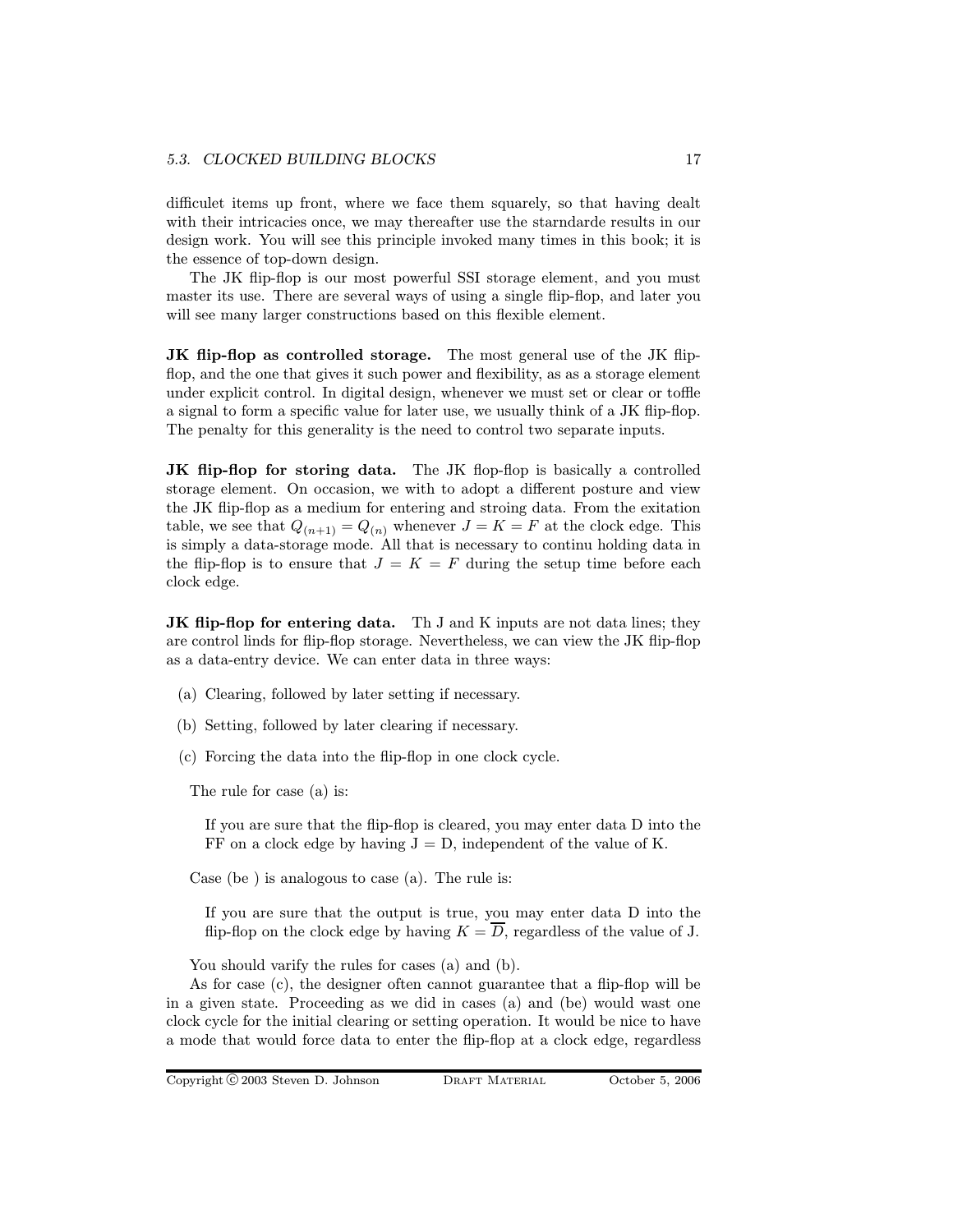of the present condition at the output. Such a data-entry mode is called a jam transfer, since the data is "jammed" into the flip-flop independent of prior conditions. Examination of the exitation table for the JK flip-flop shows that such a mode is indeed avaialbe. We enter data D as follows: If  $D = F$ , J must equal F and K must equal T. IF  $D = T$ , J must equal T and K must equal F. COmbining these conditions, we see that  $Q_{(n_1)}$  will equal D whenever  $J = D$ and  $K = \overline{D}$ . Now you see the utilit of having opposite voltage conventions for truth on the J and K inputs of the 74LS109 flip-flop. With this device we can connect the J and K inputs together to make  $K = \overline{J}$  as required by the analysis above. Then by connecting the input data D to the joined inputs of the flip-flop, we will enter D into Q at each clock edge.

#### 5.3.1 The D Flip-FLop

The D (Delay) flip-flop has a simpler exitation than the JK, and is used in applications that do not require the full power of the JK flip-flop. The symbol and exitation table for the D flip-flop are:



As an SSI device, the D flip-flop appears in these common varieties:

- (a) The active clock edge can be either positive  $(L \to H)$  or negative  $(H \to L)$ , which is shown by either the presence or absence of a small circle on the clock terminal.
- (b) Direct (asynchronous) set and clear inputs appear in these combinations: both, neither, or clear only. Almost always, these inputs, when present, are low-active and appear in the diagram with a small circle. These asynchronos inputs are 1's catchers, and you should use them only with great caution.
- (c) Aome D flip-flops have only the Q output; others provide both polarities. Although it appears to be ideal for data storage, there are, in fact, just a few common uses of the D flip-flop in good design.

D flip-flop as a delay. As its name implies, the D flip-flop serves to delay the value of the signal by one clock time. You will see such a use in Chapter 6 when we discuss the single-pulser circuit for manual switch processing.

D flip-flop as a synchronizer. One natural application of the D flip-flop is as a synchrnonizer of an input signal. Clocked logic mus sometimes deal with input signals that have no fixed temporal relation to the master clock. An example is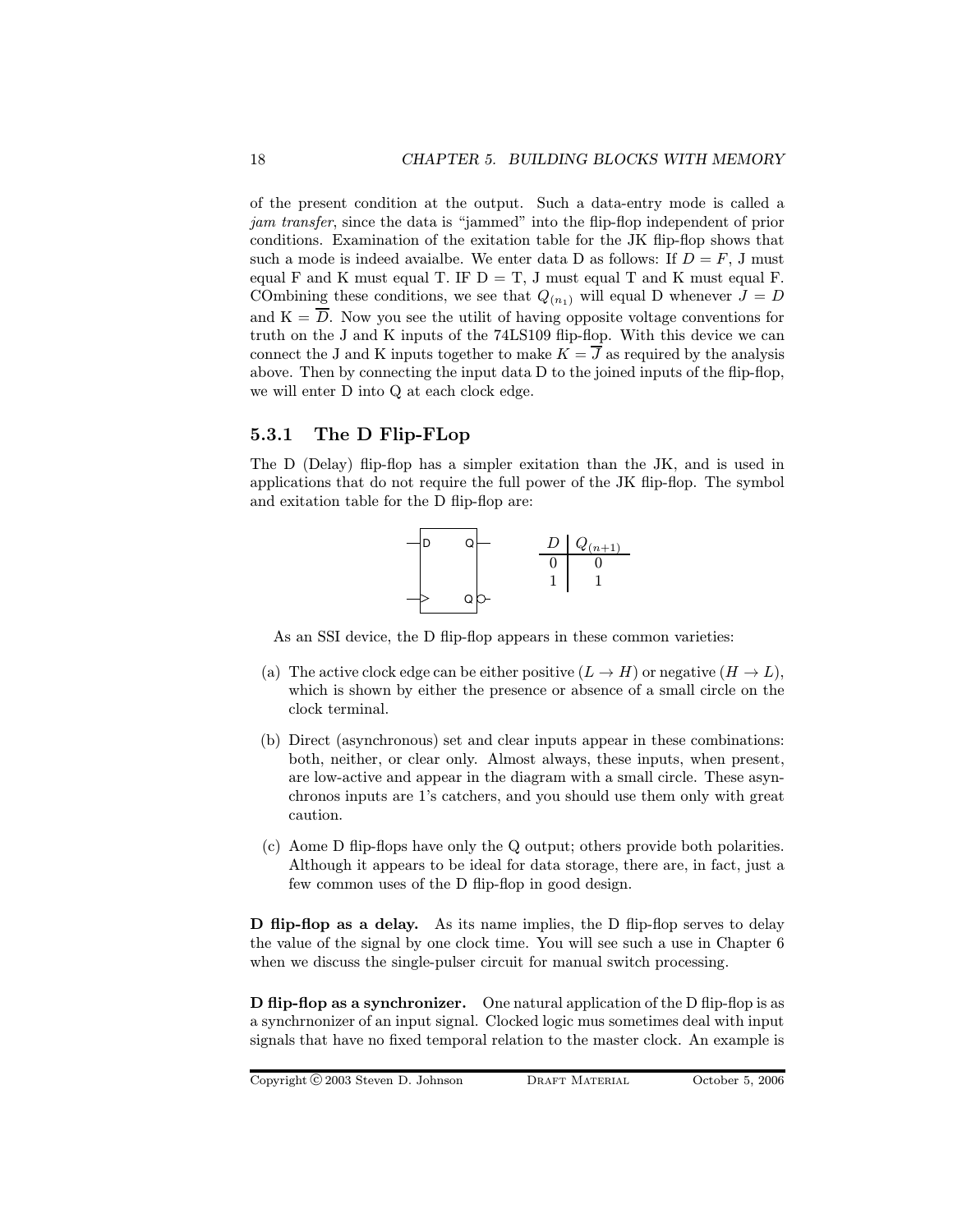a manual pushbutton such as a stop switch on a computer console. The operator my close this switch at any time, perhaps so near the next edge of the system clock that the effect of the changing signal cannot be fully propagated through the circuit before the clock edge arrives. If the inputs to clocked elements are not stable during their setup times, their behavior is not predictable after the clock edge; some of the outputs may change; others may not. We need some way to process this manual switch signal so that it changes only when the active clock edges appear. This is called synchronization. Since the output of a clocked element changes only in step with the system clock, we may use the D flip-flop as a synchronizer by feeding the unsynchronized signal to the flip-flop input. We deal with this matter more fully in later chapters.

D flip-flop for data storage. The D flip-flop appears to be well suited to data entry and storage. Unfortunately, designers use it far too often for this purpos. The problem is that every clock pulse will "load" new data and this is seldom wanted. We usually need a device that allows us to control when the flip-flop accepts new data, just as we could with the JK flip-flop. With the D flip-flop it seems natural to *gate the clock* b anding with a control signal in order to produce a clock edge at the flip-flop only when we wish to load data. This is a dangerous practice, as you will see in later chapters. Clocked circuit design relies on a clean clock signal that arrives at all clock inputs simultaniously. We have the best chance of meeting these conditions if we use unmodified clock signals. This means that the devices will be clocked every c;ycle, so we must seek other ways of effecting the necessary control over the flip-flop activities.

The enabled D flip-flop. To alleviate the problems caused by gating the clock input to a D flip-flop, we will construct a new type of device called the enabled D flip-flop. Figure ?? shows the principle. The circuit consists of a D flip-flop with a multiplexer on its input. A new control signal, LOAD appears, in addition to the customary data input.

The system clock goes directly to the clock input, thereby avoiding the problems of a gated clock. As long as LOAD is false, the data selector selects the current value of the flip-flop output as input to the flip-flop. The net effect is that  $Q$  recurculates unchanged: the flip-flop stores data. When  $LOAD = T$ , the multiplexer routes the external signal DATA into the D input, where it will be loaded into the flip-flop on the next clock edge. The loading process is a jam transfer.



The enabled D flip-flop is the element of choice for simple data storate applications. Although we can accomplish the same effect with the JK flip-flop, the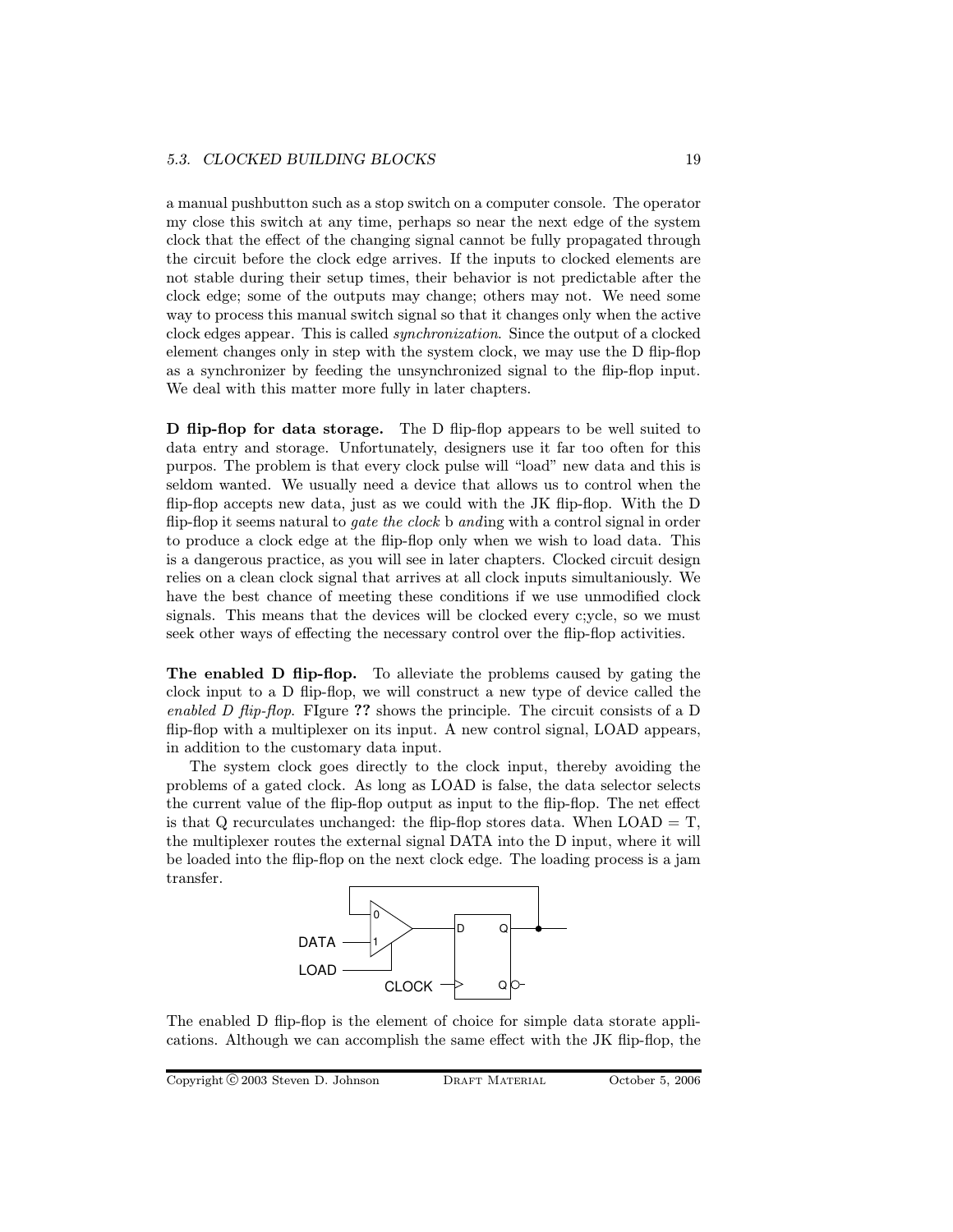enabled D device provides a more natural way of handling data. Curiously, integrated circuit manufactureres were slow to produce SSI elements containing several independent enabled D flip-flops. However, the concept is widely used in arrays of storage elements, and we have available a good selection of tools for registers.

## 5.4 Register Building Blocks

A register is an ordered set of flip-flops. It is normally used for temporary storage of a related set of bits for some operations. This is a common activity in digital des9ign, especially when the system musp process byte- or wordorganized data. You are familiar with the use of the word register in the context of digital computers, but the notion is more general than just accumulators and instruction registers. Multiple-bit storage is such a desirable architectural element that it is a natural candidate for building blocks. Integrated-circuit manufactureres have provided an assortment of useful devices at the MIS level of complexity.

#### 5.4.1 Data Storage

Enabled D register. The most elegant data storage element for registers contains the enabled D flip-flop. Chips are available with four, six, or eight identical elements per package with common clock and enable inputs. The 74LS378 Hex D Register with Enable is typical of this building block. This 16 pin chip provides six aflip-flops, each with a data input and a single Q outpus. The 74LS379 Quad D Register with Enable has four flip-flops, each with both output signal polarities.

As you have seen, we favor the enabled D conafiguration because we may hook the system clock directly to the device's clock input. The apparently small point of not gating the clock is really of great importance to the reliability of the system, and you should adopt the practice routinely.

Pure D register. There are a few occasions when a register of pure D flipflops is the element of choice. We can always achieve this behavior with the enabled variety by setting the enablin input to the true condition. Pure D registers are also available, usually with a common aschnchronous (direct) clear input. The only reason to choose su;ch an input is if you wan the direct clear feature; you know to be wary of its 1's catching properties.

#### 5.4.2 Counters

Modulus countin. Counting is a necessary operation in digital design. Since all binary counters are modulus counters, we will explor the concept of modulus counting before we examine the hardware for it.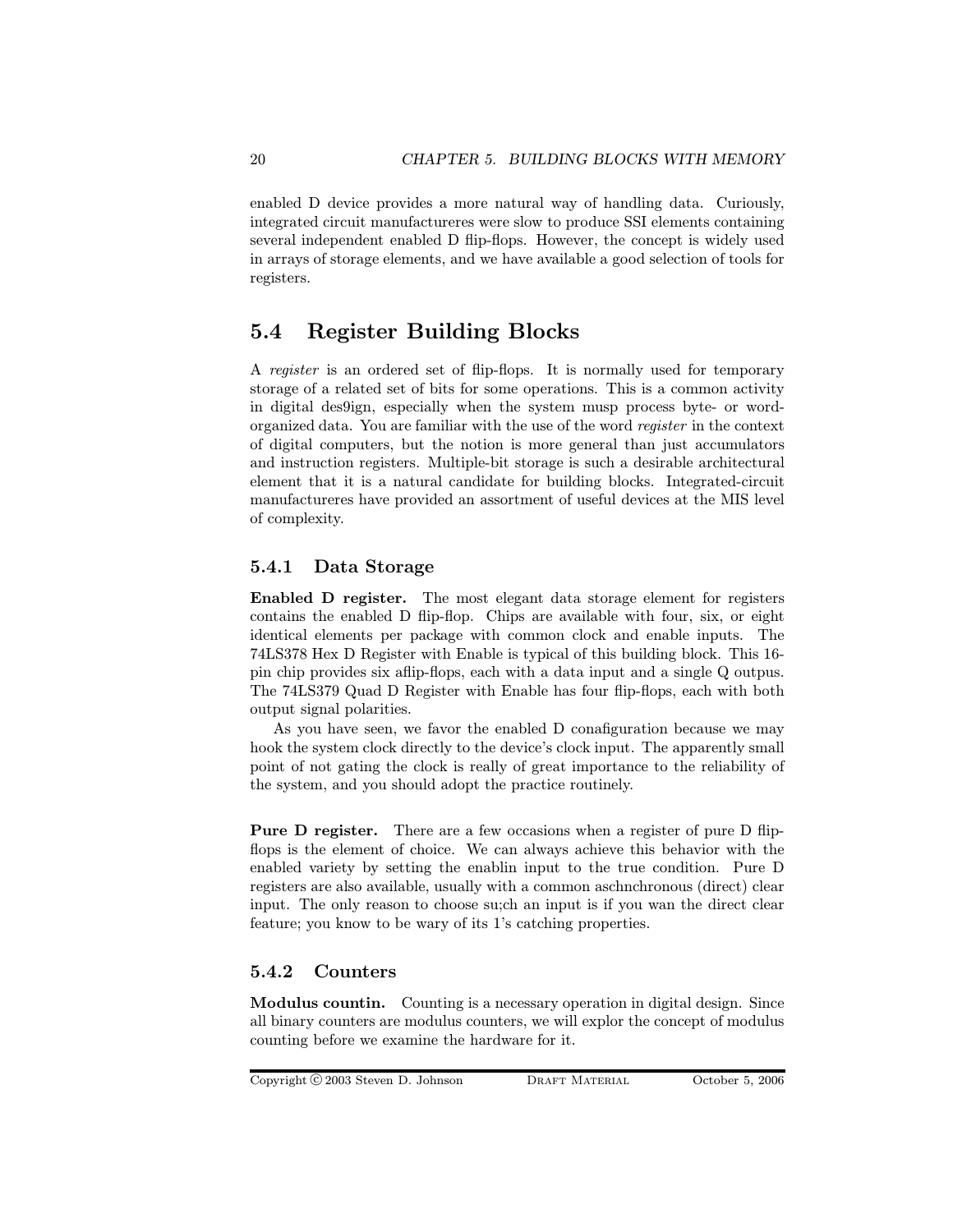

Figure 5.11: A two-bit binary counter. The least significant bit is on the left.

Countin the positive integers in as infinte process. We have a mathematical rule for writing down the integer  $n + 1$  if we are given the integer n. This may caus the creation of a new column of digits; for example, if  $n$  is the threedigit number 999, then  $n + 1$  is the four-digit number 1,000. In an abstract mathamatical sense, the creation of the fourth digit is trivial. Not so in hardware. Hardware counters are limited to a given number of columns of digits and thus there is a maximum number that a counter can represent. A three-digit decimal counter can represent exactly  $1-\frac{3}{3}$  different numbers, from 000 through 999. We define such a counter as a modulus (mod) 1000 counter. (A number M modulo some modulus  $N$ , written  $M$  mod  $N$ , is defined as the remainder after dividing  $M$  by  $N$ .) Another way of viewing this is that the counter will count normally from 000 through 999, and once more count will cause it to cycle back to 000. An automobile's odometer behavies much the same way.

Counting with the JK flip-flop. The JK flip-flop, operating in its toggle mode, goes through the following sequence

> Clock pulse number:  $0 \quad 1 \quad 2 \quad 3 \quad 4 \quad 5 \quad 6 \quad \ldots$ Flip-flop output  $Q: \{0, 1, 0, 1, 0, 1, 0, \ldots\}$

We see that the flip-flop behaves as a modulo-2 binary counter. Counters of higher moduli can be formed by concatenating other binary counters. For instance, a modulo-4 counter made from two mudulo-2 counters mus behave as follows

| Clock pulse number: $0 \t 1 \t 2 \t 3 \t 4 \t 5 \t 6 \t 7 \t 8 \ldots$ |  |  |  |  |  |
|------------------------------------------------------------------------|--|--|--|--|--|
| Cunter outputs $Q_1, Q_0$ : 00 01 10 11 00 01 10 11 00                 |  |  |  |  |  |

Can we devise a logic configuration that will cause two JK flip-flops to count in this fashion? On answer is in Fig. ??. Here, for drafting convenience, wed draw the least significant bit  $Q_0$  on the left, whereas  $Q_0$  appears on the right in the usual mathematical representation of the number  $Q_1 Q_0$ .  $Q_0$  alternates in value (toggles) at each clock. At alternate clock edges,  $Q_1$  is clocked when  $Q_0 = T$ ; at these times the value  $Q_1$  toggles.

Figure ?? contains another solution that appears to give equivalent results. Again,  $Q_0$  will toggle at each clock pulse since  $J = K = T$  on that flip-flop.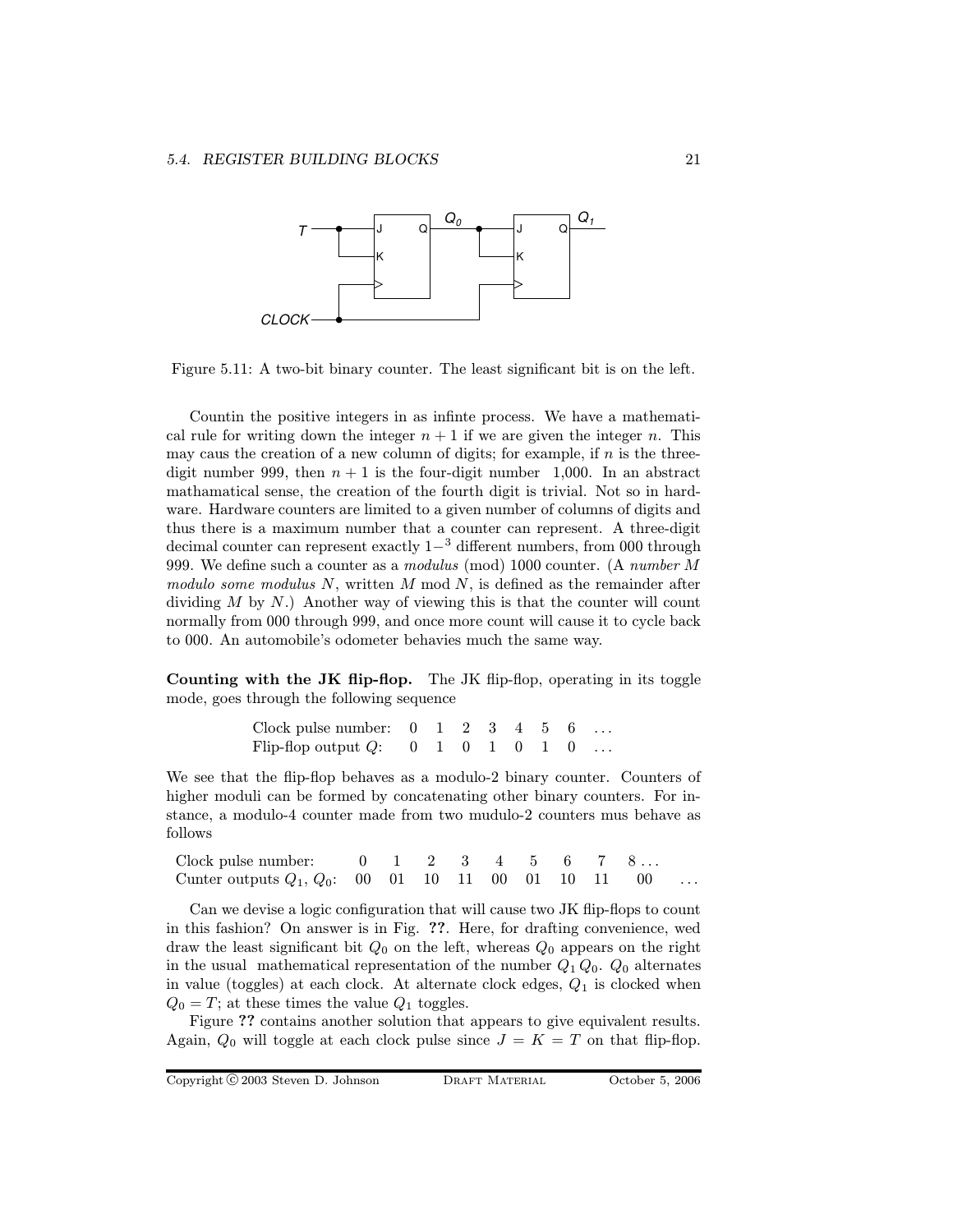

Figure 5.12: A binary ripple counter. The least significant bit is on the left. This circuit displays both logic and voltage, wherease the related Fig. ?? displays only logic.



Figure 5.13: A timing diagram for a 2-bit ripple counter. Each stage suffers a cumulative propagation delay. In synchronous counters there is only on delay.

THis is necessary for a binary counting sequence. Every time  $Q_0$  generates a  $T \to F$  transition  $(H \to L$  in this circuit),  $Q_1$  will toggle since  $J = K = T$ on that flip-flop alsow, and  $Q_0$  provides the  $Q_1$  clock. Figure ?? is a timing diagram for this circuit. The timing diagram for Fig. ?? is almost identical to Fig ??; lthe difference is due to propatation delays. In ??, if we assume that  $t_p$ is the flip-flop propatation delay, both  $Q_0$  and  $Q_1$  will change  $t_p$  nanoseconds after the clock edge, since  $J$  and  $K$  were stable during the setup time of both flip-flops. We define such counters as *synchronous*.

In contrast,  $Q_1$  in Fig. ?? canot change until  $t_p$  nanoseconds after  $Q_0$  has changed. Counters that change their outputs in this staggered fashion are called asynchronous, or ripple, counters , since a change in outpus mus ripple through all the lower-order bits before it can serve as a clock for a high-order bit.

Ripple counters are easily extensible to any number of bits. Thus, a modulo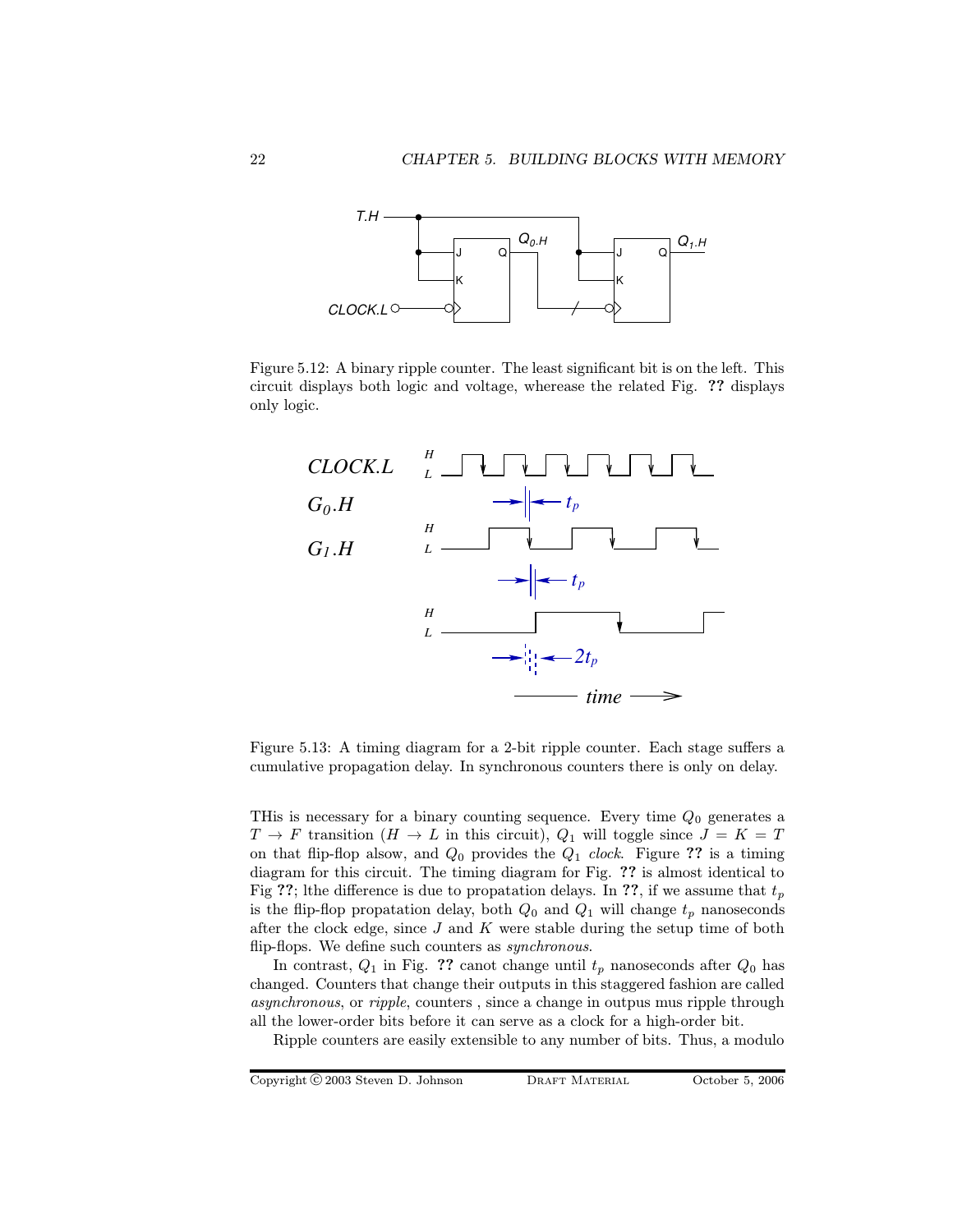

Figure 5.14: A 4-bit (modulo-16) ripple counter.

16 ripple counter would be as in Fig. ?? This simple configuration is useful if you are not interested in the relation of  $Q_3$  to any lower-order bits. A common example is a digital watch, in which a  $32,768$  Hz ( $2^{15}$  cycles per second) quartz crystal oscillator is the primary timing source. The watch display is driven at a rate of 1 Hz, using the output of a 15-stage ripple counter.

The *clock skew* caused by flip-flop propagation are negligible to the display and the simple function of the counter raises no other problems. In addition, as we shall see in a moment, the design is economical. However, without *extremely* careful analysis, we would ordinarily reject this design simply because, by gating the clock, it raises the need for analysis which we would ordinarily wish to avoid.

To discover the problems that can arise with ripple counters, consider a modulo-8 counter that is changing its count from 3 to 4. The ripple sequence from the initial clock edge would be



In a typical appliation, the count code is fed into a decoder to produce indificual signal lines for each count. In this case, we would have momentary true hazards at decoder outputs 2 and 0, each lasting for a time  $t_p$ . These glitches are seldom useful and may be quite harmful. We can eliminate them by using a synchronous counter.

Figure ?? represent a 2-bit special case of synchronous counters. The rule for changing the nth bit of a binary counter is that all lower bits must be 1. Using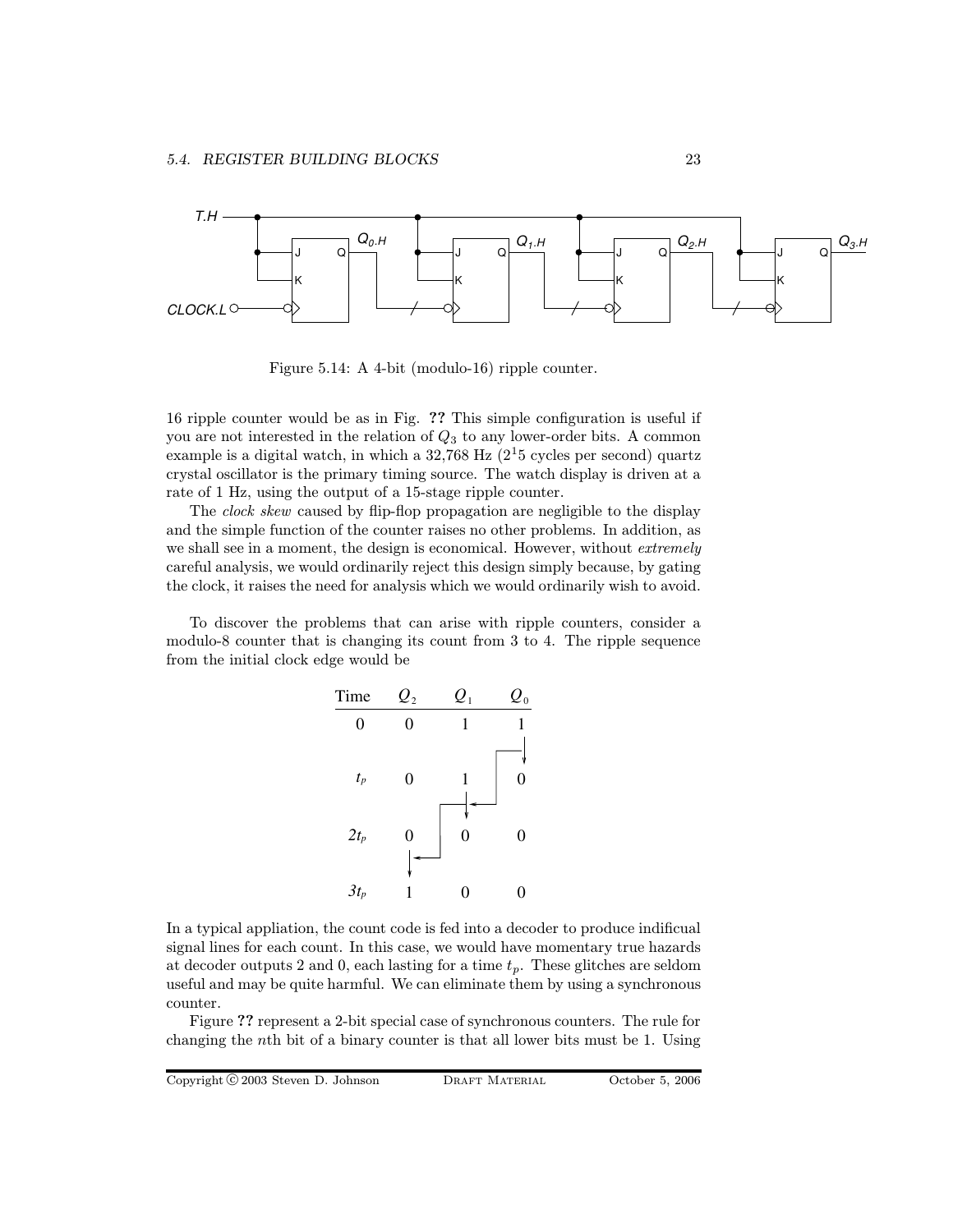

Figure 5.15: A 4-bit (modulo-16) synchronous counter.

this rule, we can consturct a modulo-16 synchronous counter for JK flip-flops, as in Fig 5.15. At the cost of the extra and gates, we have manipulated the inputs to each flip-flop to cause the flip-flops to toggle at the proper time. SInce a common clock signal runs to each flip-flop, the outputs will occur simultaneously, without ripple.

MSI counters . Synchronous counters are soe useful that manufacturers have prepared a wide variety as MSI integrated circuits, typically modulo-10 (decade) and modulo-16 (4-bit binary) devices with provisions for cascading to form higher-modulus counters. Some synchronous counters have an asynchronousclear input. You must be careful to supply a noise-free signal to this terminal to ensure reliable operation. Remember, it's a 1's catcher. Novices (and some experienced designers) tend to use the asynchronous clear feature too often. About the onlyu time it can be safely used is during a power-up or master reset sequence to drive crucial flip-flops to a known state.

The ideal counter would be caxcadable and have a synchronous clear input terminal, such as in the 74LS163 Four-Bit PRogrammable Binary7 COunter. WIth this device, a cascated 12-bit synchrnous counter would appear as in Fig. 5.16. Each 74LS163 chip is a synchronous counter. CLOCK.H is the system clock signal, and since it goes to each 4-bit chip, all ouput changes will be synchrnous.

TC (Terminal Count) and CET (Count Enable Trickl) are individual device controls that permit proper counting in a cascaded configuration. The counting rule is that a given bit must toggle if all lower bits are equal to 1. This rule will yield the normal binary counting sequence. We may reinterpret the binary sequence as a hexadeimal sequence by grouping the binary bits into 4-bit ;uints and giving each 4-bit unit a range of  $0_{16}$  to  $F_{16}$ . The rule for counting a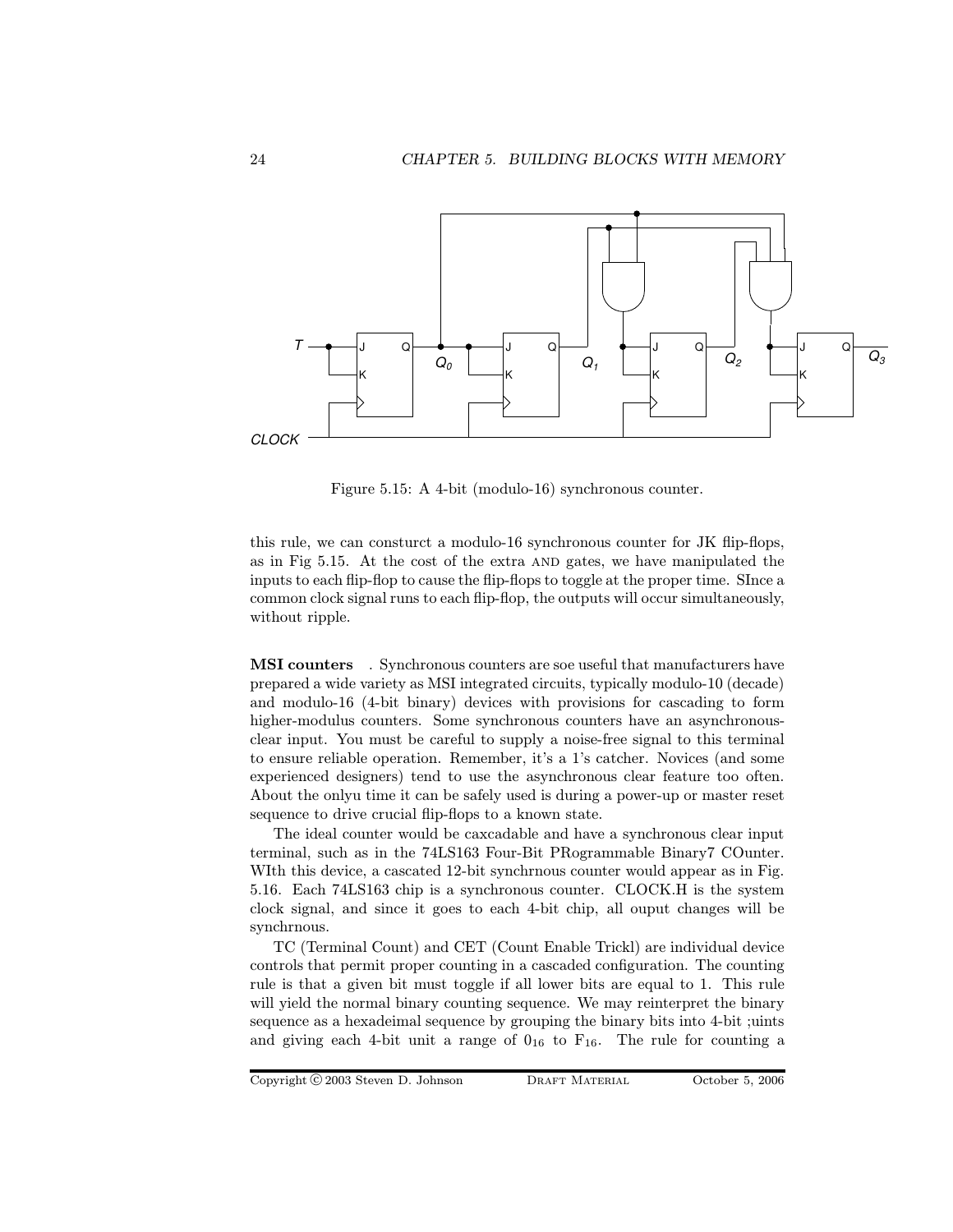

Figure 5.16: A 12-bit binary counter constructed with 74LS163 chips.

hexadecimal digit is:

all lower-order hexadecimal digits must equal  $F_{16}$ .

TC and CET implement thiss rule. The defining equation for TC is

$$
TC = (COUNT = F_{16}) \cdot CET
$$

The signal to the CET input comes from the TC output of the previous counting stage. When CET is true, it serves as a signal to the chip that all previous stages are at the terminal  $F_{16}$  count. TC is thus an output that notifies the next stage that all lower bits in the counter cascade are 1. You can see the proper cascading connections in Fig. 5.16.

CEP (Count Enable Parallel) is a master eount enable signal which goes to all chips. It allows the designer to specify when the circuit should engage in counting activity.

The 74LS163 has two more controls: the synchronous clear input CLR, which permits clearing of the chip to zero at the next clock pulse, and the synchronous load input LD, whicl allows loading of the counter with the 4-bit pattern appearing at the data inputs. The existence of the load feature accounts for the "programmable" in the chip's name. THe priority of operations is such that asserting CLR will override LD, which will override CEP.

It will be a useful exercise for you to derive J and K inputs to each flip-flop in the 74LS163 counter. For an input data bit  $D_0$ , the (unsimplified) result for bit 0 is

$$
J_0 = CLR \cdot F + \overline{CLR} \cdot LD \cdot D_0 + \overline{CLR} \cdot \overline{LD} \cdot CEP \cdot CET \cdot T
$$
  

$$
K_0 = CLR \cdot T + \overline{CLR} \cdot LD \cdot \overline{D_0} + \overline{CLR} \cdot \overline{LD} \cdot CEP \cdot CET \cdot T
$$

Many other synchronous counters are available as MSI chips. We have covered the 74LS163 in detail, since it is an example of a useful and well-engineered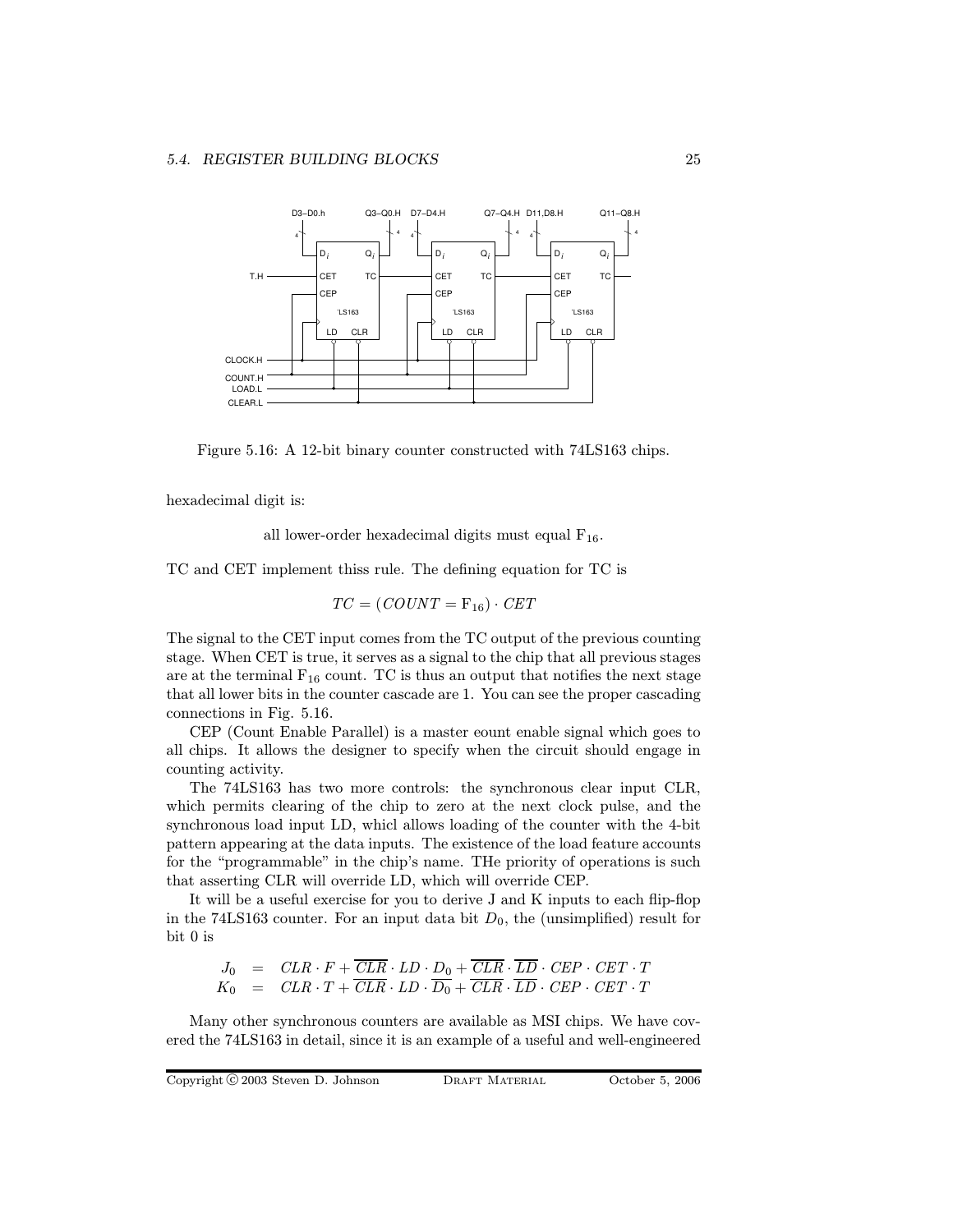

Figure 5.17: A simple shift register constructed with D flip-flops.

MSI building block. When dealing with circuits of MSI or LSI complexity, you must be cautious about adopting new designs. Frequently, a chip that appears to be exciting will have subtle features that make it less desirable or useless in good design. An example is the 74LS193 Four-Bit BInary Up-Down Counter. This chip has two serious flaws that may escapt the attention of the "chip-happy" designer. First, its data-loading feature is asynchronous., whish presentsu us with the necessity of keeping the data-load signal clean at all times, to avoid its habit of reacting to any momentary true glitch. Second, the chip has two clocks, one for counting up and the other for counting down. Using this chip requires very careful and arduous planning of the tipe that we choos to avoid enhtirely in our designs in Part II. Another up-down counter, the 74LS669, does not sufrfer from the 74LS193's deficiencies. Our point is that you must be alert to detect such deviations from good design and should choose your building blocks carefully and conservatively.

#### 5.4.3 Shift Registers

A shift register performs an orderly lateral movement of data from one bit position to an adjacent position. We may constuct a sumple shift retister from D flipflops, as shown in FIg. 5.17. This circuit accepts a single bit of data DATA and shifts it sown the chain of flip-flops, on shift per clock pulse. Data enter the curcuit serially, one bit at a time, but the entire 4-bit shifted result is available in parallel. Bits shifted off the right-hand end are lost. Such a circuit is a primitive serial-in, parallel-out shift register.

For practice, we have need for four shift register configurations: serial-in, parallel-out; parallel-in, serial-out; parallel-in, parallel-out; and serial-in, serialout. The parallel-in, parallel-out variety is the most general, subsuming the other forms. Let's design one.

Asume that we are building a 4-bit general shift register. What features do we require?

(a) We must be able to load initial data into the register, in the form of a 4-bit parallel load operation.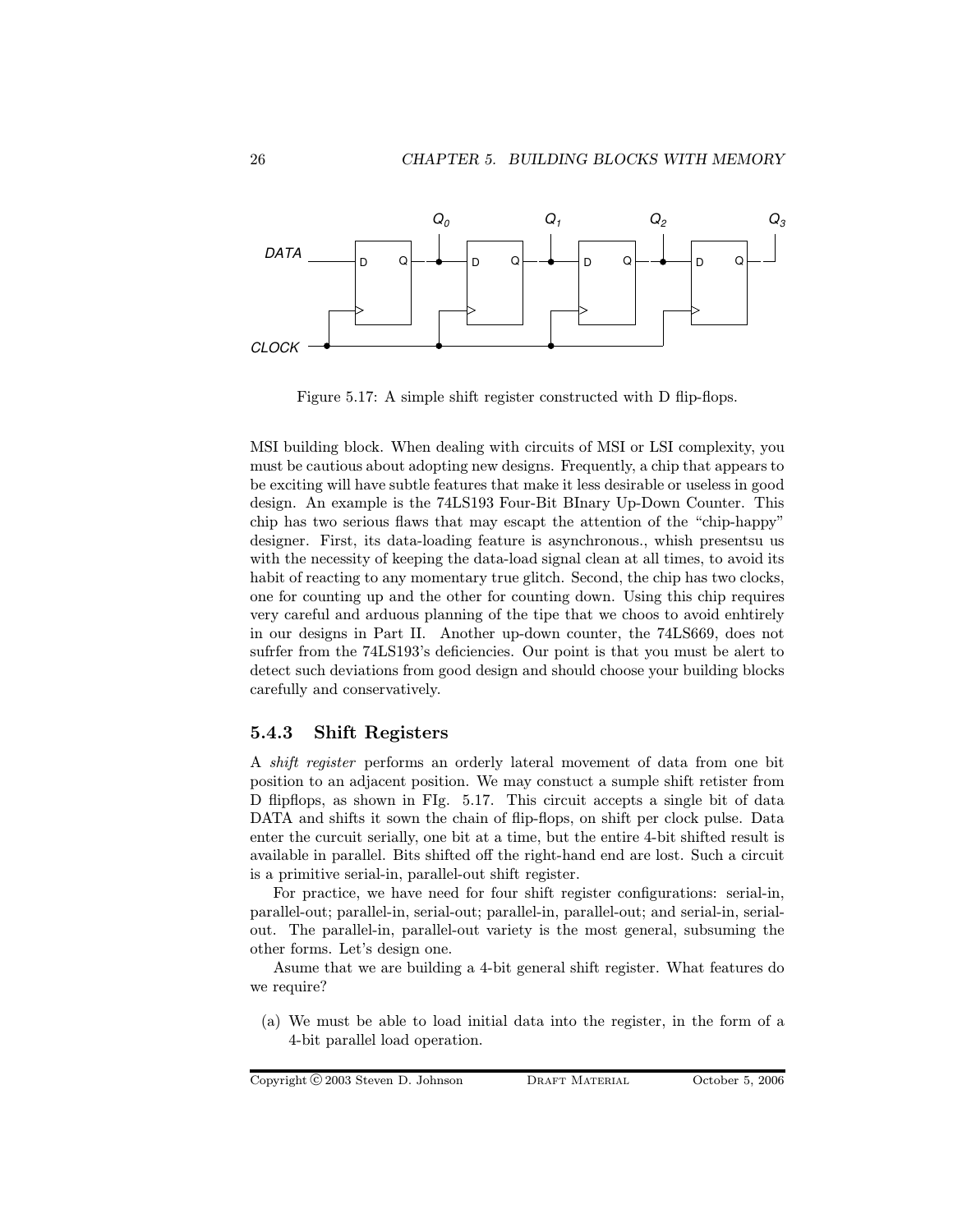- (b) We must be able to shift the assembly of bits right or left one bit position, accepting a new bit at one end and discarding a bit from the other end.
- (c) When we are not shifting or loading, we must retain the present data unchanged.
- (d) We must ba able to examin all 4 bits of the output.

Suppose we start with an assembly of four identical and independent D flipflops, clocked by a common clock signal. Let the flip-flop inputs be  $D_3-D_0$ and the outputs be  $Q_3-Q_0$ , from left to right. Let the external data inputs be  $DATA_{3}$ – $DATA_{0}$ . We have four shift register operations: load, shift left, shift right, and hold. These will require at least 2 bits of control input to the circuit; let S1 and S0 be the names of two such control bits. Our task is to derive the proper input to each D flip-flop, based on the value of the control inputs S1 and  $S0$ . In our design of an enabled D flip-flop, we encountered a related problem, actually a subset of the present problem. There we had two operations, hold and load, that we implemented with one control input, using a multiplexer. We may employ the same technique here, using a four-input multiplexor to provide input to each flip-flop. We may then define codes  $S1$ ,  $S0$  for our four operations. Using  $S_1$  and  $S_0$  as mux selector signals, we may infer the proper inputs to the multiplexers. Here are the inputs for a typical bit  $i$  of the shift register:

|       |  |                      | Selected     | Required  |
|-------|--|----------------------|--------------|-----------|
| Clock |  | S1 S0 Result desired | mux position | mux input |
| ᠰ     |  | Hold present data    |              | $Q_i$     |
| ↑     |  | Shift right          |              | $Q_{i+1}$ |
|       |  | Shift left           |              | $Q_{i-1}$ |
| ᠰ     |  | Load new data        |              | $DATA_i$  |

In Fig 5.18, the logic for the ith bit is displayed. This circuit makes a useful parallel-in, parallel-out shift register. These functions are incorporated into the 74LS194 Four-bit BIdirectional Universal Shift Register in this way.

Providing both parallel inputs and parallel outputs requires many pines on an integrated circuit chip, so chip manufacuters make a variety of good shift registers for all four combinations of serial and parallel input and outpus with up to 8 bits per package.

#### 5.4.4 Three-state Outputs

In Chapter 3, you learned the advantage of three-state control of the inputs to a data bus. We may provide such control with three-state buffers, such as the 74LS244. However, some register chips provide builti-in three-state control of their outputs. In bussing applications, this can be very convenient. When you are using a chip but do not need the high0impedance state, you may permanently enable the outputs by wiring the three-state output enable line to a true value.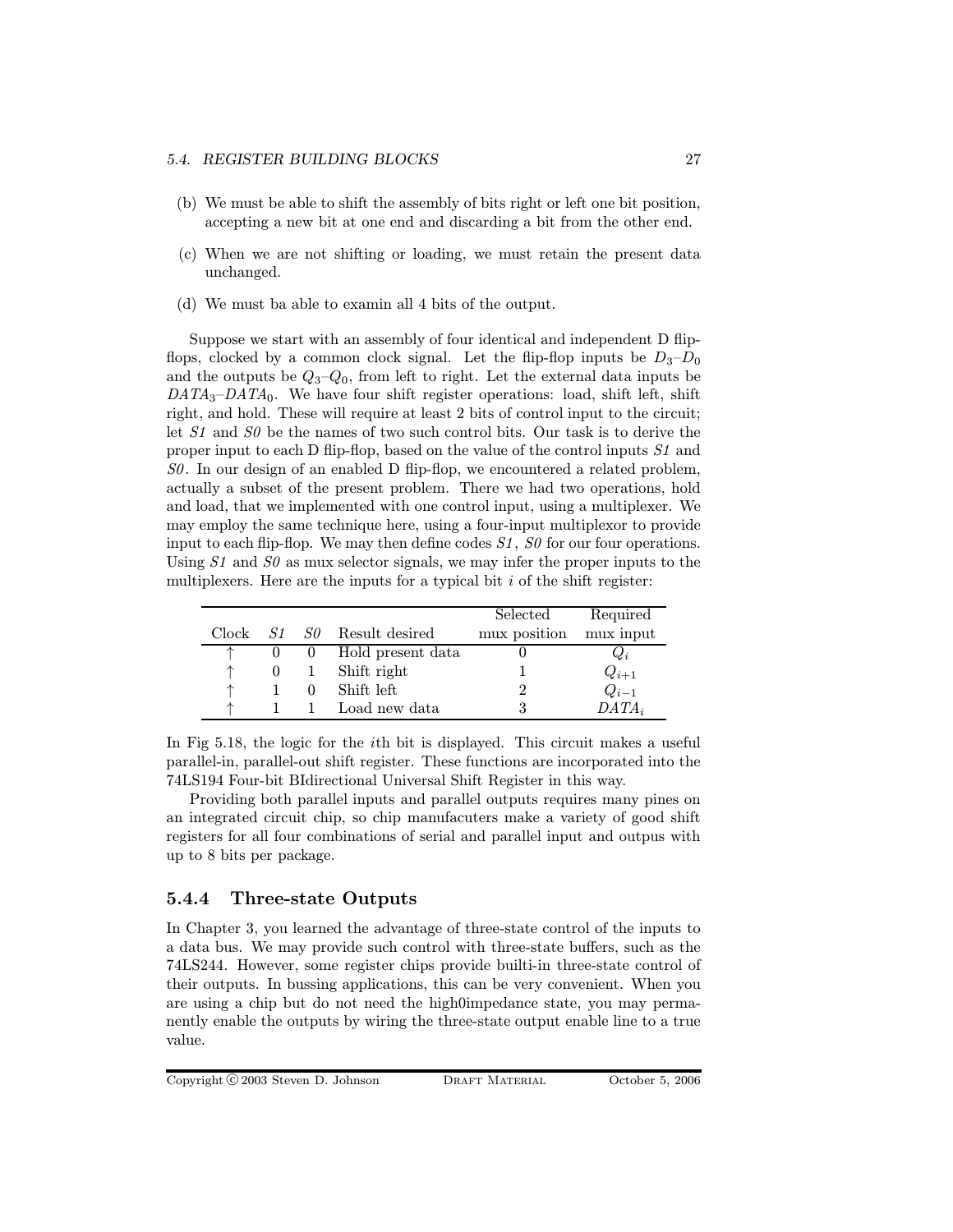

Figure 5.18: A typical bit  $Q_i$  of a general shift register.

#### 5.4.5 Bit Slices

In Chapter 3 we discussed combinational circuits that incorporated a complex set of vunctions for a serveral-bit array of inputs. The arithmetic logic unit was the central example of this purely combinational bit-slice curcuitry. In chapter 7 you will see how to assemble registers, ALUs, multiplexers, shifters, and other components into a central processing unit for a computer. Experience has shown that the architecture of the processing units of a large class of register based computers and device controlers is quite similar, even when the widthe of the computer word varies over a wide range. Figure 5.19 is an abstraction of this common architecutre. A collection of registers, usually called a register file, provides inputs to an ALU. The output of the ALU passes through a shift unit before being routed back to the regtister file. The register file is a threeport memory that accepts three addresses and simultaneously reads from two addresses and writes to a third. Within this common architecture, the width of the data paths, the internal structure of the register f8ile, the operations p0erformed by the ALU, and the complexity of the shifter vary. Several manufacturers have abstracted a processor bit slice from this architecture, and have provided integrated circuits that capture 4 or 8 bits of the architecutre. These chips are frequently general enough to span a range of liely desings of processors, and powerful enough to eliminat much of the MSI-level "glue" usuall found in such designs. By stacking the bit slices side-by-side, it is often possible to design a high-speed, simple, and powerful processor.

On of the first chips to be designed as a bit-slice component was Advanced Micro Devices' AM2901 Four-Bit processor, which incorporated a 16-word register file, 16 arithmetic and logical operations, and rudimentary provisions for supporting the extra storage required for multiplication and division. Bit-slice architecute has evolved into quite powerful ALU slices, supported by large families of auxiliary chips for processor sequencing, input-output support, and so forth. The AM2903 and TI888 are representative of the central elements in such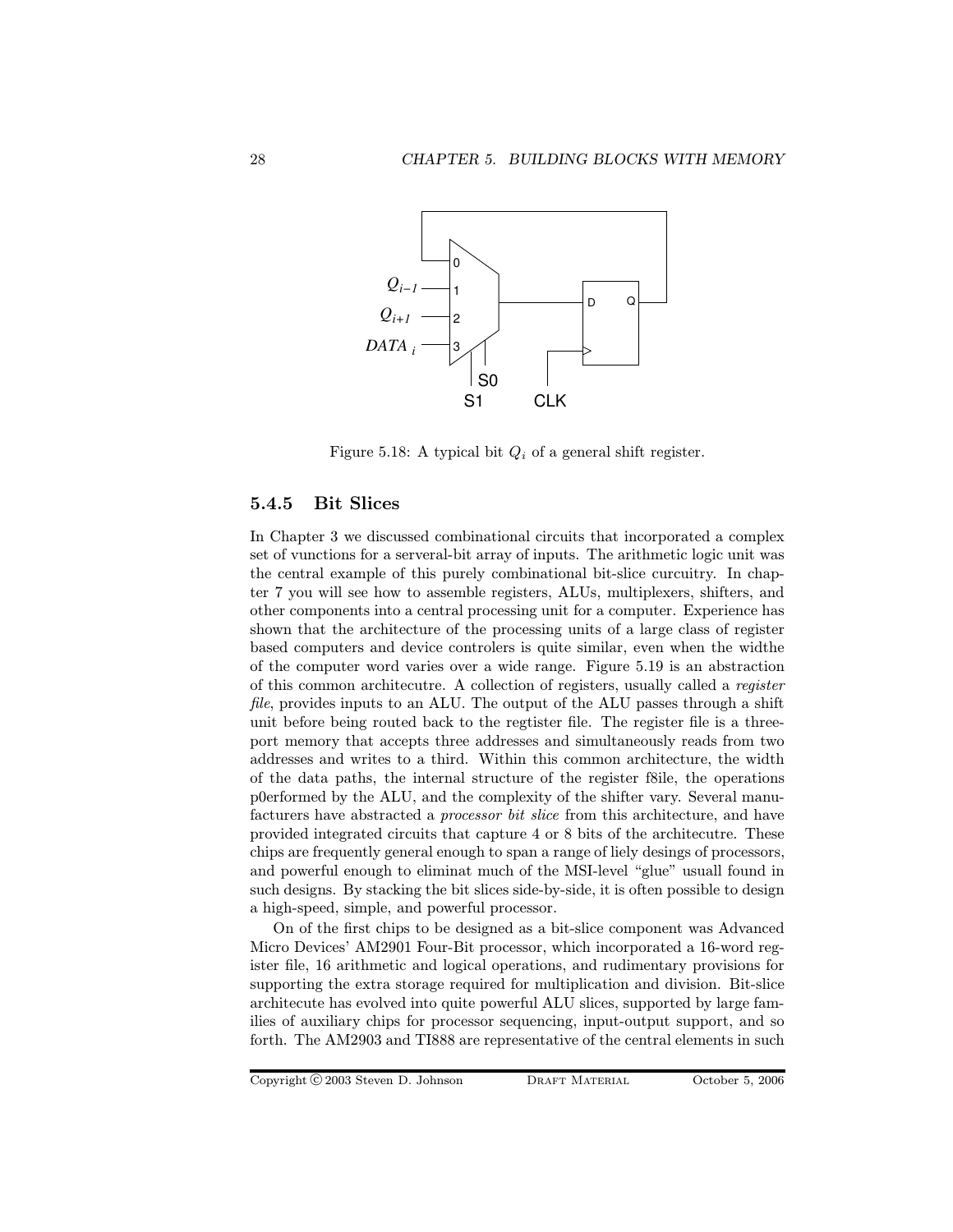

Figure 5.19: The architecture of a typical processor

bit-slice families. The TI888 is an auxiliary multiplier-quotient register to support operations, including binary multiplication and division and binary-coded decimal arighmetic. It has provisions for attaching an external register file, to enlarge the coapcity of the holding store.

To build structures based on conventional processor archiecture, you should ivestigate the use of processor bit-slice chops. But be aware that thewse are highly complex circuits whose data sheets will require considerable study before you understand the details of the architecture, se of instructions and timing.

## 5.5 Large Memory Arrays

If a few bits of register storage are good, would 1,024 bits be better? How about 4K, 64K, or 1M? For data storage alone, the more bits per package the better. But with such a large number of bits stored, we would have to give up the ability to gain access to all the bits simultaneously, and we would need some way of specifying which bit or group of bits we wish to lock at. Several forms of large-scale solid-state memories are avialable. Such devices have revolutionized computer techonlogy by making inexpensive, fast storage readily avialiable to the comptuer architect. Integrated circuit manufacturers are doubling the number of bits per package roughly every three years, wheras the price per bit is steadily declining. This trend will continue, and memories will be in the forefront of new electonic technology, becuase manufacturers can spread engineering and development costs over millions of identical units.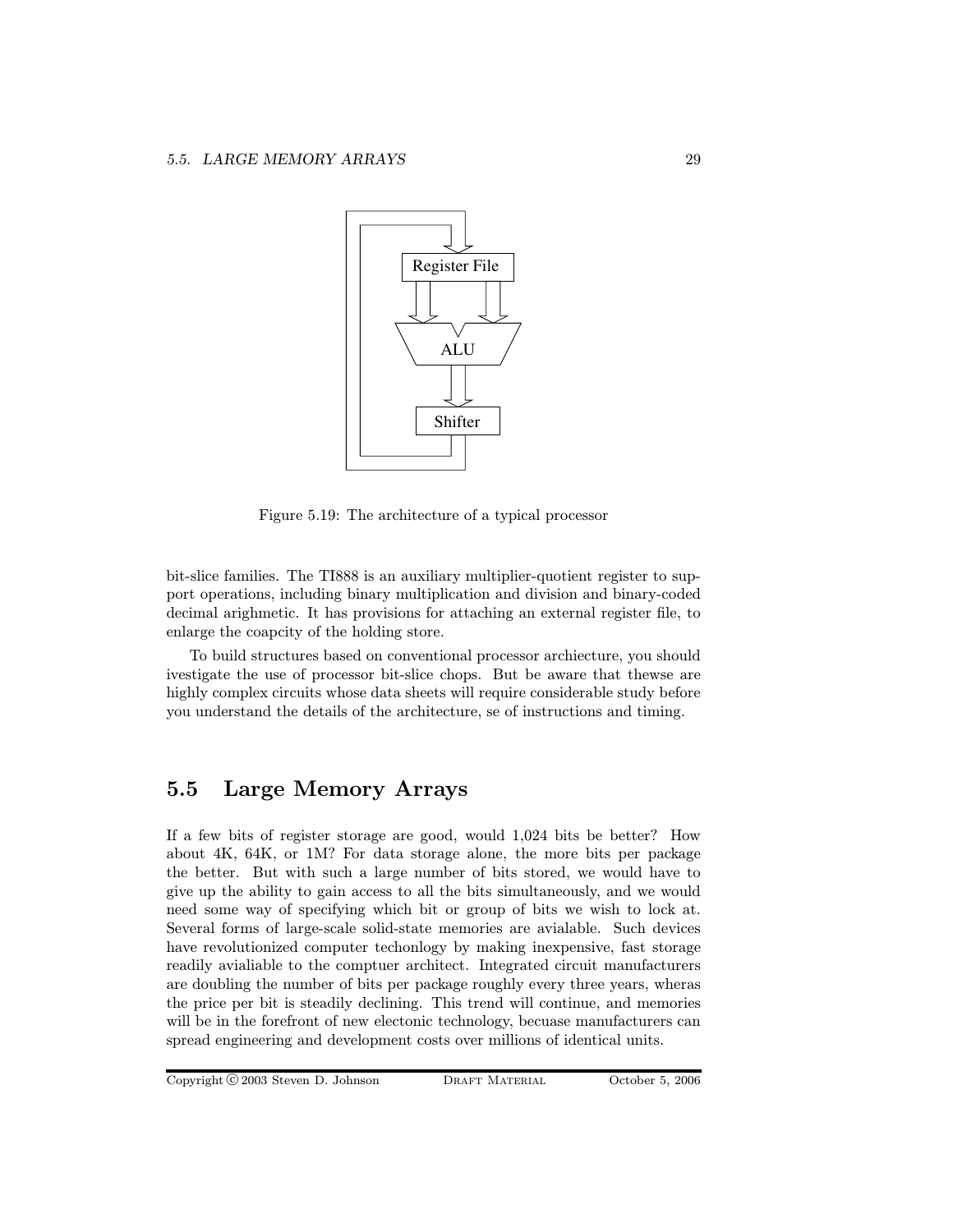#### 5.5.1 Random Access Memory

A large memory that requires the same time to access each data bit is called a random access memory  $(RAM)$ . All RAMs share some common features. The unit of storage is the bit, which is built into the suface of a thin silicon wafer. The area of silicon devoted to a bit is a cell. Several sell structures are in use: some closely resemble the D flip-flop and others store a bit by the presence or absence of an electric charge on a mocroscopic apacitor embedded in the silicon surface.

Atypical RAM has so many cells that it would be impossible to connect each cell to its own integrated circuit pin. To conserve pins, RAMs contain a demultiplexer to distribute an incoming data bit along an internal bus to the correct cell. Similar, there is a multiplexer to select on cell's output and route it to the output pin. Both the demultiplexer and the multiplxer receive their control from an address supplied to the chip on a set of address lines. The address is encoded: eight pins devoted to an address can selecto on of 256 cells; 12 pins will handle 4,-96 cells.

RAMs are characterized by their total number of storage cells, for example  $4K$  (4,096), and by the sixe of the words they contain. A  $4K \times 1$  RAM contains 4K 1-bit words, whereas a  $1K \times 4$  RAM sstill contains 4K cells, but the cells are organized as 1,024 four-bit words. The 1-bit-per-word organization saves integrated circuit package pins as compared to the 4-bits-per-word structure. (You should figure out why this is so and how many pins are saved.) Thus, in large memories, 1-bit-per-word RAMs are common, whereas designers of smaller memories often use the 4-bits-per-word type to keep down the number of chips devoted to memory.

Large RAMs requrie many address bits to specify the cellse. A  $64K \times 1$ -bit RAM requires 16 address bits; a A 1M×1-bit RAM requires 20 address bits. In each case there are too many address bits to allocate each bit to a separate pin on the chip. To alleviate this problem, the address bits in large RAMSs ar split into two parts, a row address and a column address. At the proper time in a memory cycle, each part is fed to the rame over the same address inputs—that is, the row address and column address are time-multiplexed. (The row-and-column nomenclature derives from the internal structure of the RAM, which can be viewed as a large, two-dimensionall array with elements addressed by row and column indices.) A 256K RAM has 9 input pins devoted to the address; the row address and the column address each have 9 bits. The multiplexing of address inputs saves valuable pins on the chip, but at the cost of considerable additional complexity in the timing of the memory. The multiplexing of addresses permits physically smaller integrated circuit packages, which saves valuable space on printed circuit boards having many RAM chps. We discuss aspects of RAM memory timing later in this chapter.

Memory system organization. Just as RAM chops have internal bus stucture, so is each chip edesigned to be a component of a bus-organized memory system in which only one unit of memory is available at any time. Suppose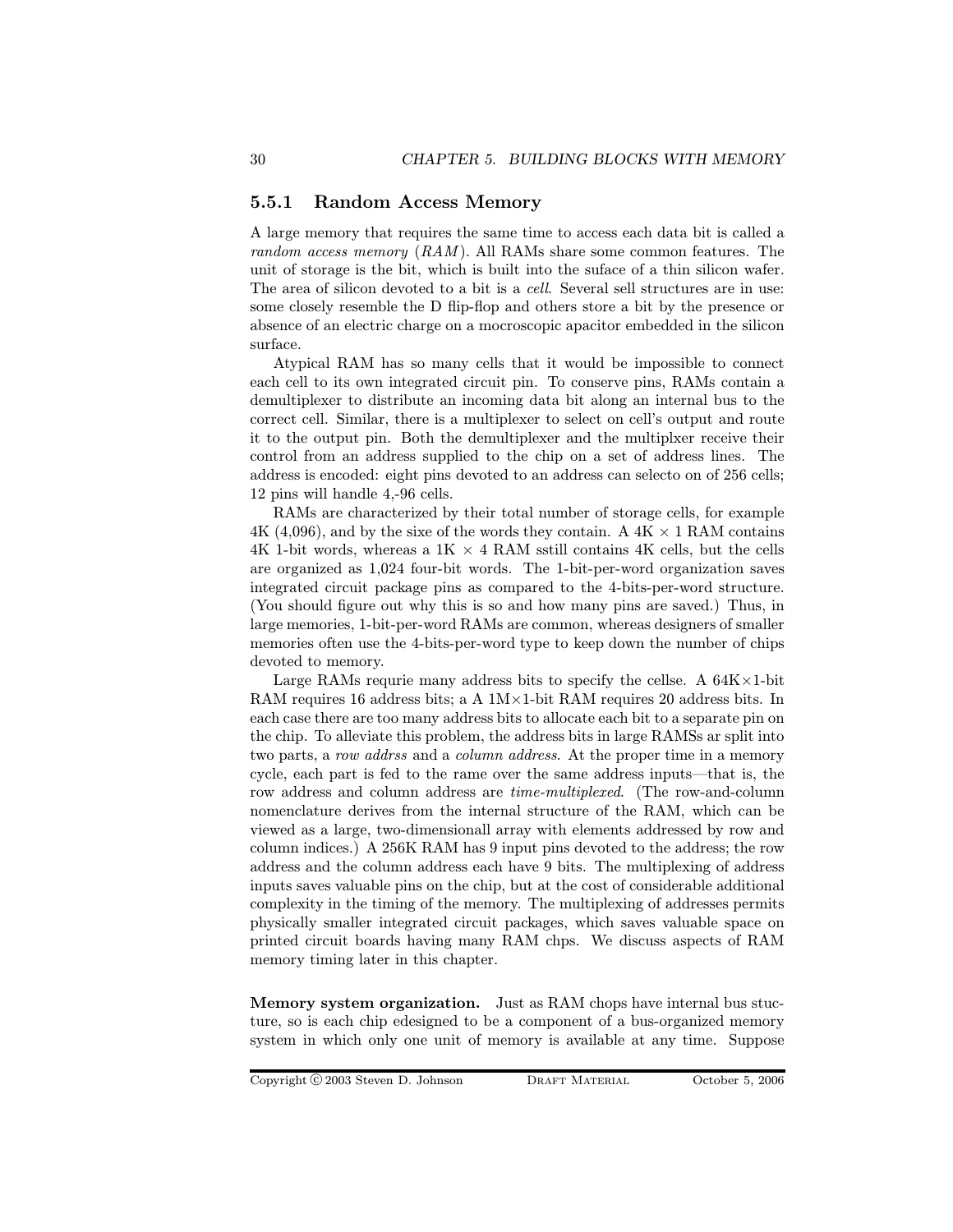

Figure 5.20: A 3M-word by 2-bit memory constructed with 1M×1 RAM chips.

we are given the task of building a  $3M \times 2$  memory (3 million words, 2 bits per word), using  $1M\times1$  RAM chips. We would create a pair of system busses, data in and dat out, and hang the memories ont the busses as shown in in Fig. 5.20. As in all bus-organized systems, we must have some way of selecting a given element while ensuring that all other devices stay off the bus. RAMs provide a chip enable (CE) for this purpose. The system in Fig. 5.20 enables RAMs in pairs, since the original specification called for 2 bits per word. The input and output busses may be either open-collector or three-state, depending on the tipe of the chip. For most applications, we prefer the three-state systems because they are faster and eliminate the open-collector's pull-up resistors. Having developed and architecture for our memory system, we must now determin how to address a particular work in the memory. To derive this address, we shall back away from the chips, look at the memory system as a whole, and ask how we specify a location within the system. Our memory device will need a 22-bit address, sincd  $2^{21} = 2M$  and  $2^{22} = 4M$ . Each 1-megabit RAM chip requires 20 bits of address; the remaining 2 bits will specify which of the three banks of 1M-bit RAM chips is being selected. Although the partition of the address is arbitrary, it is comon to select the bits for the bank field from the most significant positions in the address. Since 1M-bit RAM chips require multiplexed address inputs, the 20 bits of RAM chip address must be presented as a 10-bit row address followed by a 10-bit column address. The division of the 20 bits of chip address into row and column address is arbitrary, and is often decided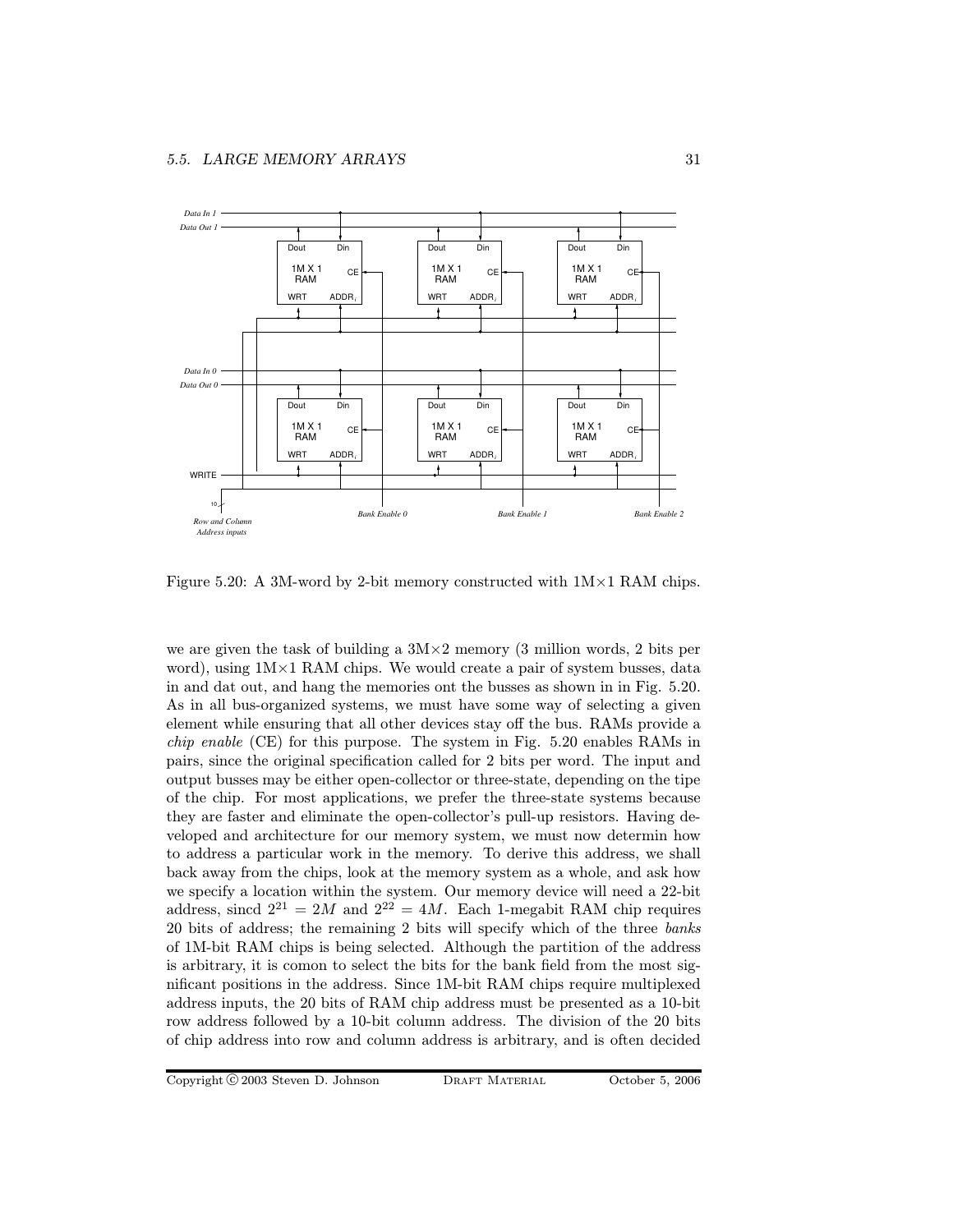by the ease of layout on the printed circuit board. Here is one straighforware choice for the sys5tme memory address:

|  | <i>System Memory Address</i> $[A_{21} \cdots A_0] = [A_{21} A_{20}] [A_{19} \cdots A_{10}] [A_9 \cdots A_0]$ |  |  |                         |  |
|--|--------------------------------------------------------------------------------------------------------------|--|--|-------------------------|--|
|  |                                                                                                              |  |  | Bank Column Row         |  |
|  |                                                                                                              |  |  | Address Address Address |  |

We can now rout the 10 RAM address lines to all RAMs in parallel, and use the bank address  $A_{21} A_{20}$  as a code for the proper bank. A decoder can produce indifidual enable signals for each bank from the 2-bit bank address code:



 $BE<sub>0</sub>$  enables the chips in bank 0,  $BE<sub>1</sub>$  enables the chips in bank 1, and so on. A bank contains two RAM chops, since there are 2 bits per word. (The row-select and column-slelct cotrol lines are not shown in the diagram.)

The last system-wide signal is the read-write selector WRITE. RAMs can both read and write, so we must supply a logic signal for the operation to be performed while the chip is enables. By convention,  $WRITE = F$  implies reading;  $WRITE = T$  means writing.

RAM timing requirements. RAMS are unclocked (asynchronous) devices that require detailed specification of the timing of their control and data signals. Timing is a function of the internal technology of the chip, and vaires widely with the type of memory. Ro achive reliable RAME operation, you mus adhere figitly to the manufacturer's requirements. In this section we will present a fue of the major timing parameters. The crucial parameters are:

- (a) The period of stability of the address lines.
- (b) The period when the chip enable CE is active.
- (c) The value of the WRITE signal.
- (d) During RAM writes, the period of stability of thw write-data input.
- (e) During RAM reads, the period of stability of the read-data output.

There are three parameters that characterize all RAMs. The read cycle time is the minimum time that must elaps after the start of a read operation until another operation may begin. This usually determines the time during which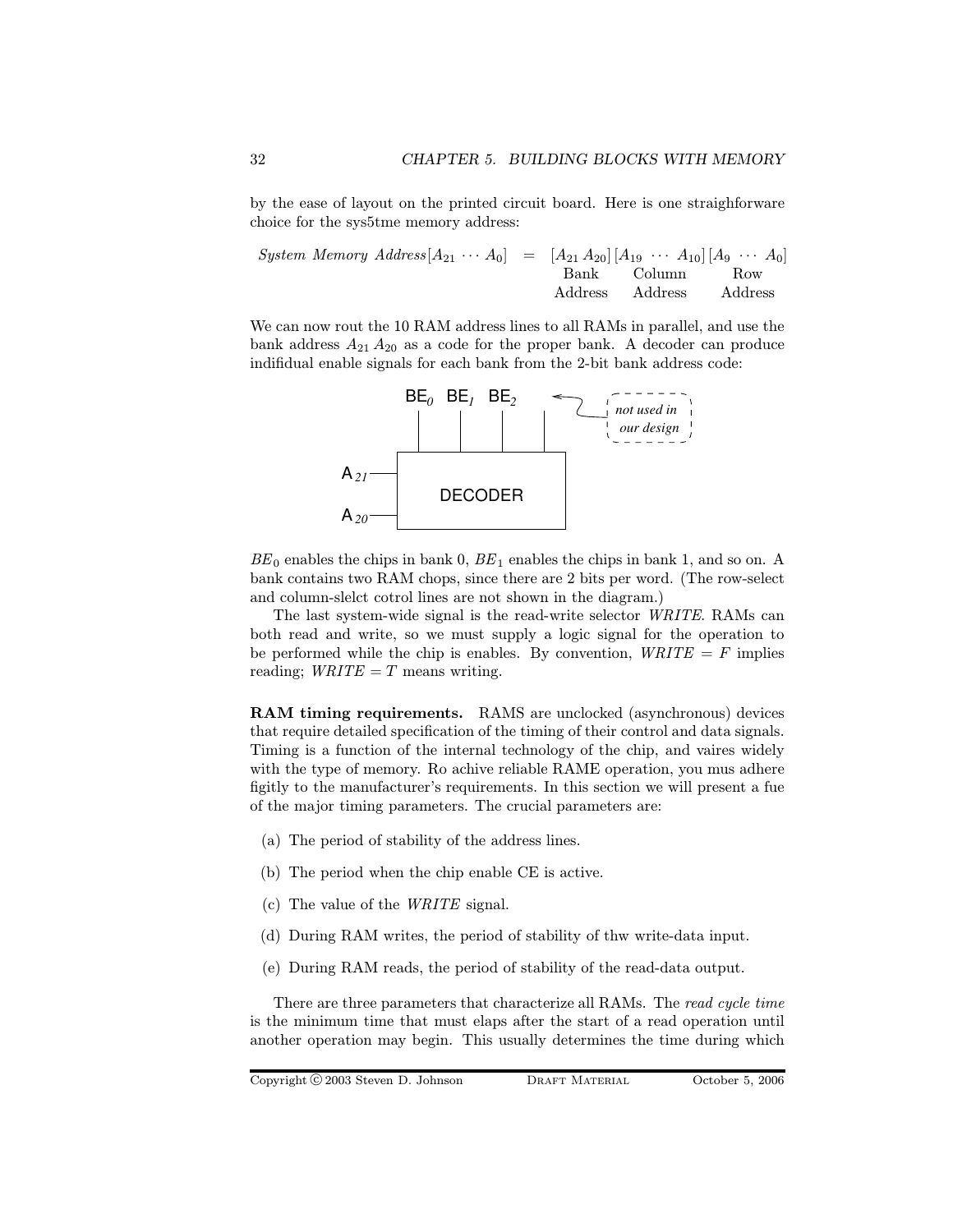the address must be stable. Read-cycle times may range from a few nanoseconds to several hundred nanoseconds, depending on the type of the chip. The write cycle time is the corresponding parameter for the write operation. It is usually similar in magnitude to the read-cycle time. Read access time is a measure of the time that must elapse after the start of a read operation before the read data is available for used. The access time for read is equal to or less than the cyclt time for read.

For RAM write operations, the data sheed specifies when the WRITE signal may becme true relative to the address, chip enable, and data signals, and for how long WIRTE must remain stable to complete the write operation.

Besides these fundamental measures of RAM performance, the data sheets usually contain a welter of other timing figures, specifying times betwein various possible signal changes. You can simplify all this by making such reasonable design assumptions as:

- (a) Chip enable (CE) becomes true at the sme time as the address becomes stable.
- (b) During a RAM write operation, the data to be written stabilizes at the same time as the address lines.

With these assumptions, provided you choose the most conservative values for the timing parameters, you can usually reduce the number of relevant timing figures to a handful.

RAM timin parameters fall loosely into two groups: setup times and hold times. Setup implies that a signal mus be stable prior to some event; it is similar to the setu time for inputs to clocked circuits. Hold time means that an input must remain stable stable for a time after some event.

Read access time is an example of a setup time; it describes the required period of stability of the address prior to the apperarnce of stable data at the output. data sheets also contain setup times for chip enable. The intervals during which address, chip enable, and data must remain stable after a WRITE becomes false are examples of hold times. COnversely, in RAM reading, the data is often stable for a period after the address or CE changes; such a period is also called a hold time.

In using RAMs in digital designs, you must remember that there will also be delays in the host system. These will arise from combinational propagation delays, bus driving delays, and so on. The RAM timing computations begin with the arival of stable sighnals at the RAM, so you must tak into account the delays in the host when you determin how fast your system will really be.

Static RAM. The *static RAM* contains bit cells that are similar to a type D flip-flop, similar enough that you may use the D dlip-flop as a model for predicting static RAM behavior. As long as the address is constant and the WRITE lind is false, the selected cell will continu to put its read data onto the output bus. A transition from fals to true on the WRITE line serves as a clock signal to the RAM to caus input data to be written into the specified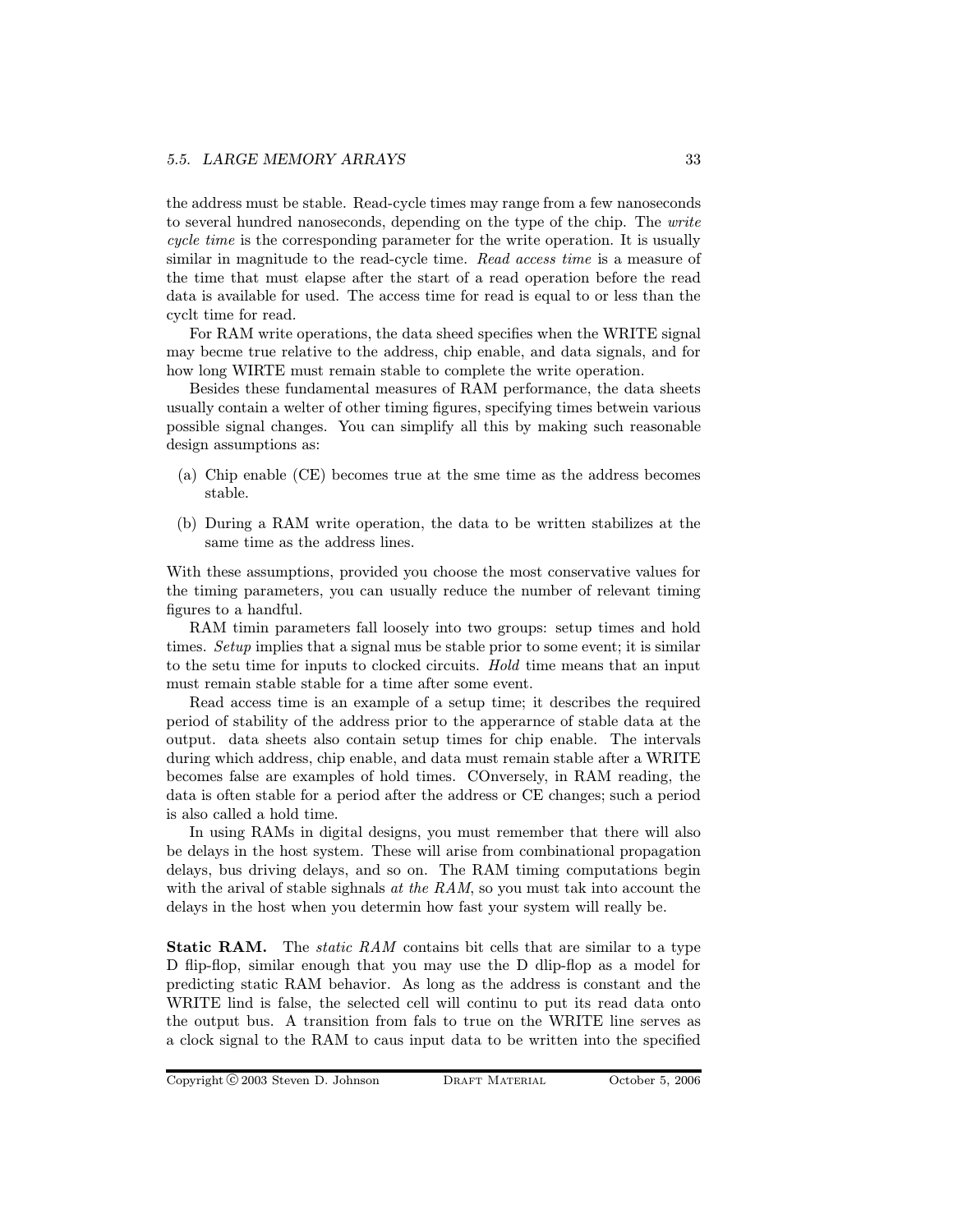RAM cell. As long as the power is on, the static RAM will retain its contents without the need for intervention. THe address lines of most static RAMs are not multiplexed—the entire address is presented to the chips, considerably simplifying the RAM control circuitry. These properties make static RAMs simpe to incoprorate into designs, once you have mastered the basic timing requirements. We will use a static RAM for the memory in our minicomputer design in Chapters 7 and 8.

Dynamic RAM. This device stores data on a tiny capacitory within each bit cell. The dynamic storage cell is much smaller than a cell in a static RAM, typically allowing four times as many bits per unit area of silicon. This factor of 4 becomes of overwhelming importance in large memory systems and nearly all large systems use dynamic RAM chips. The penalty is a significanly increased complexity of the control of the memory; nevertheless, you should consider dynamic RAMs for systems that would require more than, say, 32 static RAM chips.

Most dynamic RAMS have such a large storage capacity that their address inputs are multiplexed to save pins. The multiplexing complicates control of the RAM—each half of the address must be presented separately to the RAM. The RAM has addutional row address strobe and column address strobe control pins, which the circuit that controls the memory must assert at the proper time in the memory cycly to announce that the tow address or column address is stable on the address input pins.

The storage element in a dynamic RAM is a capacitor which, like all capacitors, is an imperfect holder of charge. After a period of time—a function of the temperature and geometry of the device and of circuit technology the charge will leak away. To preserve the data, the system using a dynamic RAM must periodically read and rewrite the stored contents. This periodic restoration is called refreshing: the entire memory must be refreshed at intervals of several milliseconds. Dynamic RAMs allow an entire column of bits to be refreshed an once. A typical RAM controller will cycle through the clumn addresses, inserting a refresh sycle at regular intervales so that each column is refreshed in a timely fashion. The control circuitry of dynamic RAMs may be contained within each RAM chip of in a separate controller chip.

#### 5.5.2 Read-Only Memory

Read-only memory  $(ROM)$  is actually a write-once, read-thereafter memory. SInce the wirting takes place during the manufacture of the chip, large numbers of identical ROMs can be fabricated at low cost. Changing the write patter is very expensive, and ROMs are therefore only appropriate when we can amortize the initial cost by purchasing several thousand identical chips.

The bussing and timing requirments tend to be similar to those of the static RAM, with the omission of the now-superfluous read-write line.

The ROM has important uses in digital design as a permanent memory, a coded converter, and, surprisingly, a logic function generator.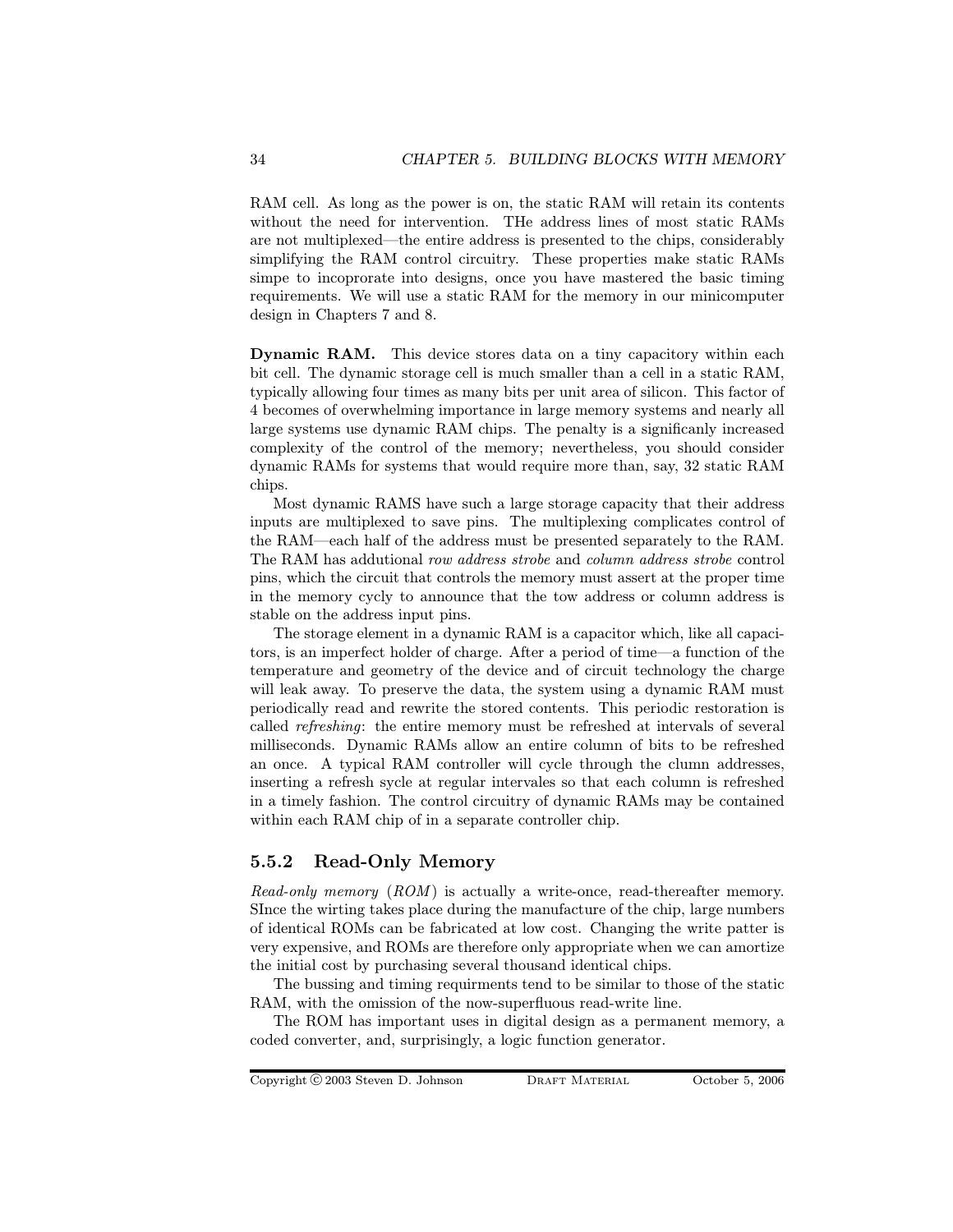Firmware memory Consider the ubiquitous pocket calculator with transcendental functions such as quare rood and trigonometrics. A debugged squareroot function need never change, and could therefore be committed to ROM and made part of the calcularot's address space. Such an application is called firmware. ROM firmware remains in the memory when the power is off, and is ready to use as soon as pwer is restored.

Code converstion. As you learned in Chapters 2 and 3, we may use conventional Boolean algebraic techniques to synthesize outputs from inputs. In a sense, we are using gates to compute the ouptuts. Consider Exersise 1-36, in which a 4-bit BVCD code generates the outputs to drive a seven-segment lamp. To aid your recollection, we will sketch to Boolean algebraic solution:

(a) List the BCD bit patterms for digits 0 through 9 and draw the corresponding segments to be lit for each digit:



(b) Plot each setment a thoufh g on a 4-bit Karnaugh map with the unused cotes 10 through 15 plotted as "don't cares." Derive equations for each of the seven segments. For example, the result for setment  $a$  is



(c) Assemble gates to compute the functions  $a$  thought  $g$ . In other words, synthesize logic circuites corresponding to the equations for segments  $a$ through  $q$ .

Viewing the problem in this light, we have a large combinational logic circuit that accepts four inputs and computes seven outputs. We may package this as a building block if we wish; such a seven-segment lamp driver is available as an MSI chip.

From another viewpoint, the seven-segment lamp driver is a problem in code conversion, in which we mus convert a 4-bit BCD code into a 7-bit drive code.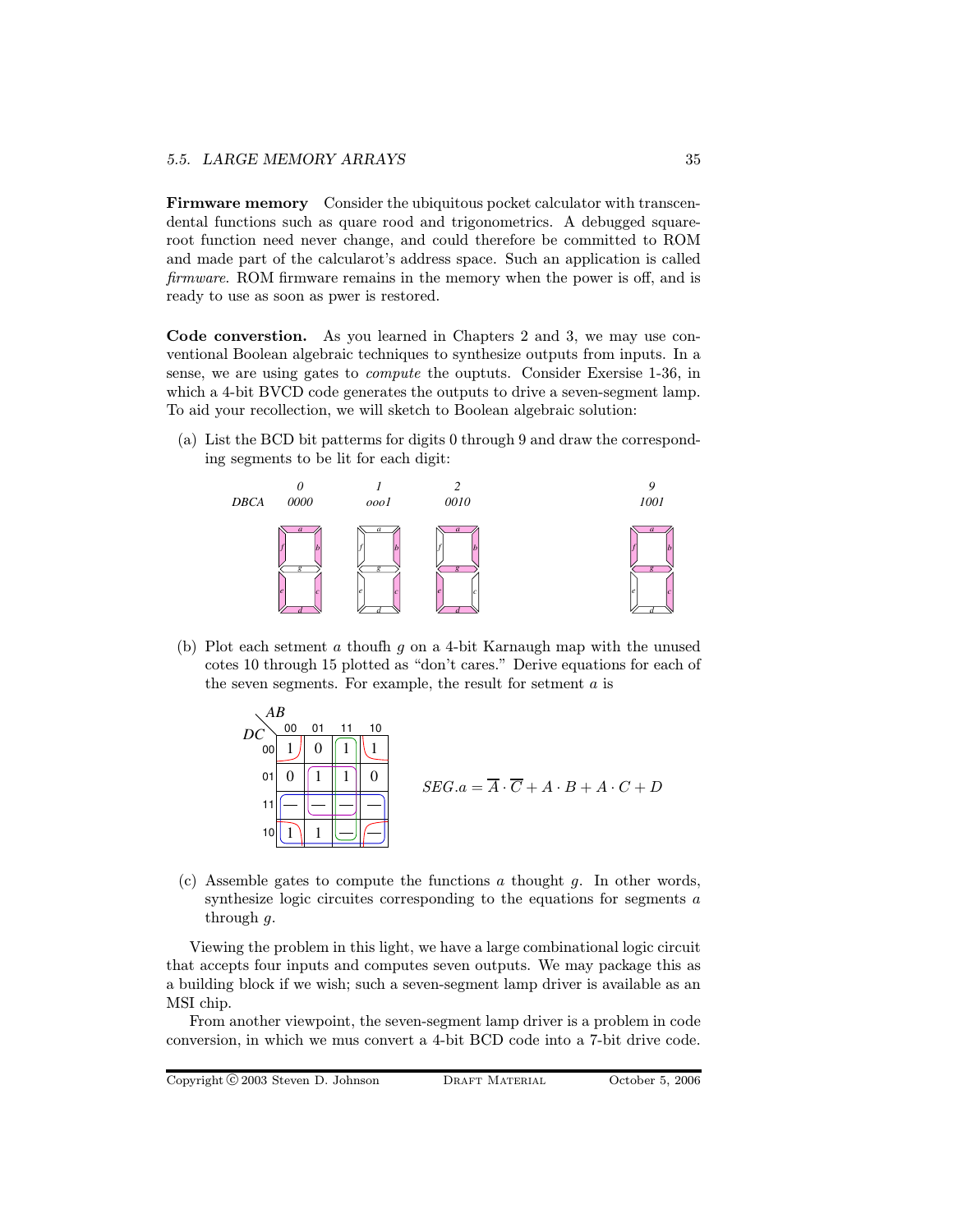|                |                | Inputs           |                  |                |                  |                  |                |                  |                  |                  |                   |
|----------------|----------------|------------------|------------------|----------------|------------------|------------------|----------------|------------------|------------------|------------------|-------------------|
|                | Outputs        |                  |                  |                |                  |                  |                |                  |                  |                  |                   |
| Row            | D              | C                | В                | А              | $\boldsymbol{a}$ | b                | $\overline{c}$ | $\boldsymbol{d}$ | $\epsilon$       | $\boldsymbol{f}$ | $\scriptstyle{g}$ |
| 0              | $\overline{0}$ | $\boldsymbol{0}$ | $\boldsymbol{0}$ | 0              | $\mathbf 1$      | 1                | 1              | $\mathbf{1}$     | 1                | 1                | 0                 |
| $\mathbf{1}$   | $\overline{0}$ | $\boldsymbol{0}$ | $\boldsymbol{0}$ | $\mathbf{1}$   | $\overline{0}$   | 1                | 1              | $\overline{0}$   | $\boldsymbol{0}$ | $\overline{0}$   | 0                 |
| $\overline{2}$ | $\overline{0}$ | $\boldsymbol{0}$ | 1                | $\overline{0}$ | 1                | 1                | 0              | 1                | 1                | 0                | 1                 |
| 3              | $\overline{0}$ | $\boldsymbol{0}$ | 1                | 1              | 1                | 1                | 1              | 1                | $\overline{0}$   | 0                | 1                 |
| $\overline{4}$ | $\overline{0}$ | 1                | $\overline{0}$   | $\overline{0}$ | 0                | 1                | $\mathbf{1}$   | $\overline{0}$   | $\overline{0}$   | 1                | 1                 |
| $\overline{5}$ | $\overline{0}$ | $\mathbf{1}$     | $\boldsymbol{0}$ | $\mathbf 1$    | 1                | 0                | $\mathbf{1}$   | $\mathbf{1}$     | $\boldsymbol{0}$ | 1                | 1                 |
| $\,6$          | $\overline{0}$ | 1                | $\mathbf{1}$     | $\overline{0}$ | $\overline{0}$   | $\boldsymbol{0}$ | $\mathbf{1}$   | 1                | 1                | 1                | 1                 |
| 7              | $\overline{0}$ | 1                | 1                | $\mathbf{1}$   | 1                | $\mathbf{1}$     | 1              | $\overline{0}$   | $\boldsymbol{0}$ | $\overline{0}$   | 0                 |
| 8              | 1              | $\overline{0}$   | $\overline{0}$   | $\overline{0}$ | 1                | 1                | 1              | $\mathbf{1}$     | 1                | 1                | 1                 |
| 9              | 1              | $\overline{0}$   | $\boldsymbol{0}$ | 1              | 1                | 1                | 1              | $\overline{0}$   | $\boldsymbol{0}$ | 1                | 1                 |
| 10             | 1              | $\overline{0}$   | 1                | $\overline{0}$ |                  |                  |                |                  |                  |                  |                   |
| 11             | 1              | $\boldsymbol{0}$ | 1                | $\mathbf{1}$   |                  |                  |                |                  |                  |                  |                   |
| 12             | 1              | 1                | $\overline{0}$   | $\overline{0}$ |                  |                  |                |                  |                  |                  |                   |
| 13             | 1              | 1                | $\boldsymbol{0}$ | $\mathbf 1$    |                  |                  |                |                  |                  |                  |                   |
| 14             | 1              | 1                | 1                | $\overline{0}$ |                  |                  |                |                  |                  |                  |                   |
| 15             | 1              | 1                | 1                | 1              |                  |                  |                |                  |                  |                  |                   |

Table 5.1: Truth Table for a BCD-to-Seven-Segment Code Converter

A seven-function truth table with four inputs and seven outputs is a convenient way to display the code conversions; refer to Table 5.1. We may consider the truth table as representing the contents of an addressable memory; each row of the truth table is an address, and the corresponding set of output values is the contents to the addressed memory element. Table 5.1 then represents a 16-word memory, with 7 bits in each word. The outputs (the contents of the memory) do not change, so we can realize the truth table as a 16-word by 7-bit ROM; such a ROM requires four address inputs: the BCD code.

The conversion of a 7-bit ASCII code to the corresponding 12-bit Hollerith card code can be accomplished with a ROM. The ASCII code contains 128 characte5rrs; each charcter has a Hollerith representation as a set of holes (1's) and blanks (0's) in the 12 rows of a card column. The ROM wil contain  $2^7 = 128$ words, each of 12 bits. Every ASCII code represents the address of one ROM word; the content is the corresponding Hollerith code. Each word of ROM contains a unique code.

ROM may also be used to convert a valid 12-bit Hollerith code into 7-bit ASCII. This ROM has 12 address input and consists of  $2^{12} = 4,096$  words of 7 bits. Of the 4,096 rows in the Hollerith-to-ASCII truth table, only 128 are relevant; the resto correspond to don't care outputs, present in the ROM but of no interest in this code conversion.

Copyright © 2003 Steven D. Johnson DRAFT MATERIAL October 5, 2006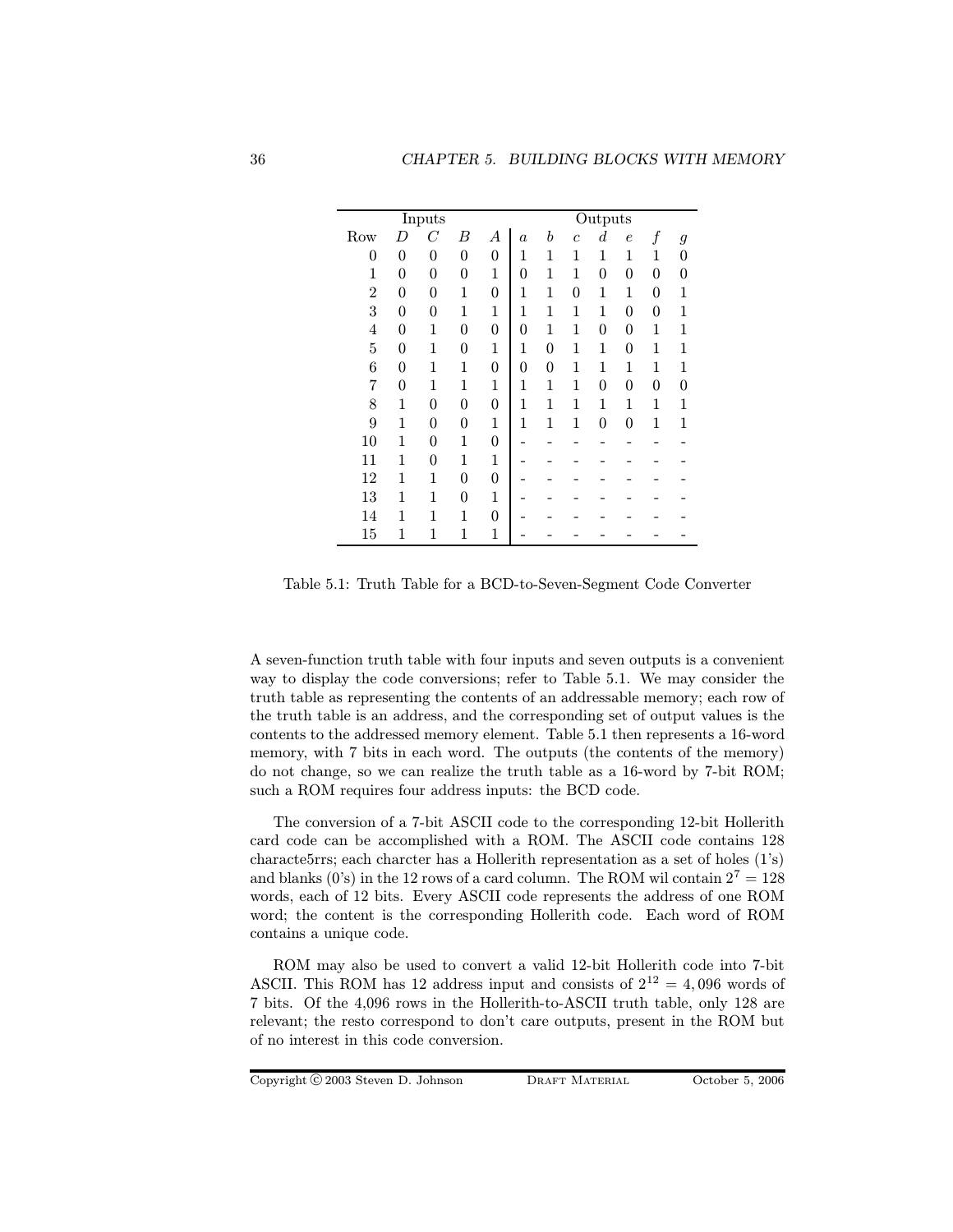Generating logic functions. The foregoing descriptions show that a ROM provides a general way to generate an arbitray logic function. Every logic funcgtion has a truth-table repressentation. A ROM gives the function value, T or F, for every row in some canonical truth table; the ROM explicitly contains each bit of information in the full truth table. In a syntheis of logic functions using gates, we explicitly use only a portion of the truth-table's information—the product terms leading to true values of functions (or, equivalently, those leading to false values). Furthermore, we often can simplify the logic expressions to reduce the number of terms.

Such simplifications are not useful, and in fact are disadvantageous, in ROM synthesis of logic functions. Although the ROM approach is completely general, it suffers severely ecause the size of the ROM is doubled by each additional input variable. In logi syntheis, ROMs are bes used in situations similar to code conversion, where highly encode information must be transformed to a large nubmer of output functions. Other, more appropriate devices are available to support the uniform syntheis of logic functions. We will discuss these devices later in this chapter.

#### 5.5.3 Field-Programmable Read-Only Memories

In the preceding section you learned some of the uses of the ROM in digital design. A ROM must be programmed by the manufacturer and is therefor not a suitable tool in the developmental phases of a design, nor in systems in whech the read-only material must occasionally be altered. When only a few copies of a system are required, or occasional changes in the memory are required, we need permanen or semipermanent memories that can be programmed by the designer in the laboratory. Several types of programmable memories are available.

**PROM** The programmable read-only memory, or PROM, is a ROM in which the one-0time writing process has been deferred to the end user. During manufacture, the bits of the PROM have microscopic metallic or polysilicon fuses that set all the bits to 1. The user can blow these fuses by selecting a given bit and then applying a pulse to a special programming pin, thereby creading a 0. The process is inexpensive and relatively easy, and PROM programming devices are readily available. In use, the access to a PROM is rapid, equivelent in speed to a ROM. PROMs are also physically similar to ROMs, and the layout of the circuit board is simplified in systems that will eventuall contain ROMs. Once the PROM is programmed, it cannot be reprogrammed.

EPROM The erasable programmable read-only memory (EPROM ) is an even more flexible design based on the ROM. As its name implies, the EPROM allows the designer to erase the contents and start over. Bits are stored by electric charges that are trapped in the silicon of the chip. When erased, all the bits of the EPROM becom 1's. To write a zero value into a bit, the bit receives a hig voltage value that temporarily mkes the silicon a conductor, alowing charge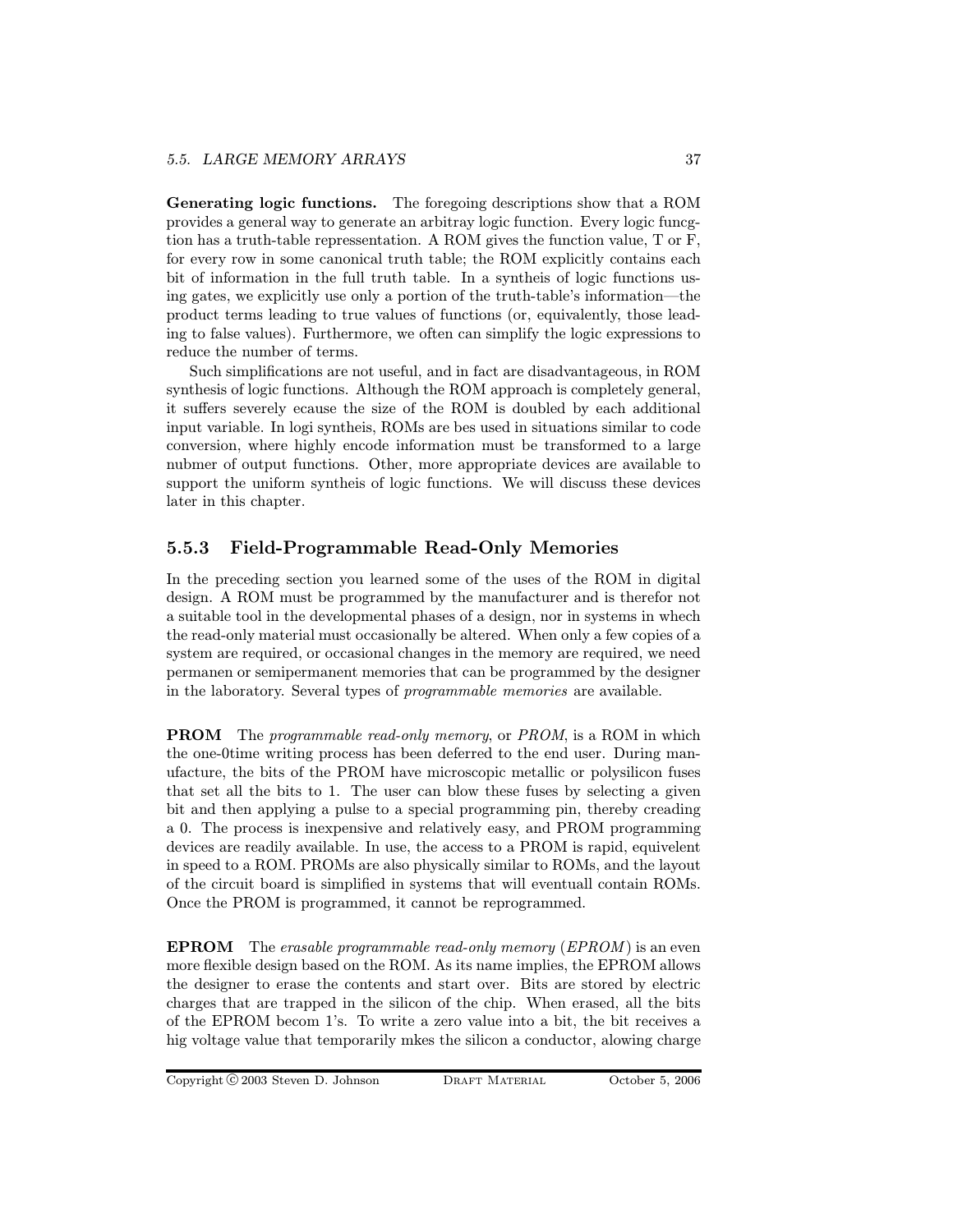to accumulate at the site of the bit. After the hight charge is removed, the trapped charge remains, essentially forever. EPROMs are programmed with PROM programmers similar to, but more complex than those used to program PROMs.

A transparent quartz lid covers the silicon of the EPROM chop. Erasure occurse when high-intensity ultraviolet light makes the silicon a weak conductor, allowing the trapped charge to bleed slowly away from the bits in the memory. To be erased, the chop must be placed in an EPROM erasor and exposed to ultraviolet light for about a half-hour. The EPROM will withstand many erasures before it becomes unreliable.

The EPROM is convenient in system development because the designer may write the content of the memory, test the design and, if necessary, erase the old pattern and install a new one. The housing of microcomputer firmware is a common and important use of EPROMs, but we can use them with equal facility to generate digital logic functions. The device is slower than the PEOM, but its capacity for erasure makes it a potent design tool. EPROMs are physically larger than ROMs or PROMs, and have longer access times. Sizes range from 16K (2K $\times$ 8) to 256K (32K $\times$ 8)

EEPROM The electronically erasable programmable read-only memory (EEP- $ROM$ ) may be altered without removing it from the circuit in which it is used. Sequences of voltages of 5V or greater are applied to special programming pins to permit the wrwriting of selected bytes of the memory. This device and its cousins are important in designes in which in-place "writing with difficultiy" is necessary—for instance in a unit housed in a remote area that must be manupulated at a distance. The structure and the pin assignment of EEPROMs are not compatible with other read-only devices, and only a meager selection of chops is available. A sypical size is  $16K$ , es exemplified by the  $2K \times 8$  bit  $2816$  EEPROM.

As you have seen, the devices for "read-only memoyr," whether permanen or reprogrammbble, are used in data and progrm storage, in code conversion, and even to generate random logic functions, but the first two uses of ROMs are by far the most important. We shall now describ programmable devices suitable for general logic applications in digital design.

## 5.6 Programmable Logic

Programmable logic provides a systematic way to generate complex logic functions. Programmable logic devices allow the designer to create arbitrary sum-ofproduc functions of many variables, in a highly structured and regular manner. The term programmable means that the functions may be specified after the chp has been manufactured.

Usually the programmin is accomplished by blowing (breaking) fuses along the chip's internal data lines, as is don3e in the PROM. The fuse is a narrow ribbon of metal or other conductor deposited during the manufacture of the chip, and it serves a role simlar to the three-state gate. When the fuse is intact,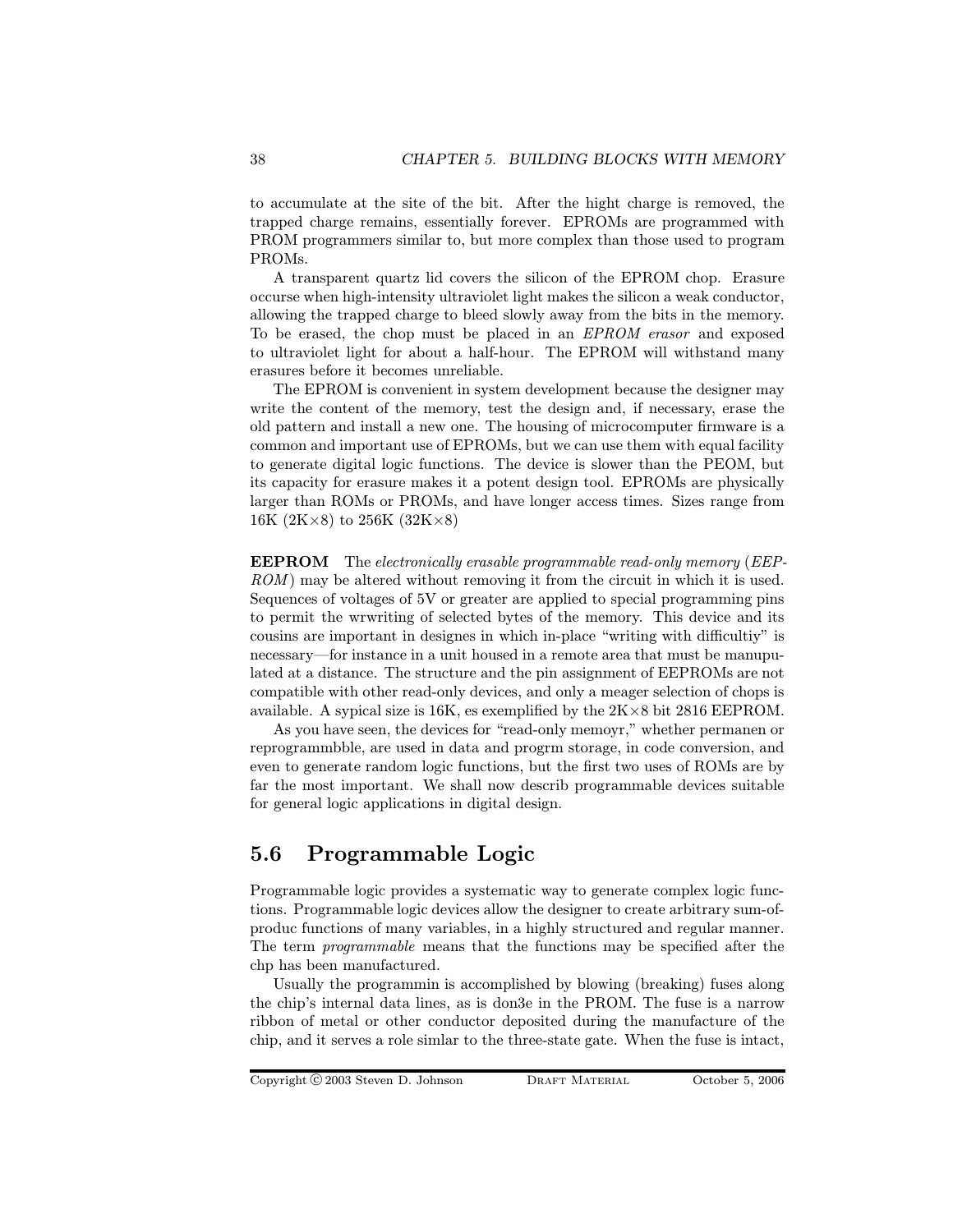it allows an input signal to prceed unimpeded; when the guse is blown, no signal can pass and the input is disconnected from the remainder of the circuit. Unlike the three-state circuit, once the fuse is blown, its input is forever disconnected.

As you saw in Chapter 1, it is always possible to express an arbitrary combinational logic function in sum-of-products form. This is the starting pint of the application of programmable logic. To construct an arbitrary sum-of-products functions, we need to be able to fdorm the required AND (product) terms, and then form the or of the product terms to create the approprate sum.

#### 5.6.1 The PLA

The most general programmable logic structure is the *programmable logic ar*ray (PLA), which allows the programming of arbitrary products and arbitrary sums. Within a VLSI design, the PLA is an important tool for creating complex circuits on a single chip. The PLA may also be packaged as an LSI-level integrated circuit, to be used at the same level of design that we are now studying. But becuase of its extreme generality, requiring many inputs, many outputs and much internal circuitry, the PLA is not widely available as a discrete integrated circuit.

Consider the programmable logic implementation of a single function of three variables

$$
TEST = \overline{A} \cdot \overline{B} + \overline{A} \cdot A + A \cdot B \cdot \overline{C}
$$

In this example, the programmable device must have at least three inputs and one output, and must have the capability of specifying at least three proeuct tuerms within its structure. Within the device, each input passes through a non-inverting and an inverting buffer, thereby providing the true and complemented forms of each input variable. Figure 5.21 is a schematic of the portion of the PLA required for this example. Every vertical line represents a product term, and each horizontal crossline is an input to the AND gate that forms the product. The horizontal line at the bottom represents the single sum of the product terms; each product term is an input to the OR gate that forms the sume. Before programming, each crossing has a fuse that determines if the input will contribute to its product or sum. In Fig. 5.21, each vertical line initially generates the trivial case of

$$
A \cdot \overline{A} + B \cdot \overline{B} + C \cdot \overline{C}
$$

wich, of course, is identically false. The act of programming the PLA destroys the unwanted fuses. In Fig. 5.21. the large dots represent the remaining fuses; all the other fuses have been blown.

Usually, the designer wishes to create several functions using the same input variables. Figure ?? is a PLA pattern for producing four functions of five input variables. This PLA is capable of receiving up to six input variables, gnerating up to twelve different product terms, and producing up to five different sums of these products. On input, three product terms, and one sum output are unused. The equations implemented by this PLA are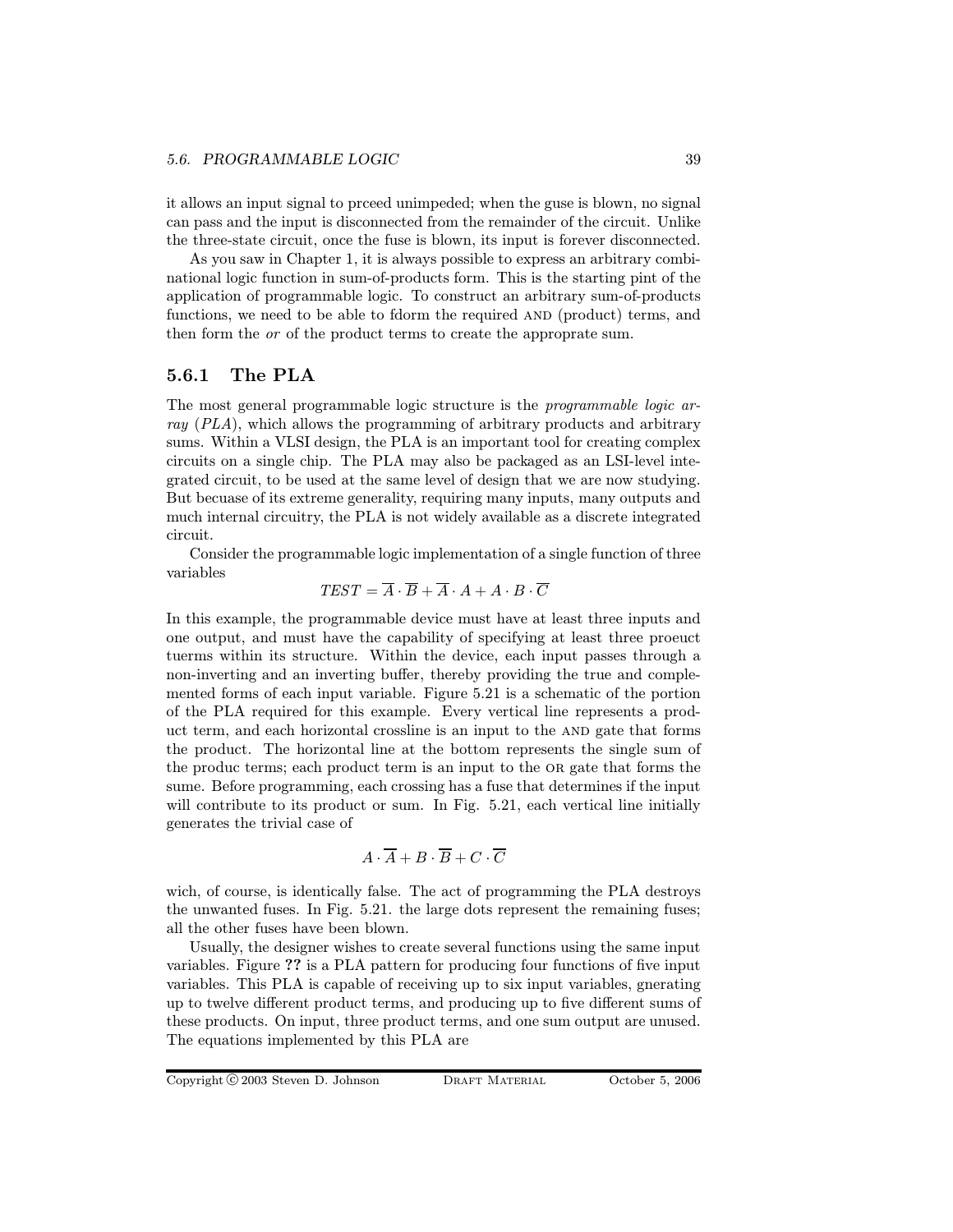

Figure 5.21: A PLA realization of  $TEST = \overline{A} \cdot \overline{B} + \overline{A} \cdot A + A \cdot B \cdot \overline{C}$ .

$$
Y_1 = I_3 + \overline{I_1} \cdot I_2 + I_1 \cdot \overline{I_2} \tag{5.1}
$$

$$
Y_2 = \overline{I_3} \cdot I_4 \cdot \overline{I_5} + I_1 \cdot \overline{I_3} \cdot I_4 \tag{5.2}
$$

$$
Y_3 = I_3 \cdot I_4 \cdot \overline{I_5} + I_2 \cdot I_3 \cdot I_4 \cdot I_5 + \overline{I_2} \cdot \overline{I_4}
$$
 (5.3)

$$
Y_4 = I_1 \cdot \overline{I_3} \cdot I_4 + \overline{I_2} \cdot \overline{I_4} + \overline{I_3} \cdot \overline{I_4} \cdot \overline{I_5} \cdot I_3 \cdot \overline{I_4} \cdot I_5 \tag{5.4}
$$

A typical PLA that is available as an integrated circuit is the National Semiconductor DM7575, which accepts 14 inputs, supports 96 product terms, and generates 8 logic functions as outputs.

#### 5.6.2 The PROM as a Programmable Logic Device

We have alreadh mentiond that the programmable logic devices, exemplified by the PROM, can be used to generate logic fucntions. We usually think of the PROM as a memory device whocw  $n$  address inputs select one of  $2^n$  words of memory. To perform this selection, the PROM use contain a complete decoding of its addrss inputs. Think of the truth table with the address lines as the inputs. For a PROM, the thruth table is canonical—it iexplcitly contains all  $2<sup>n</sup>$  rows. Thus, the PROM provides all possible product terms of its inputs, whether we like it or not. Each bit of the PROM's output can represent a logic function—a column on the output section of the truth table. To generate a logic function, we must specifiy whether each cononical product term is to be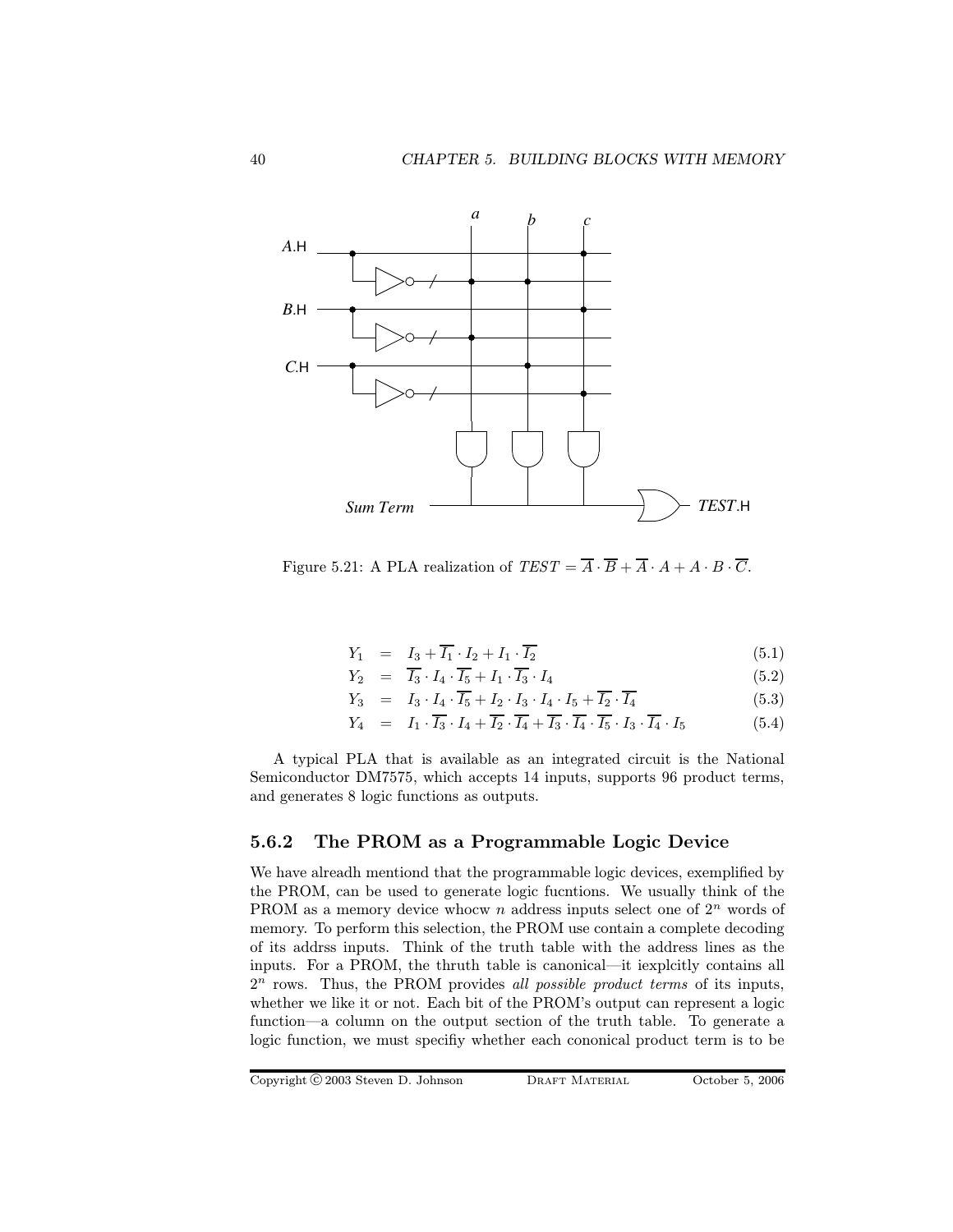

Figure 5.22: A PLA realization of Eqs. 5.1 to 5.4. The sixth input, the fourth output, and AND gates 10, 11, and 12 are not used. This PLA is smaller than commercial chips.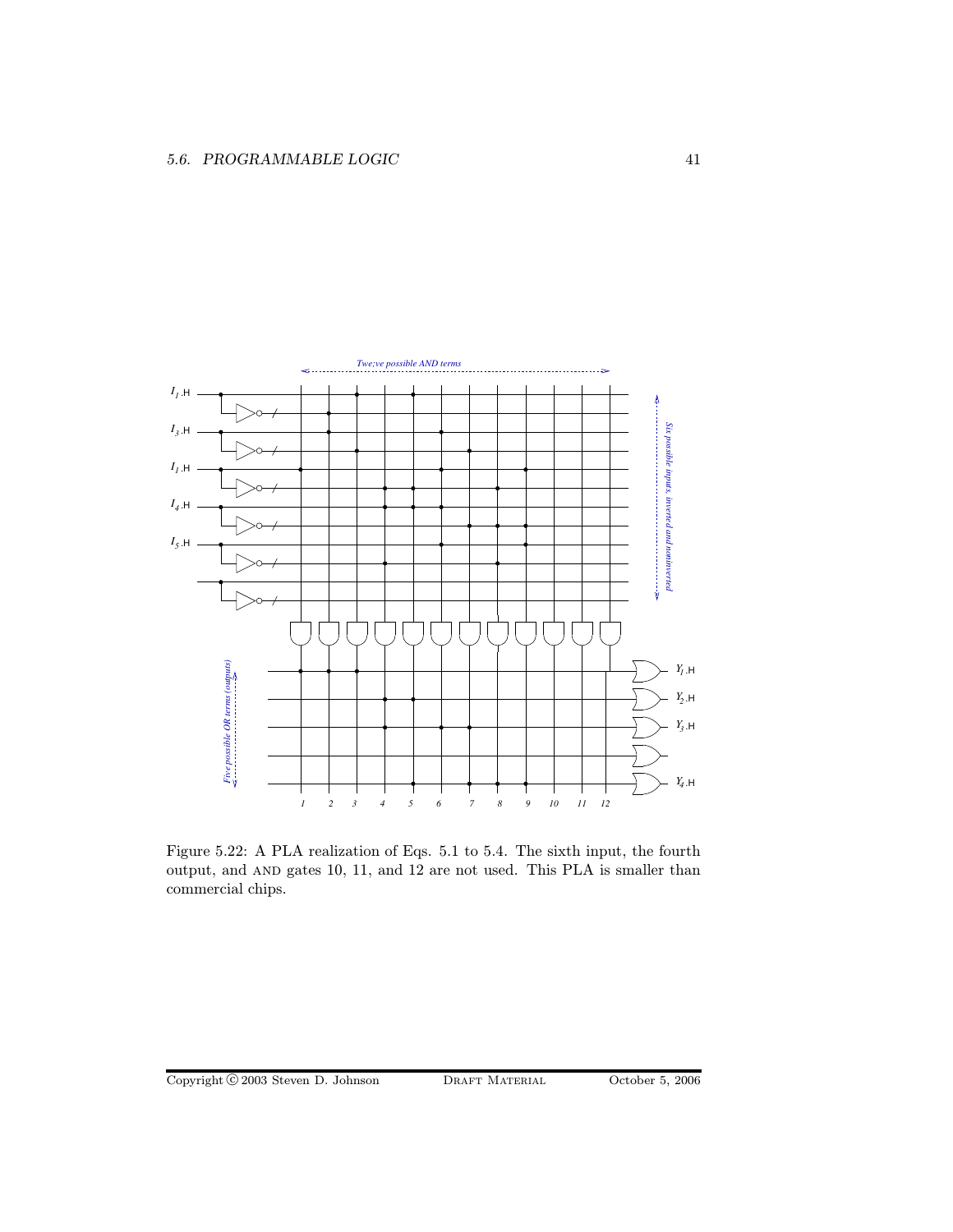a contributor (the value in the memory is 1) or not (the value in the memory is 0). In such applications as code conversion, this is quite useful, since we are concerned with converting all possible patterns of input bits. For random logic, the PROM is of limited attractiveness.

Monolithic Memories, a leader in the development of programmable logic devices, has coined the term PLE, programmable logic element for such applications. Manufacturers produce a limited variety of PLEs, with a fixed array of ANDs (fixeed prduct terms) but with less than the full annonical set found in PROMs.

#### 5.6.3 The PAL

The PLA generates a general sumg of gernal products; within the limits of the design, the dsigner may specify the detailes structure of each product term and each sum of products. However, the great generality of the PLA makes for difficultities in tis manufacture and use. The PROM (or PLE) provides a predetermined set of product terms, and the designer may specify the nature of each sum of products. This stucture us useful as a memory and for logic operations requiring the full decoding of inputs, but the PROM has limited application as a tool for progrmmable logic.

The PAL (programmable array logic) allows the designer to specify the nature of the produc terms, but the ways in which the pruducts may be formed into sums is fixed in the chip. In practice, the PAL is by far the most useful of the trio for generating random logic functions. The programmable product array, coupled with a limited summing capability, fulfills the requirements of digital designs well. The term PAL is a registered trademark of Monolithic Memories, which originated this application. PALs are available from many manufacturers in a wide variety of useful configurations. The PAL is indeed a pal of the designer of digital circuits.

The PAL18L4, shown schematically in Fig. 5.23, is typical of the PALs that generate combinational logic functions. As suggested by its number, the PAL18L4 has 18 inpuyt pins and 4 output pins. the "L" signifies that the outputs are produced in low-active  $(T = L)$  form. Two of the 4 outputs, pins 18 and 19, each provide the sum of six product terms. Within the chip, each of the 18 inputs is split into its tru and complemented form. Each of the twenty product terms available on this chip can contain any combination of the tru and complemented forms of the 18 inputs. Fuses appear at each intersection of the product-term lines. The programming task consists of blowing the unwanted fuses. Figure 5.24 shows an implementation of  $Y1$ ,  $Y2$ , and  $Y3$  in Eqs. 5.1 through 5.3, using the PAL18L4. Unused portions of the PAL do not appear in the figure. Y1.L, Y2.L, and Y3.L are formed as summs of products, drawn directly from the equations (the high-active  $Y2.H$  is discussed later). Each bold dot denotes a contribution to a product term, and represents a fuse that is to remain unblown. The unused product terms in a sum have been blacked in. Inputs of either voltage polarity aree easily handled, using standard mixed-logic notations. Within the chip, the PAL generates sums of products with  $T = H$ .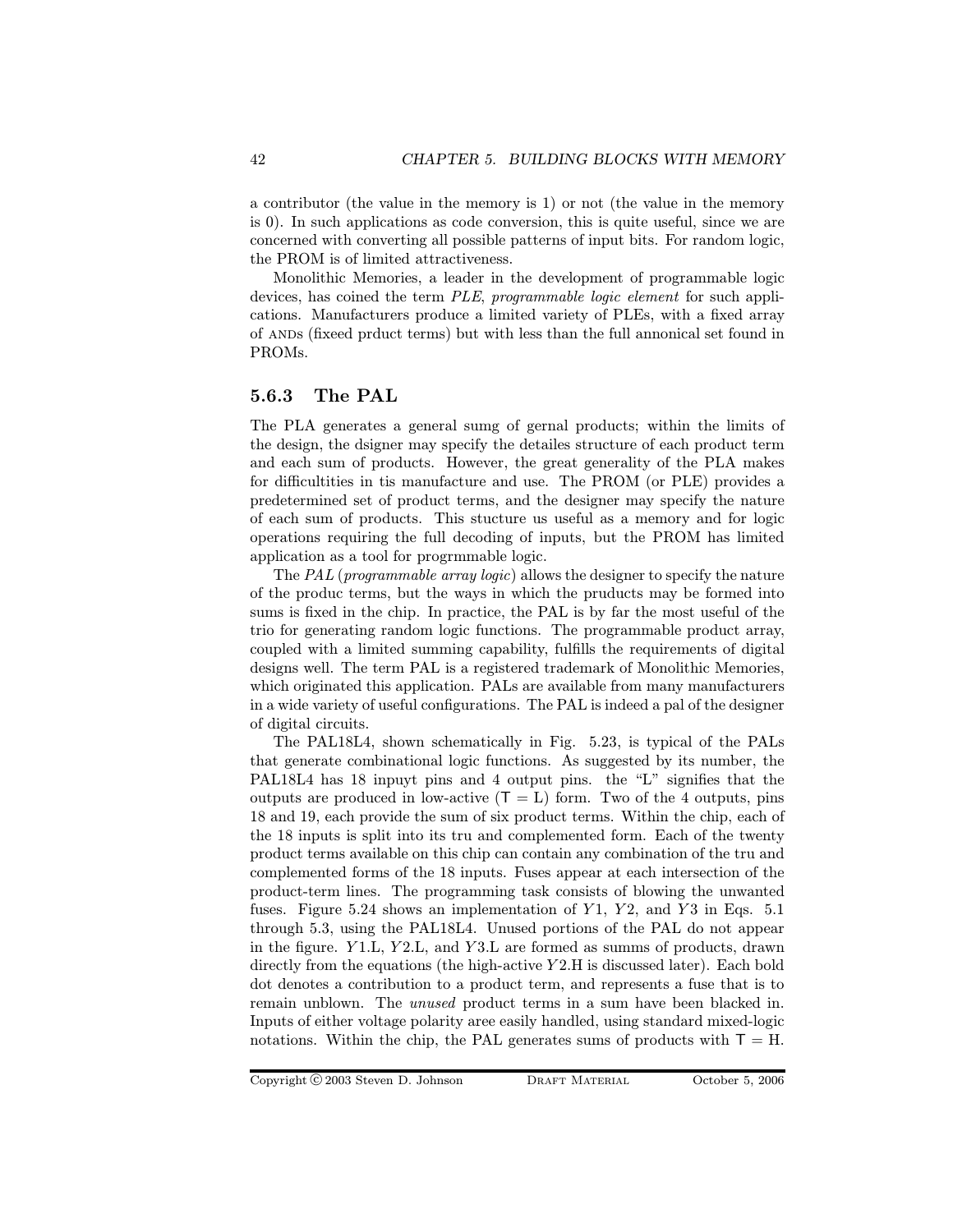

Figure 5.23: A PAL18L4. (Courtesy of Monolithic Memories, Inc.)

The manufacturer's diagram shows the input buffers with the inverted voltage form of the input emerging below the noninverted form in each buffer. If  $T = H$ at the input, the ogic inversion occurs on the bottom of the two buffer outputs; if  $T = L$  at the input, we redraw the input buffer to show that the logic-inverted form emerges from the upper buffer. Figure 5.24 contains illustrations of the notational changes to accommodate low-active inputs.

The PAL18L4 produces low-active sum-of-products outputs. If we desire a high-active output, we mixed logicians have several choices. We may add a voltage inverter to the output signal to change its ploarity—a reasonable but inelegant solution. If the PAL has an unused output and an unused input, we may feed the low-active form of our signal back into the PAL and produce the high-active form on the unused input. We may use a different PAL, such as a PAL18H4, that produces high-active outputs. Another approach, useful when one is striving to use minimal hardware, is to generate a sum-of-products form of the inverse of the desired function. The mixed logician immediately recognizes that the output represents a high-active version of the desired function

#### $FUNCTION.H = \overline{FUNCTION}.$

For instance, suppose we wish to produce  $Y_2$  of Eq. 5.2 in high-active form, using the PAAL18L4. To generate the inverse of  $Y_2$ , we may plot a Karnaugh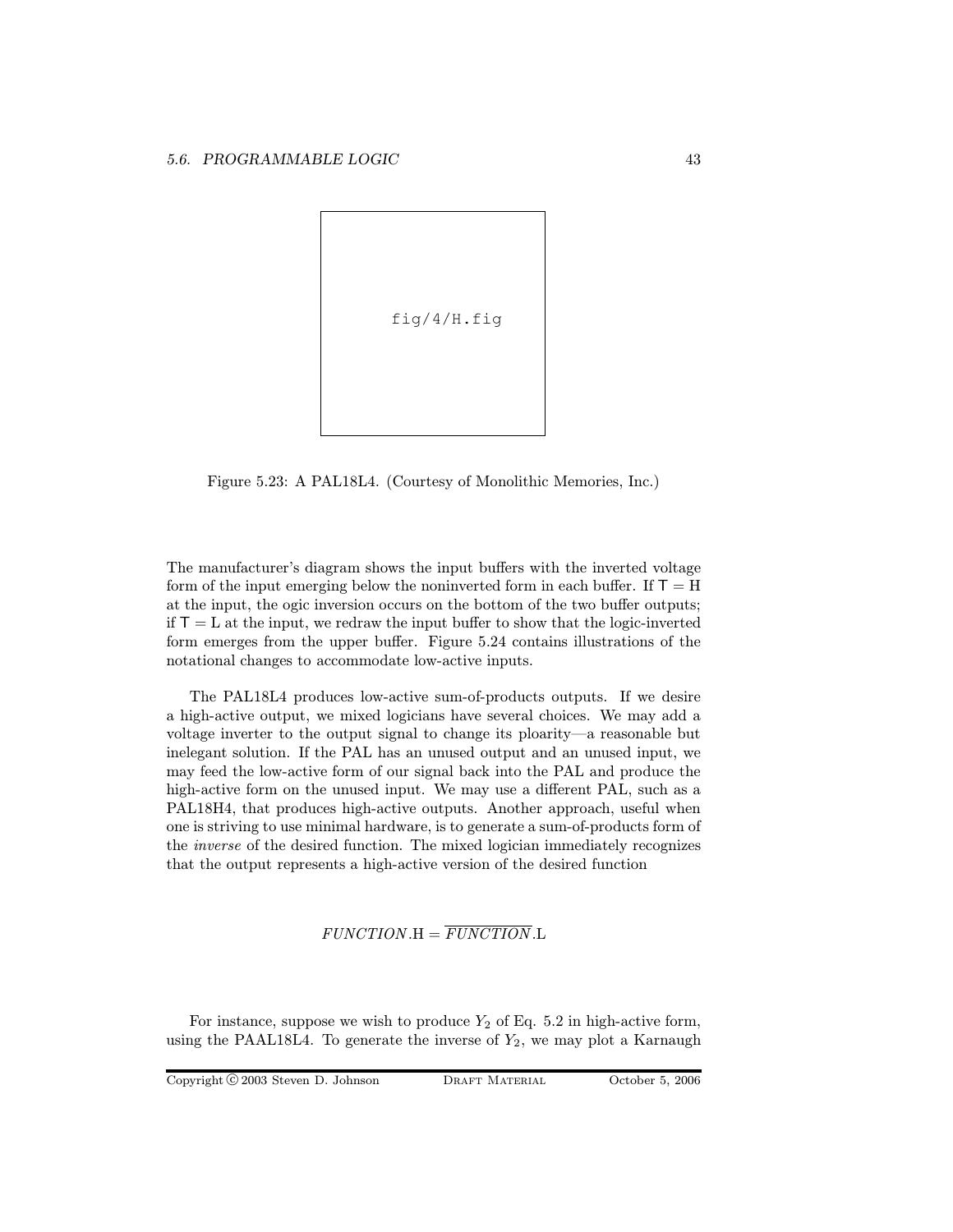

Figure 5.24: An implementation of Eqs. 5.1 through 5.3, using the PAL18L4. Note the mixed logic changes to the diagram.

map of the function, circle the 0s, and write an equation for  $\overline{Y_2}$ :

$$
\begin{array}{ccc}\nY_2: & I_1 I_3 \\
I_4 I_5 & 00 & 01 & 11 & 10 \\
& 00 & 0 & 0 & 0 & 0 \\
& 01 & 0 & 0 & 0 & 0 \\
& 11 & 0 & 0 & 0 & 1 \\
& 10 & 1 & 0 & 0 & 1\n\end{array}\n\qquad\n\begin{array}{c}\nY_2 = T_4 + T_3 + T_1 \cdot I_5 \\
& 1 \cdot T_2 = T_4 + T_3 + T_1 \cdot I_5\n\end{array}
$$

Figure 5.24 contains the resulting implementation of  $Y_2$ .H.

Many PALs are available with clocked flip-flops and three-state control at their outputs. An exampl is the PAL16R8, shown in Fig. 5.25. The "R8" in the chip number signifies a PAL with eight "registered" outputs. Each of the eight flip-flops in the register receives a clock signal from a single input pin, and each flip-flop's output is buffered by a three-state inverter controled by another input pin. The 16 inputs implied by the chip number arise from 8 external input pins and 8 signals fed back from the flip-flop outputs.

#### 5.6.4 PAL, PLA, and PLE Programming

Programmable logic devices are a powerful toll for the designer, providing the equivalent of complex, tedious logic and architecture within compact and relatively inexpensive integrated circuit chips. These devices must be programmed and, with the exception of reprogrammable devices, such as EPROMs and certian PALs, the programming is a one-time, unalterable act. The programming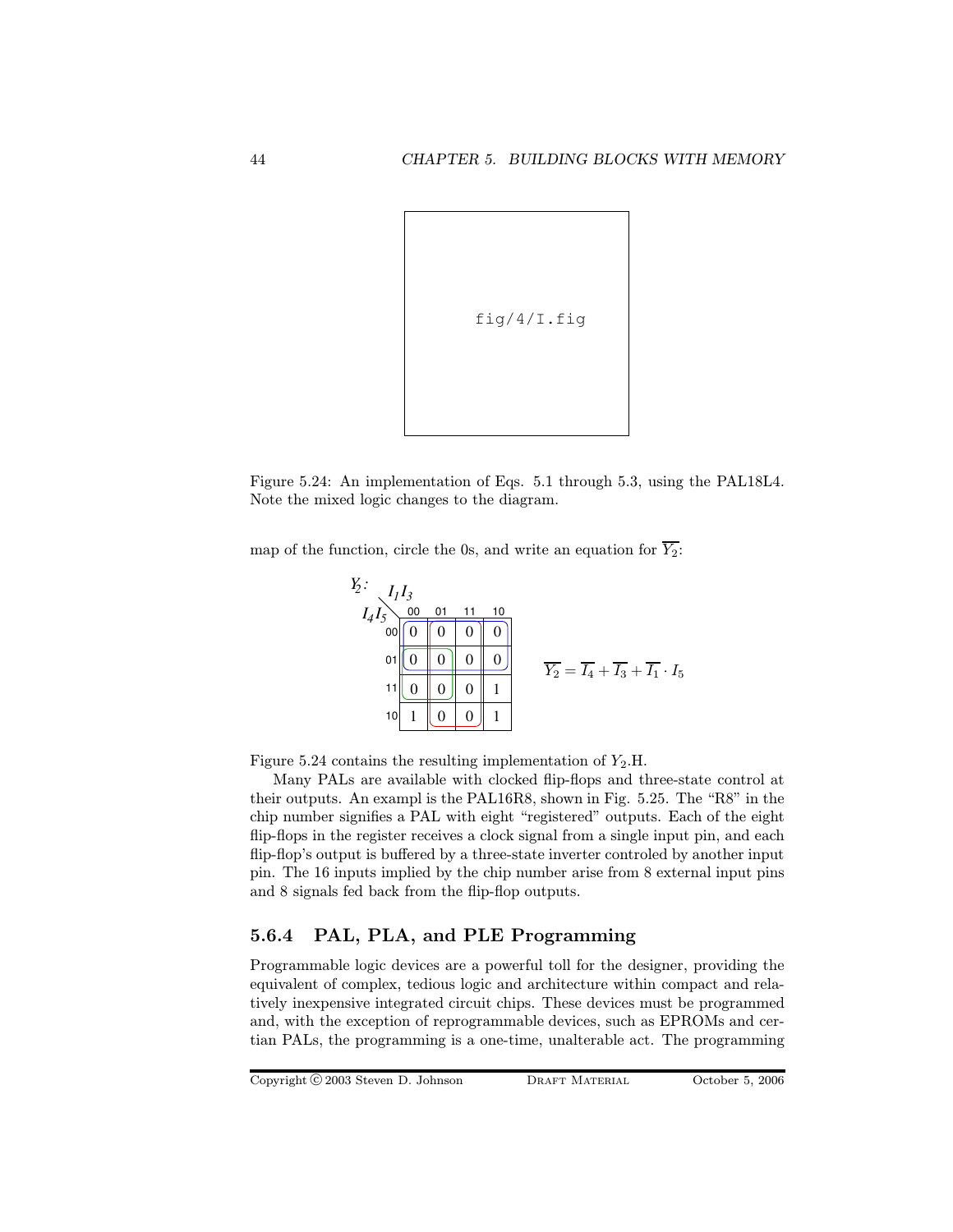

Figure 5.25: A PAL18L4. (Courtesy of Monolithic Memories, Inc.)

requires special equipment for the presentation to the chip of a complex sequence of properly timed voltages. Modern "programmers" are costly, but they provide many necessary capabilities conveniently and reliably. Most such programming devices are capable of accepting programming data from an external source—-valuable when one is transmitting computer-generated programming files. The fuse patterns become the raw data for the programmer, but developing fuse patterns from diagrams such as Fig. 5.24 is a tedious and error-prone task. Many programmers for PALs permit the designer to enter logic equations directly; these equations, expressed in a suitable notation, provide the input to a software translator that produces fuse patterns.

Programmable logic devices are powerful design tools that provide some of the desirable attributes of VLSI for the chip-level designer without the extraordinary commitment necessary to develop a custome-made VLSI chip. The size and complexity of programmable logic devices are growing rapidly–PALs with64 inputs and 30 registered outputs, and containing more than 32,000 fuses are available. You will read about several applications of PALs and PROMs in later sections of this book.

## 5.7 Timing Devices

Such systems as RAMs and ROMs have rigid timing requirements that a designer must obey. In this section, we discuss two nondigital devices, the single shot and the delay line, that hel the designer to develop appropriate signals for timing.

We might use a single shot or a delay line when we must derive a timing event of arbitrary duration with respect to some arbitrary starting point. For instance, in RAM reading, we must produce a timing signal for the host system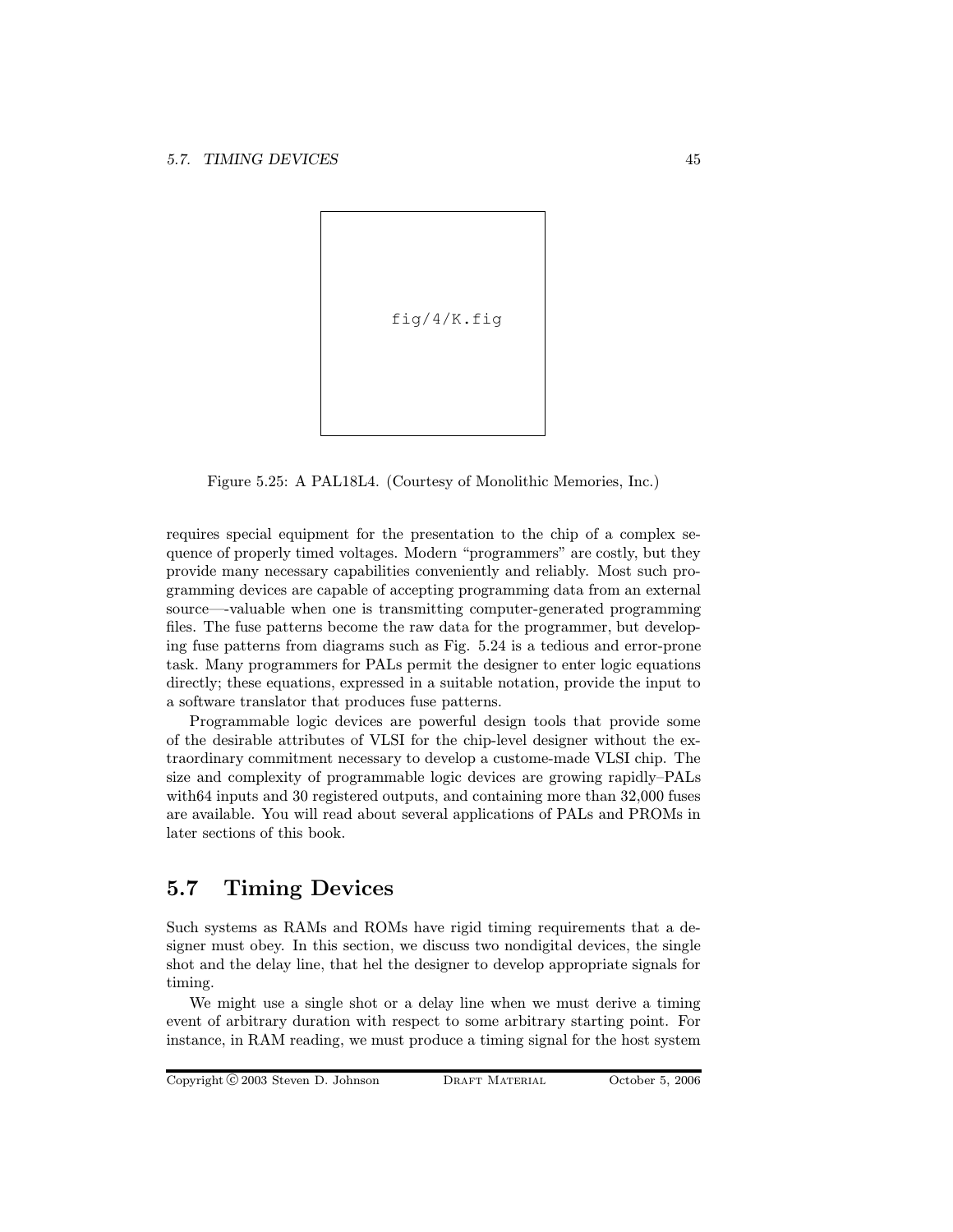that starts when the RAM read operation begins, and ends only after the read access time has elapsed. This time is independent of the systm clock; the RAM's timing requirements remain the same whether the system clock is slow or fast.

The idea is simple, but the simplicity of the concept does not mean that the corresponding hardware is simple to use. Another way of describing the arbitrary starting time and duration of the operation is to say that the timing is asynchronous. Sychnronous devices derive their timing from some external source, usually the system clock. Asynchronous devices are internally timed. This is not inherently bad, but the result is that independent timings are spread throughout the system.. We have relinquished central control, and for this reason along we should avoid asynchrnous devices unless absolutely necessary.

Centralized control is nice, but we cannot always have it. Memory devices, for example, require internal timing that is independent of the host system. We cannot do withoug devices for memory so we are forced to gener5ate their arbitrary timing locally. The alternative is distinctly worse; we could have cntral control if we rigitdly fixed our system clock to match the local ascynchronous timing requirements. This would eliminate our most powerful hardware debugging tool, the ability to slow the central clock to zero speed, thereby frezzing our system in a given condition.

#### 5.7.1 The Single-Shot

The singel-shot, or monostable multivibrator, is based on the electrical properties of capacitors. A capacitor stores a charge (electrons) as a function of the voltage impressed accross the capacitor. The amount of stored charg  $q$  is proportional to impressed foltage  $V$ ; the proportionality constant is the *capacitance*  $C$ . Thus

$$
q=CV
$$

Capacitors require a period of time for the charge to build op or decay, and it is this behavior that allows the single-shot to function as a timed delay element.

A single-shot behavies like the electrical circuit below



Normally, the single-shot switch is open and no current is flowing. The voltage at point  $P$  is Vcc, which causes the the single-shot output  $Q$  to be false. When we trigger the single-shot by (digitally) closing the switch, charge begins to rush into the capacitor C. Because of this current flow through R, the Flotage at poin P becomes low, which in turn causes the singel-shot output Q (See Fig. 5.26) to assume a true value. As the flow of the current charges the capacitory, the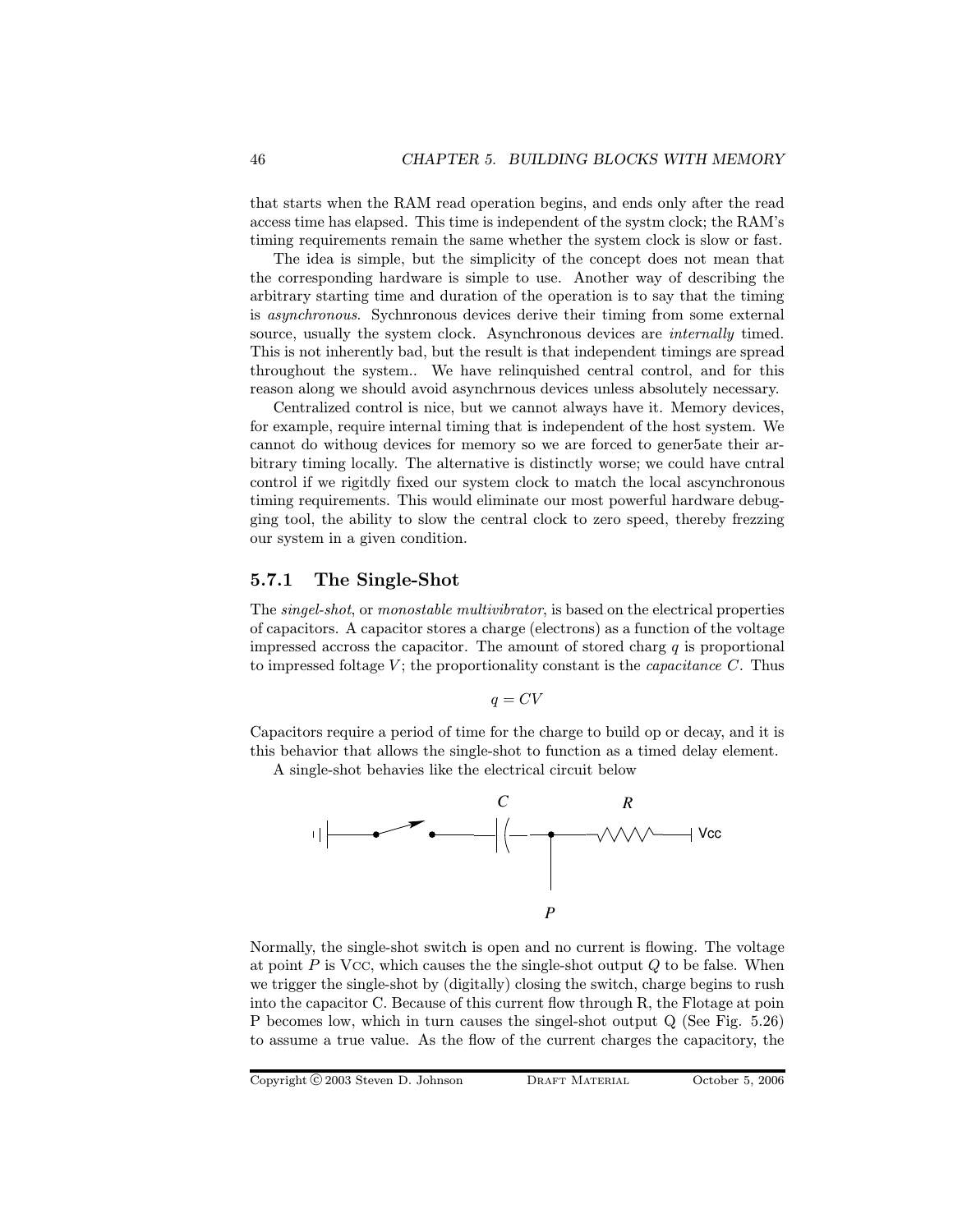

Figure 5.26: A single-shot circuit symbol.

foltage at P slowly rises back towarc Vcc. When the vlotage at P reaches a sertain level, the single-shot turns off, bringing output Q to false. The time during which Q is asserted is the single-shot delay time.

By choosing capacitor C and resistor R according to ttables or formulas in the single-shot data sneet, we may selet any desired single-shot delay time within a wide range of values. Typical delays, using the popular 96L02 Dual Single-Shot, range from about 50 naonseconds to 10 seconds.

In circuit diagrams, we deaw a single-shot as a rectangle similar to a flip-flop and add the external timing capacitor and resistor (See Fig. 5.26). Single-shots respond to a  $F \to T$  transition on the trigger input, so they will start up if any glitch occurs at the input. Therefore, you must be careful to drive the single-shot with a clean trigger to avoid spurious results. The value of the singel-shot delay with drift somewhat, and 5 percent stability is about all you should expect.

#### 5.7.2 The Delay Line

Delay lines, on the other hand, generate highly stable delays. Their stability derives from the fact that they are passive devices—they have no transistor amplifiers built into them, as do all gates, flip-flops, and so on. This explains their lack of power-supply pins, since with no active amplifiers they do not need operating power.

Delay lines are available in standard integrated circuit packages. Internally they are constructed from a series of stable inductors and capacitors. Whatever waveform is put into the delay line will appear, after a given delay, on the output. There is no concept of a trigger; the waveform at the input is simply reproduced after the delay.

In their most convenient form, delay lines have a seris of taps (pins), oftwn 10, that yield fractions of the nominal delay. For instance, ia 10-top delay line with delay rated at  $t_d$ , the nth tap will produce a delay of  $t \times n/10$ . SDuch taps are useful in generating the timing in dynamic RAMs, which require a sequence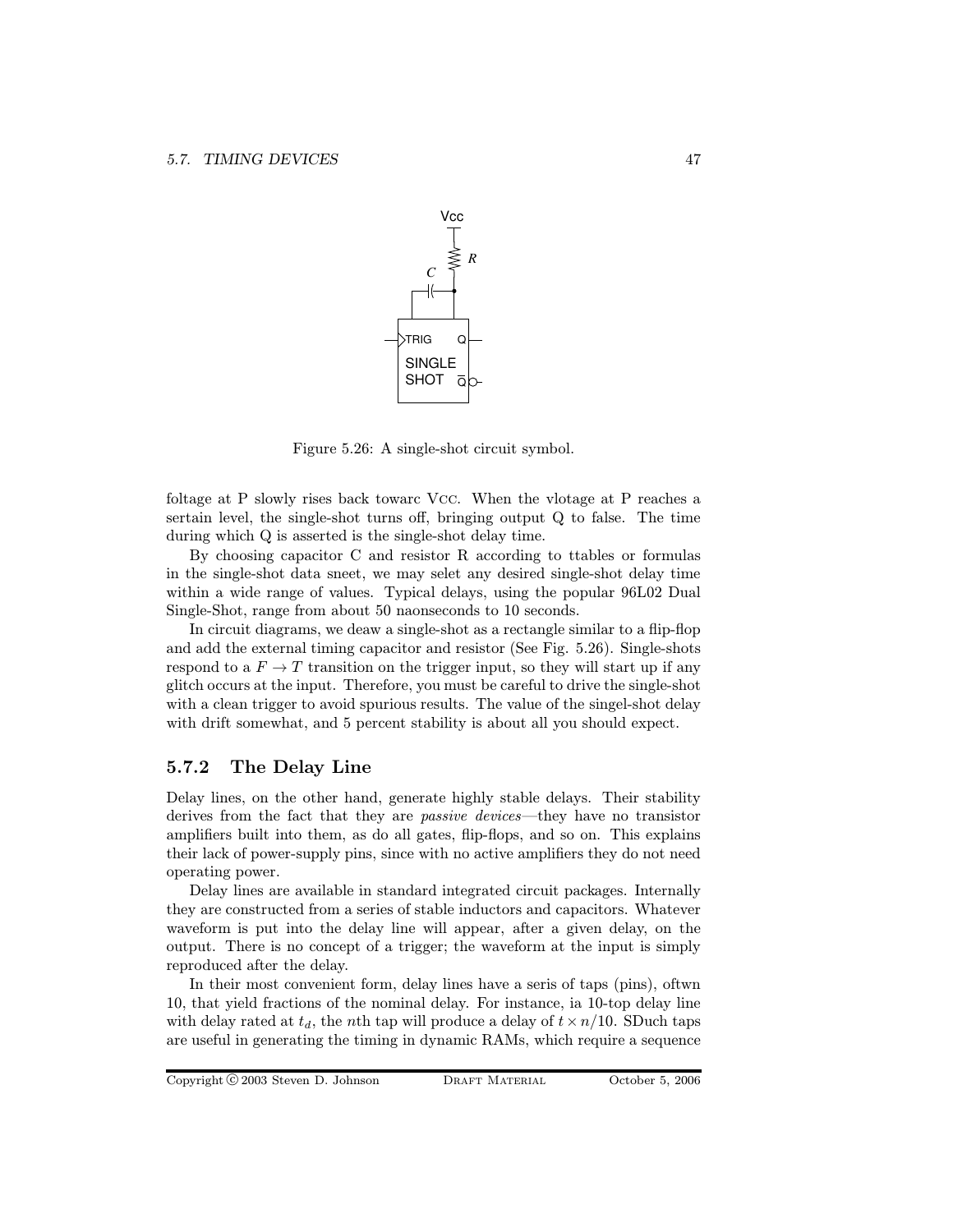

Figure 5.27: A circuit for a delay line to produce a 150-nsec pulse delayed by 200 nsec.

of accurately timed pulses of varying duration. We may obtain the pulses by sending and edge down the delay line and using an Exclusive-Or gate to detect the period during which the edge has arrived at the input but not yet reached the output. For example, suppose we need a pulse that 200 nanoseconds after START becomes true and lasts for 150 nanoseconds. Figure 5.27 is a diagram of the circuit, using the standard delay-line symbol.

Delay lines are moderately expensive but can generate delays from about 2 nanoseconds to greater than 1 microseccond. Since a delay line faithfully transmits the input waveform, you must be sure the signal at the input is clean. Often the operating specifications of the delay line will require that the input signal be derived from a line driver, and the the output be properly terminated (See Chapter 12).

## 5.8 The Metastability Problem

We began this chapter with a discussion of hazards, a nuisance created by the charcteristics of physical devices used to implement logical concepts. In Chapter 5 you will encounter other design pitfalls rooted in physical behavior—pitfals that arise through the interactions of several components of a design. In this chapter there remins to discuss the most alarming physical problem of all metastability. We will alert you to the problem and give some advice, but you should look to Chapter 12 for a more extensive treatment of this topic.

Digital devices are fundamentally analog devices that behave digitally only when stringent rules of operation are obeyed. Sequential devices contain amplifiers (gates) and feedback loops to achieve their storage properties. In addition to establishing proper voltage levels at the inputs, to assure proper operation of a sequential device you must adhere to the setup times, hold times, and other timing specified in the data sheets. When the operation requirements are met, the device's outputs will be proper digital voltage levels, and changes in the level of the output will occur quickly and cleanly. Except during the rapid period of transition, the circuit remains in one of its stable states. You have seen that there are difficulties associates with the RS flip-flop when one tries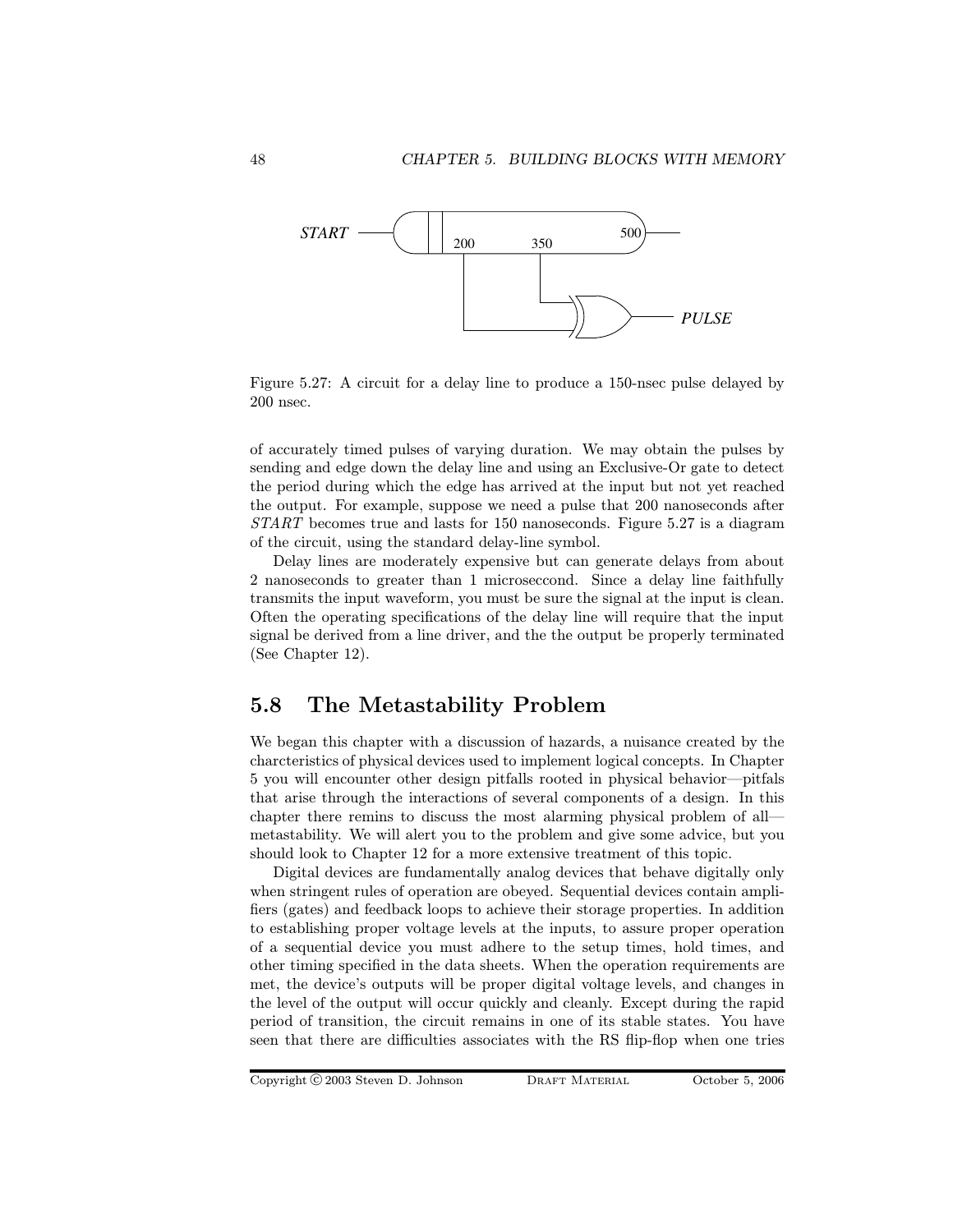to move from the  $R = S = T$  input configuration to the hold configuration, in which  $R = S = F$ . The difficulties arose from the attempt to change both inputs simultaneously. As long as no mor than one input is changing at a time, the sequential circuit performs well, but if the voltage level of mor than one input is allowed to change at nearly the same time, the circuit is being required to perform outside the framework of design for digital operation and the result may be unpleasant. For the peoper operation of clocked circuits, the setup and hold times require that certain inputs must not change too near the time that the clock signal is changing.

Violation of the timing requirements of a sequential circuit may throw the circuit into a metastable state, during which the outputs may hold improper or nondigital values for an unspecified duration. In one form of metastability, the output volgage lingers for an indefinite period in the transition region between digital voltagle levels, before it eventually resolves to a stable value. In another form of metastability, the output appears to be aproper digital value, but after an unpredictable interval switches to another value. Metastability can be disastrous. In synchronous design, we sidestep the problem by never changing the inputs in the vicinity of the clock. As you will see, this allows vast simplification of the design of complex circuits. Bot every circuit is at some point exposed to external reality—other circuits with different clocks, unclocked or nondigital devices, or human operators, for instance. Signals from such sources are not tied to our clock and may change at any time during our clock cycle. Therefore, although we can simplify our design by using good practices, no amount of digital or analog wizardry will eliminate the problem of metatability. However, by proper design or choice of components, we may lower the problability of finding the circuit in a metastable state to a satisfactory level. In Chapter 12, we discuss metastability in more detail and offer guidelines for dealing with the problem.

## 5.9 Conclusion

:You have completed Part I of this book, in which we have explored the fundamental tools underlying digital design. From basic combination circuites we have developed a set of building blocks that range from simple logic gates to complex ALUs, from flip-flops to large memories. Now you are ready to begin the exciting activity of digital design. Part II introduces you to theis process.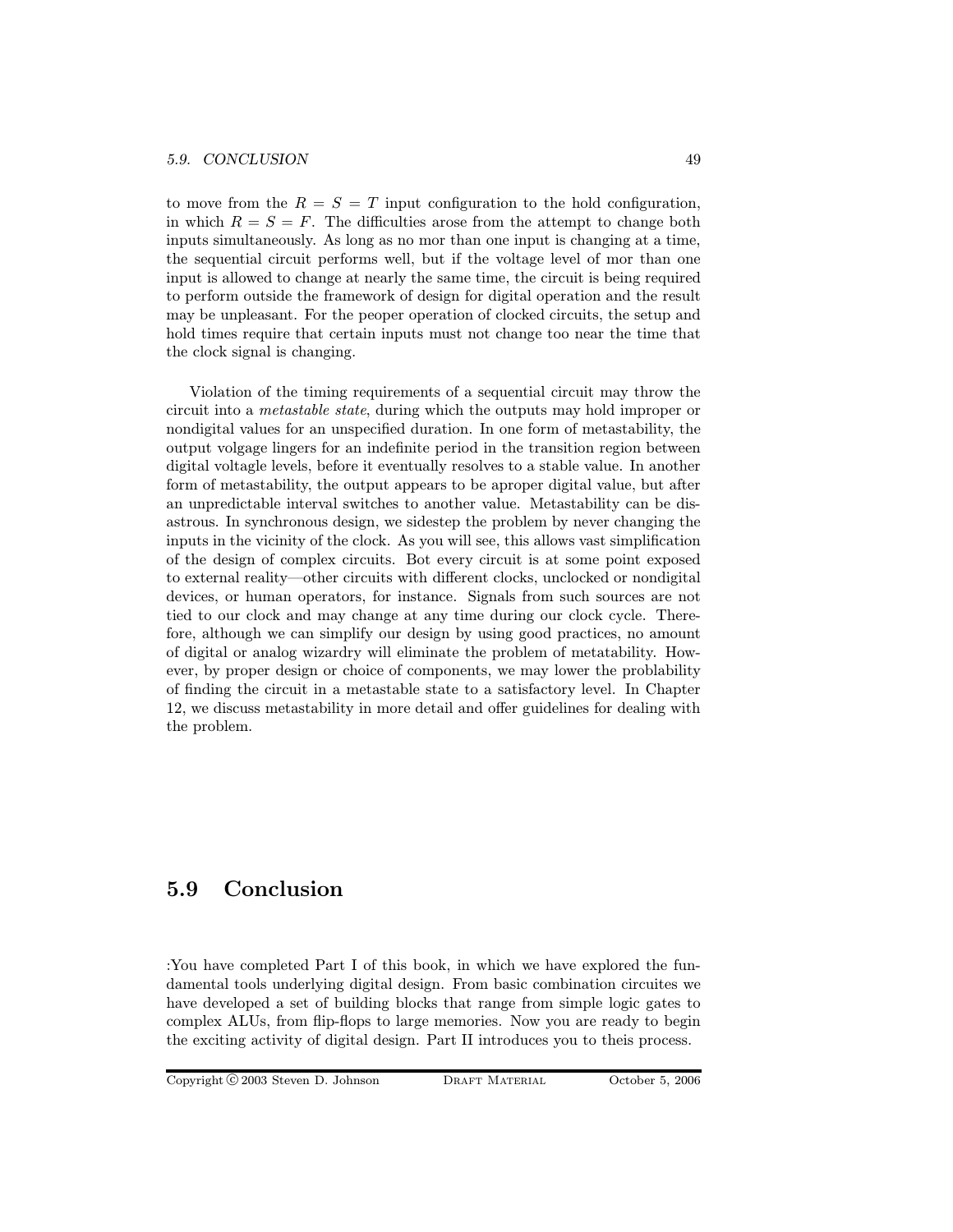## 5.10 Exercises

1. (a) Show that the following combination circuit contains a hazard.



- (b) Write the logic equation corresponding to the circuit, and draw a K-map with circles corresponding to the circuit.
- (c) Most of the time our design techniques will nullify the bad effects of hazards; nevertheless, suppose that you must eliminate the abolve hazard from the circuit. Starting with the K-map you drew for part (b), produce a hazard-free map by making certain that adjacent 1s share at least one circle. Write the logic equation and draw the hazard-free circuit.
- (d) Prove, by using a timing diagram, that your new circuit is free of hazards.
- 2. Assume that each combination circuit element has a propagatoin delay of  $t_p$ . What is the total (worst-case) propagation delay in the following circuit?



3. In Fig. ??, the circuit for the enabled multiplexor emposes the enablin operation on each of the initial AND gates, forcing them to have three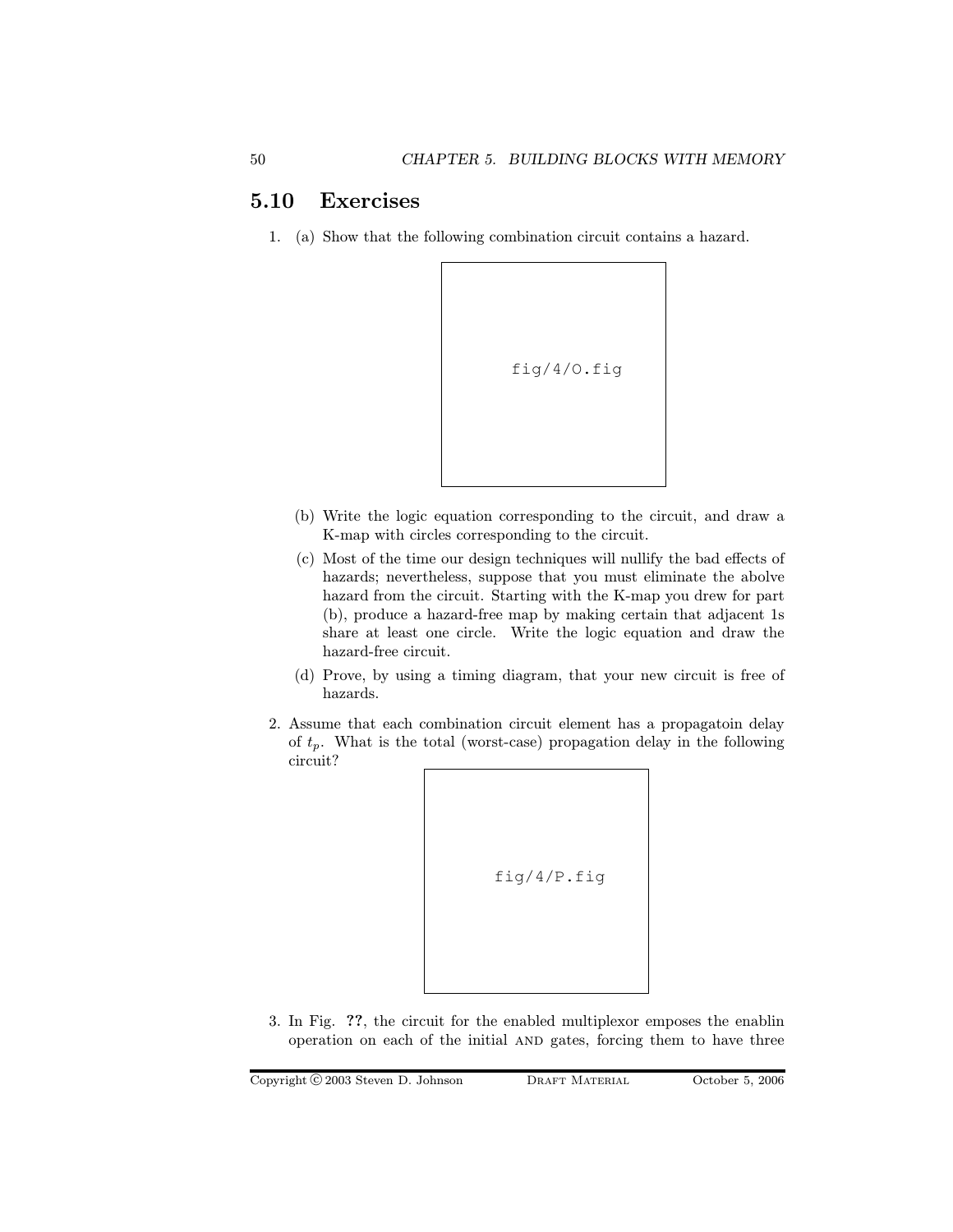inputs. Suggest why, in Fig. ??, the enablin operation was not designed as a single final AND gate with only two inputs.

- 4. A circuit consisting of a closed loop of an odd number of inverters (greater than 1) can function as an oscillator. Assum that the propagation delay through an inverter is 10 nanoseconds.
	- (a) With a timing diagram, show the oscilatory behavior of a loop of three inverters.
	- (b) The oscillator consisting of a loop with just a single inverter is not stable. Speculate about why the circuit is unsatisfactory.
- 5. What is feedback in digital design? Draw a gate circuit that exhibits feedback with memory.
- 6. Why are combination methods inadequate to deal with sequential circuits?
- 7. Explain "1's catching." Why is this behavior usually a disadvantage in digital design?
- 8. Explain the terms asynchronous and synchronous.
- 9. Show that the as;ynchrnous RS flip-flop has two stable states.
- 10. Why do we usually avoid asynchnronous flip-flops in digital design?
- 11. What is switch debouncing? Why can we usually not use a mechanized switch directly in digital design? Draw a switch debouncing circuit.
- 12. Using a timing diagram, analyze the behavior of the switch debouncer shown in Fig. ??a or ??b.
- 13. Assume that two (noisy) mechanical switches generate the DATA and HOLD signals for the latch in Fig. ??. Is there any sequenc of switch closings and openings that would yield a clean output signal at Y ?
- 14. The RS flip-flop exhibis anomalous output behavior if both R and S are true.
	- (a) What is the anomaly?
	- (b) Does the anomaly occur in outputs X and Q of Fig. ???
	- (c) In Fig. ??, assume that  $R = S = T$ . What is the value of Q if both signals become false, but R becomes false slightly befor S?
	- (d) Under similar conditions, what value does Q assum after precisely simultaneous  $T \to F$  transitions of R and S?
- 15. What is an edge-driven flip-flop? Why is it desirable? What is the deflect in the master-slave flip-flop? What is a pure edge-driven flop-flop? What kind of flip-flop do we use in digital design?